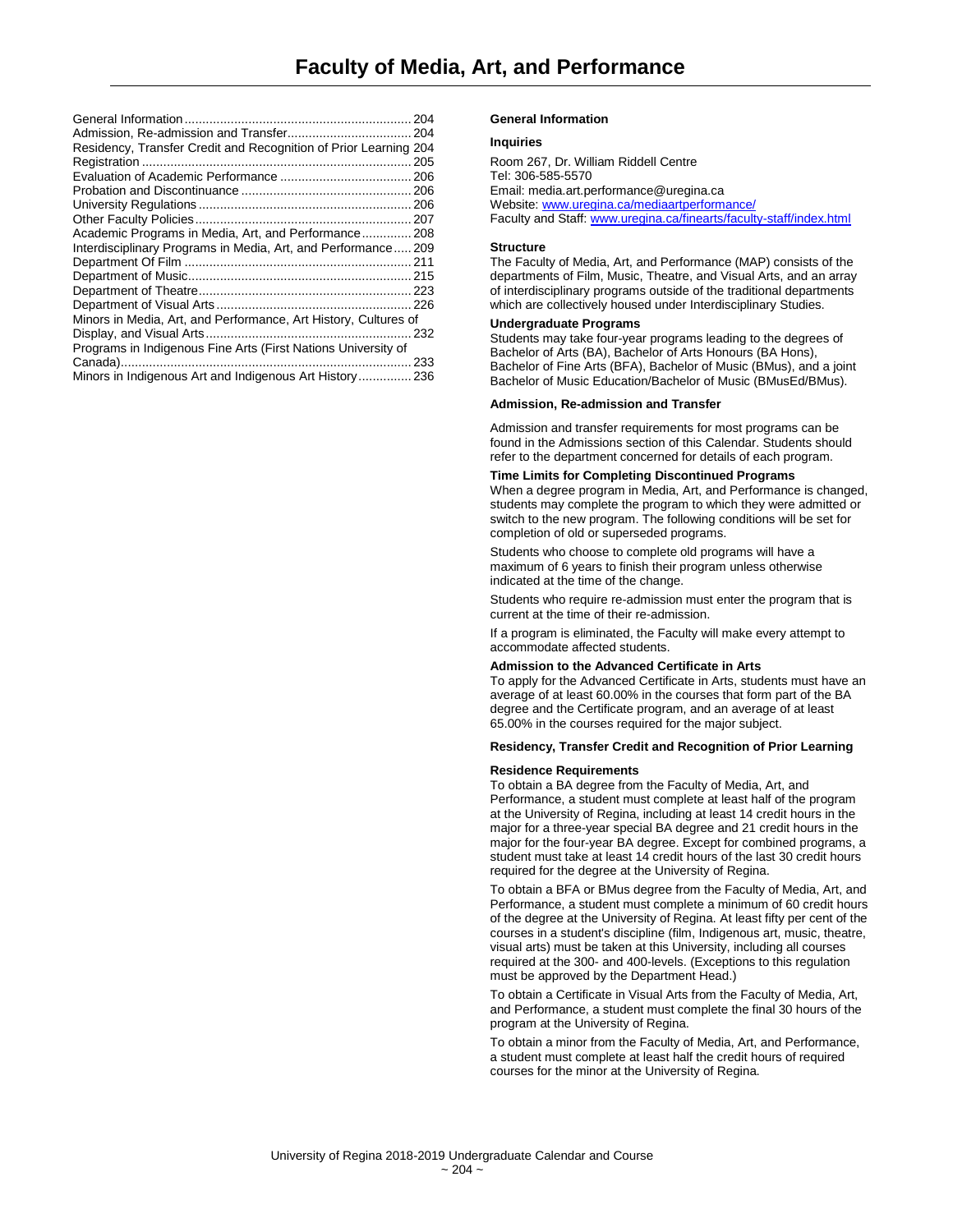## **Transfer Credit**

Students who have taken university courses must meet the requirements as outlined in the Admissions section of this Calendar.

## **Letter of Permission (LOP)**

Students who wish to take courses at another post-secondary institution and apply those credits to the BA, BFA, BMus, or BMusEd/BMus degree must obtain prior approval. Students must have a 70.00% PGPA and have completed 30 credit hours at the University of Regina. Students should contact the Academic Program Coordinator, Faculty of Media, Art, and Performance to determine whether the courses are transferable, and they must request a letter of permission.

## **Prior Learning and Assessment Recognition (PLAR)**

A student may apply for Prior Learning and Assessment Recognition (PLAR), which may be obtained through: employment experience in a recognized fine arts setting, and/or completion of professional activities, and may be considered for credit where their knowledge, skills and abilities meet the goals and objectives of that course. The guidelines for PLAR applications in the Faculty of Media, Art, and Performance are posted at:

## [www.uregina.ca/mediaartperformance/student-resources/admission](http://www.uregina.ca/mediaartperformance/student-resources/admission-registration/index.html)[registration/index.html.](http://www.uregina.ca/mediaartperformance/student-resources/admission-registration/index.html)

Students may be granted a maximum of thirty (30) credit hours for recognized prior learning towards their degree in the Faculty of Media, Art, and Performance.

An individual interested in seeking credit for prior learning is strongly encouraged to contact the RPL Centre (see:

[www.uregina.ca/cce/student-services/admitted/plar.html\)](http://www.uregina.ca/cce/student-services/admitted/plar.html). The PLAR Mentor will assist students with the process to facilitate a focused application. The approval of credit is at the discretion of the Associate Dean (Undergraduate) Faculty of Media, Art, and Performance.

## **Registration**

## **Academic Advising**

Academic advising is designed to assist students to understand their academic choices and to build a degree program that is fulfilling, tailored to their specific interests/goals and built upon a foundation of academic integrity. Academic advising is important and includes an overview of academic requirements, student support services and highlights academic and other opportunities available in the Faculty, the University of Regina and elsewhere.

The student Program Centre advises all incoming (direct admit and transfer) students and MAP students who have not yet chosen a major. Students who have chosen a major should seek academic advising through their home department.

| Creative<br>Technologies | 306-585-5562 | <b>Riddell Centre 271</b>        |
|--------------------------|--------------|----------------------------------|
| Film                     | 306-585-4796 | <b>Education Building</b><br>243 |
| <b>Music</b>             | 306-585-5532 | Riddell Centre 257               |
| Theatre                  | 306-585-5562 | <b>Riddell Centre 271</b>        |
| <b>Visual Arts</b>       | 306-585-5572 | Riddell Centre 247               |
| All others               | 306-585-5570 | Riddell Centre 267               |

Students who enroll in the Faculty through Campion College, Luther College, or First Nations University of Canada receive academic advising from their College, and should consult their home College for more information.

Students who enroll in the Faculty (either through direct admit or through transfer) are encouraged to arrange for academic advising upon receiving their letter of admission or transfer by calling the MAP Student Program Centre at 306-585-5570. The Faculty recommends that students consult an advisor at least once a year.

## **Academic Advising Registration**

Students should refer to th[e UR Self-Service](http://www.uregina.ca/student/registrar/registration) Guide to the Class or the Registration and Withdrawal section for details. Students are responsible for ensuring that program requirements and academic regulations are met. Online registration does not prevent students from registering in courses that do not apply to their degree program or for which they have not met the prerequisite(s).

Students registered through the University of Regina may choose to register at the Student Program Centre, RC 267. Students registered through Campion College, Luther College, or First Nations University of Canada may register through their federated college.

In certain circumstances, the Student Program Centre will accept changes to a student's registration via mail, fax, or email. In order to be processed in a timely manner such requests must include the student's full name, student identification number, major, and which courses are to be added or dropped. Mailed or faxed requests must be signed. In exceptional circumstances, telephone requests for changes to registrations will be accepted.

## **Course Load**

As outlined in the Class Registration and Withdrawal section normal course load for the fall and winter term is 15 credit hours and the normal course load for the spring/summer term is 6 credit hours per session for a maximum of 12 credit hours for the term.

Students with outstanding deferrals should refer the Academic Regulations section.

## **Prerequisites**

Students are responsible for ensuring that they have the necessary prerequisite(s) before taking a course. Students who fail a course that is a prerequisite for the one in which they are already registered must make appropriate changes to their registration.

## **Registration Permit and Override Permission**

Under certain circumstances students must obtain permission before they can register online for certain courses and course sections. Refer the Class Registration and Withdrawal section. Students requiring such permission must complete a Registration Permit/Override Permission form, obtain all required signatures, and deliver the form to the MAP Student Program Centre (or to the appropriate federated college or academic unit they are registered with). This form is available in the MAP Student Program Centre and may also be found at

[https://www.uregina.ca/student/registrar/resources-for](https://www.uregina.ca/student/registrar/resources-for-students/printable-forms.html)[students/printable-forms.html](https://www.uregina.ca/student/registrar/resources-for-students/printable-forms.html)

When required, students must obtain permission before attempting to register i[n UR Self-Service.](https://banner.uregina.ca/prod/sct/twbkwbis.P_WWWLogin)

Permission must be obtained in the following instances (and is not automatically granted, nor does it guarantee space in a class).

- The required prerequisite has not been completed:
- Permission of instructor or department head or Associate Dean (Undergraduate) is required;
- The faculty, college, program, or major restriction is not met;
- Scheduling conflicts.

## **Registration Overloads**

Students may not register for more than 15 credit hours in Fall or Winter term, or 12 credit hours in Spring/Summer session, unless they have a UGPA of at least 70% and have successfully completed at least 30 credit hours at the University and have received a letter of permission from both their department head/program coordinator and the Associate Dean (Undergraduate). Registration for the overload must be completed in the MAP Student Program Centre or at the federated college the student is registered with. Music Ensembles are not included in this count.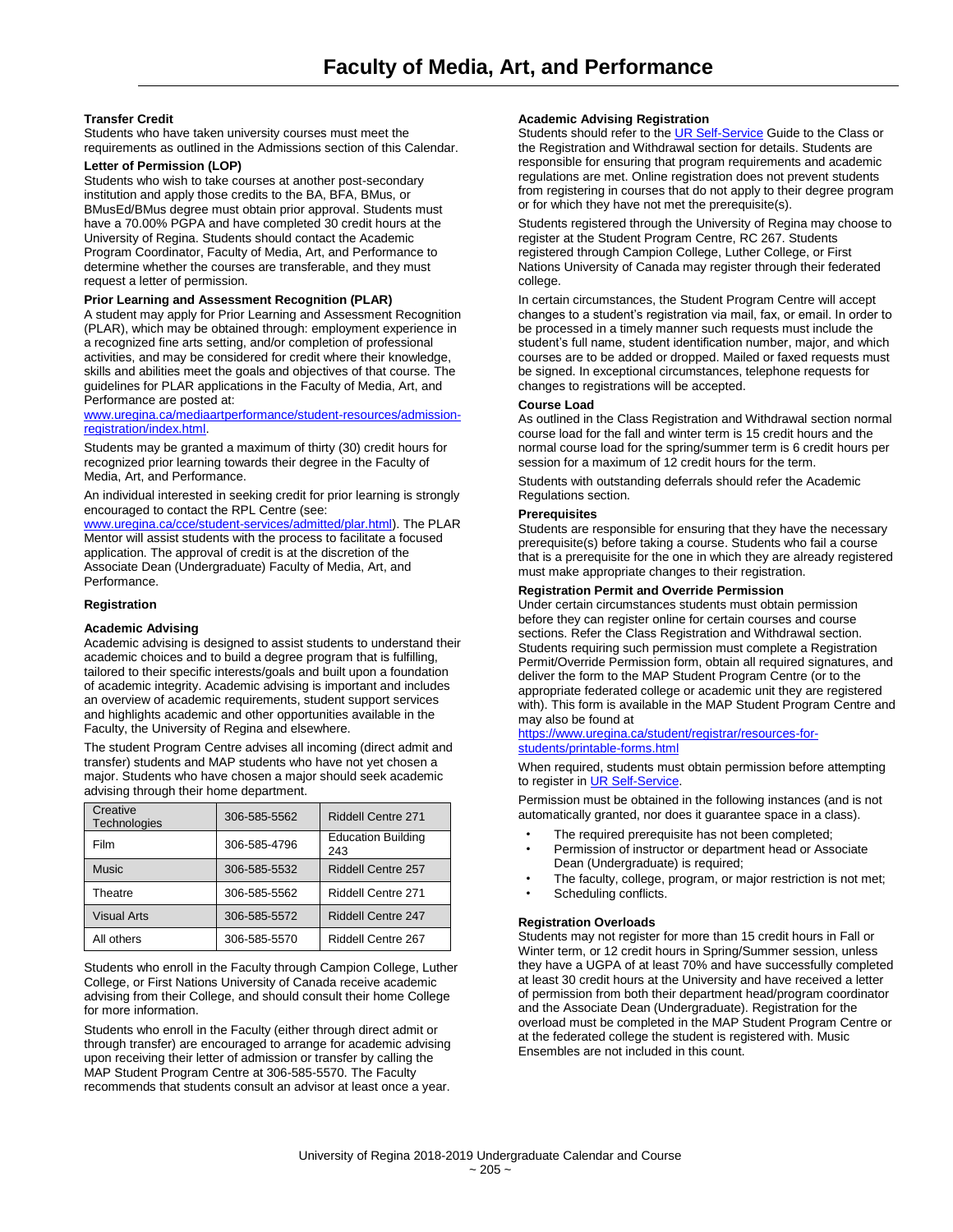## **Auditing**

Students who register to audit a course may do so providing they have met all prerequisites and/or have obtained the instructor's permission, and have followed the process as outlined in the Class Registration and Withdrawal section.

Instructors are not obligated to grant permission for a student to audit a class but should be as accommodating as classroom pedagogy will allow.

The cost of auditing a class is 50% of the normal tuition for the course. Full material fees are not waived.

## **Evaluation of Academic Performance**

The academic performance of all students registered in the Faculty of Media, Art, and Performance is reviewed at the end of each term (spring and summer considered as one term).

## **Dean's Honours List**

The Dean's Honours List is compiled each term and includes the names of students with a TGPA of at least 85.00% on a minimum of 12 credit hours of numerically-graded courses.

Students who are unable, because of a disability, to register in the minimum credit hours stated in the terms of the Dean's Honours List may be eligible for consideration if their maximum course load is specified and documented by a professional qualified to assess their disability. Students must have been registered with, and their documentation must have been provided to and verified by the University of Regina's Centre for Student Accessibility at the start of each term during which the student may be considered for the Dean's Honours List.

## **Probation and Discontinuance**

## **University Regulations**

Refer to the Academic Regulations section for all regulations regarding Academic Performance.

## **Faculty Regulations**

Students in the Faculty of Media, Art, and Performance are expected to maintain a PGPA of 65.00%. After a student has completed 15 credit hours, the Faculty will assess their academic performance. Those whose PGPA falls below 65.00% will be placed on faculty probation (faculty probation does not appear on official transcripts). Students who are placed on faculty probation will:

Have an academic hold place on their account restricting them from future registration.

Must schedule and attend a mandatory advising session with the student program advisor and the department head.

Agree to the probationary contract that is created during the abovementioned advising session. The contract may include: a restriction on the number or level of courses a student might register in, require attendance at workshops offered by the student success center (or other academic supports), on-going advising/counselling until the student clears faculty probation.

For the next 15 credit hours undertaken, the student will be on Faculty-level Probation. During this time they may take any courses but it may be recommended that they re-take specific classes. If, the student has successfully raised their PGPA by the end of the probationary period to above 65.00%, they will be removed from faculty probation. If the student has not successfully raised their PGPA to above 65.00% they will remain on faculty probation for 9 more credit hours. If the student successfully raises their PGPA by the end of the second probationary period then they will be removed from faculty probation. If a student has not raised their PGPA above 65.00% after being on faculty probation for 24 credit hours, they will be RTD from the Faculty of Media, Art, and Performance.

Faculty probation refers only to a student's PGPA. Students must also satisfy the university regulations around Academic probation

and to be aware of the graduating requirements of their particular program.

A second failure in a course required for the student's program will result in a requirement to discontinue for two terms from the program. Re-admission to the program will be by petition. Failure in the third attempt will result in a requirement to discontinue indefinitely from the program. Please refer to the list of specific courses required for each program under the appropriate Department.

Students who fail English 110 twice will be required to discontinue from the Faculty of Media, Art, and Performance for two terms. Readmission to the Faculty will be by petition. Failure in the third attempt will result in a requirement to discontinue indefinitely from the Faculty.

On the recommendation of the Faculty Committee on Admissions, Studies, and Procedures, students may be required to discontinue indefinitely from the Faculty of Media, Art, and Performance for unsatisfactory professional development or prolonged unsatisfactory academic development. Students have the right to appeal this decision (see the faculty's Appeal Procedures section).

#### **Graduation Requirements**

A student's PGPA for graduation purposes will be calculated only on those courses taken at the University of Regina that form part of the degree (i.e., failed courses, extra courses and transfer credits are not included). Courses that are required to be taken at another institution as part of a University of Regina program will be treated as University of Regina courses.

## **Application to Graduate**

Applications for graduation may be submitted to the Faculty or federated colleges at any time. Students who wish to have their degree conferred as soon as possible after completing the degree requirements should apply while in their final term of courses. No fewer than 25 days are required to process applications for students who complete in mid-term and those who apply after completing requirements. Applications will be considered at the next scheduled meetings of the Faculty of Media, Art, and Performance Committee on Admission, Studies and Procedures (which meets September to May) and of Executive of Council (which meets September to November and January to June). Students who plan to attend the Convocation ceremony should note the relevant deadlines in the Graduation section. For additional information about graduation please refer to the Graduation section.

#### **Four-Year BA and BFA Programs**

Students must have a minimum PGPA of 65.00% in all courses and a minimum GPA of at least 65.00% in all courses taken in the major subject and in courses in other disciplines required for the major.

#### **Special Three-Year BA Program**

A minimum PGPA of 60.00% in all courses taken for the program and a minimum average of 65.00% in all courses taken in the major subject and in courses in other disciplines which are required for the major will be required for graduation.

#### **Honours Programs**

To qualify for honours programs, students must attain a minimum GPA of 75.00% in all courses taken in the area of concentration (major discipline) and required cognate courses, and for high honours a minimum GPA of 85.00%.

Students who fail more than nine credit hours after the first 30 credit hours attempted at the University of Regina or any other postsecondary institution are not eligible to graduate with honours except by permission of the Faculty of Media, Art, and Performance Committee on Admissions, Studies and Procedures.

Students must consult individual departments to obtain full details of these programs.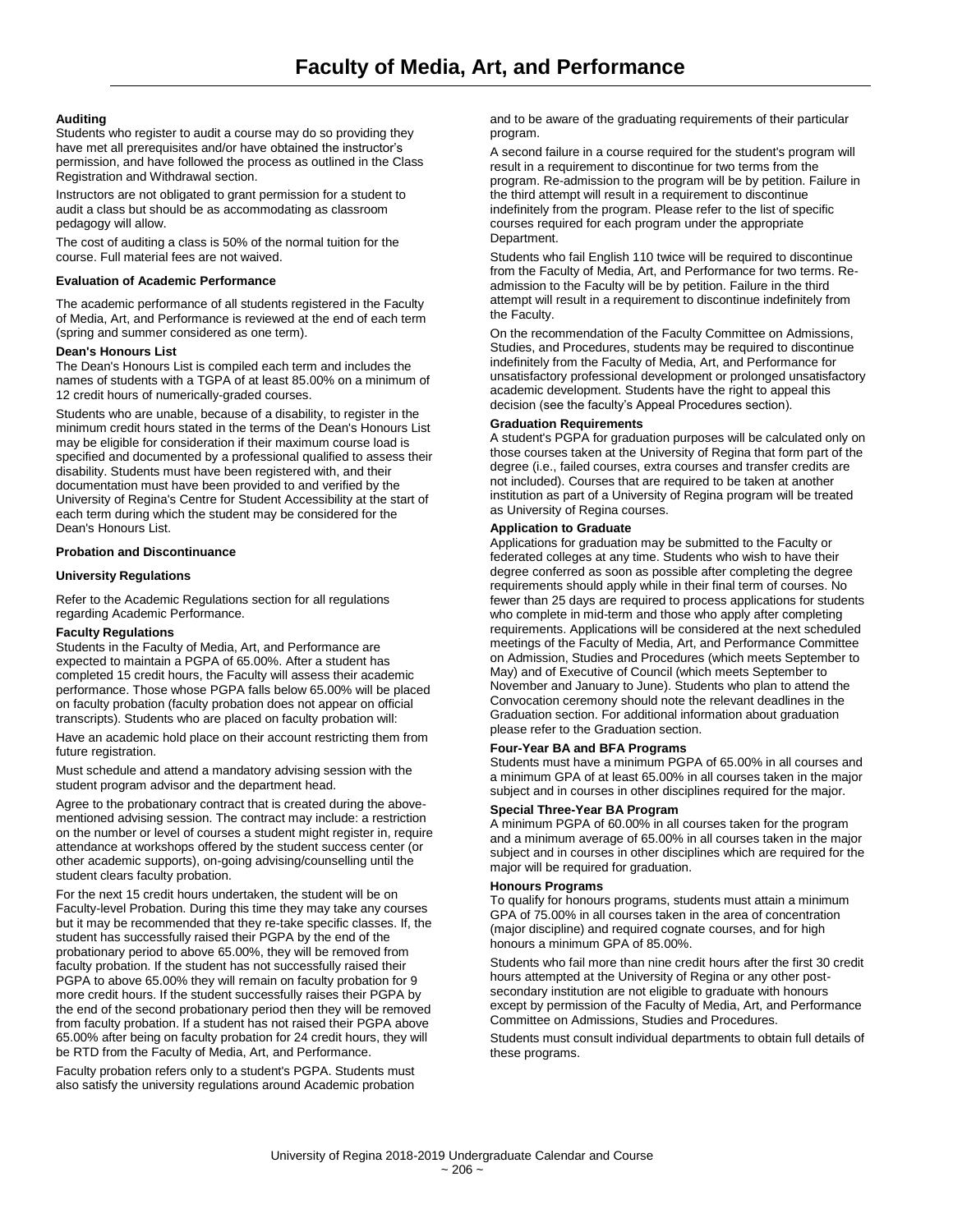## **BMus and BMusEd/BMus programs**

A minimum PGPA of 65.00% is required for graduation.

## **Certificate Programs**

A minimum PGPA of 65.00% is required for graduation.

## **Minors**

A minimum GPA of 65.00% is required in the courses required for the minor.

## **International Designation**

Students will have the International Designation added to their degree if they complete at least one of the following:

- a term (or more) out-of-country Co-op work term, internship, or practicum, or
- a minimum of three credit hours of courses taken by prior permission of the University of Regina at an on-site out-ofcountry post-secondary institution.
- other international experiences will be considered on a caseby-case basis as approved by the Associate Dean, Undergraduate.

## **Appeal Procedures**

Students may appeal the application of academic probation or a requirement to discontinue by writing to the Faculty of Media, Art, and Performance Appeals Committee. The appeal must be in writing and addressed to the Associate Dean (Undergraduate)/Chair, Faculty of Media, Art, and Performance Appeals Committee, Faculty of Media, Art, and Performance, RC 267, University of Regina, Regina, SK S4S 0A2.

## **Deferred Examinations and/or Term Work**

Students who are unable to complete a course for exceptional circumstances (serious medical or personal reasons) may be eligible to defer some of the course work. Students who are considering this option should refer to the Academic Regulations section as well as consult with the MAP Student Program Centre (or relevant federated college) as soon as possible.

Students should expect that valid supporting documentation will be required and must be submitted before a deferral is approved. Refer to the Academic Regulations section for further clarification.

## **Deferred Coursework**

The authority to approval deferrals of term work (assignments and midterm examinations) within the term belongs to the instructor of the course. Refer to the Academic Regulations section for further information.

## **Medical or Compassionate Withdrawals**

Students who are withdrawing from one or more courses, after the end of the 100% refund period, for exceptional reasons beyond their control should refer to the Class Registration and Withdrawal section for more information.

In exceptional circumstances a student might be advised to seek a retroactive withdrawal from the previous term. Refer to the Class Registration and Withdrawal for more information.

#### **Appeal of Grade**

Students have the right to appeal a grade. Students should refer to the Student Code of Conduct and Right to Appeal, Appeal of Grade section.

## **Other Faculty Policies**

## **Additional Regulations**

- 1. A student may not receive credit for a 100-level course after receiving credit for a senior course in the same discipline, except by prior written permission of the department head. A course may not be repeated or taken for credit if it is a prerequisite for a course in the same discipline, for which credit has previously been obtained, except by prior written permission of the department head.
- 2. Second Language requirement: students who must write a test of English language proficiency to gain admission to the

University of Regina or students who pass a language proficiency exam (see LANG 001in the Courses section) are exempt from completing the second language requirement as required for Honours degrees in Media, Art, and Performance. The credit hours will be fulfilled with courses from the Culture and Society area. Programs requiring specific languages are exempt.

- 3. A student may select with departmental approval, up to 15 credit hours of courses designed as pass/fail to accommodate the Professional Placement Program and THAC 365AA-ZZ, 465AA- ZZ and THDS 365AA-ZZ, 465AA-ZZ. BMusEd/BMus students are excluded from this provision.
- 4. Students may not use one course to fulfill two requirements of a degree.
- 5. All students registered in the Faculty of Media, Art, and Performance (including those registered through the federated colleges) must complete MAP 001. Students who have successfully completed INDG 104 are exempt. Transfer students who have completed of 24 credit hours with an average of over 75% can appeal this requirement.
- 6. If students fail a course that is a prerequisite to one in which they have enrolled in the ensuing term, it is their responsibility to drop the latter course. Whether or not they drop the course, they will be refused credit for the latter course, even if it is successfully completed.
- 7. For MAP programs, a maximum of 42 credit hours may be taken at the 100-level.

## **Declaring a Major**

Students admitted to the Faculty of Media, Art, and Performance must declare a major within the Faculty of Media, Art, and Performance before the successful completion of 46 credit hours.

## **Concurrent Programs**

Refer to the Graduation section of this Calendar.

- 1. General: Upon formal application by a student, the Faculty of Media, Art, and Performance will permit enrolment in two concurrent undergraduate programs, with prior approval of the appropriate department head(s), except the Bachelor of Music Education which may not be taken concurrently with another program.
- 2. Primary Program: A student's primary program will be the one the student declares as such, with department head's approval.
- 3. Admission to concurrent programs in the same faculty must have the approval of both department heads. The Faculty office will process the application.
- 4. Registration: Students will be eligible to register in courses restricted to either of their two programs and will register with their primary Faculty. Please note that:
	- some courses may be restricted to first majors and then to second majors.
	- some programs may require a block of courses be taken in the same term.
	- some courses are only offered once per year, or once in every two years.
- 5. Fees: Students in concurrent programs in different faculties will pay fees associated with their primary program.
- 6. Awards: Students will be eligible for Faculty awards in the Faculty of their primary program only.
- 7. Dean's Honours List: Students will be eligible for inclusion on the Dean's Honours List of their primary program only.
- 8. Performance Regulations: University academic performance regulations will be applied by the Faculty of the primary program.
- 9. Faculty and Program Academic Performance Regulations: If the programs are in two different faculties, each faculty will apply its regulations governing performance within the faculty and program.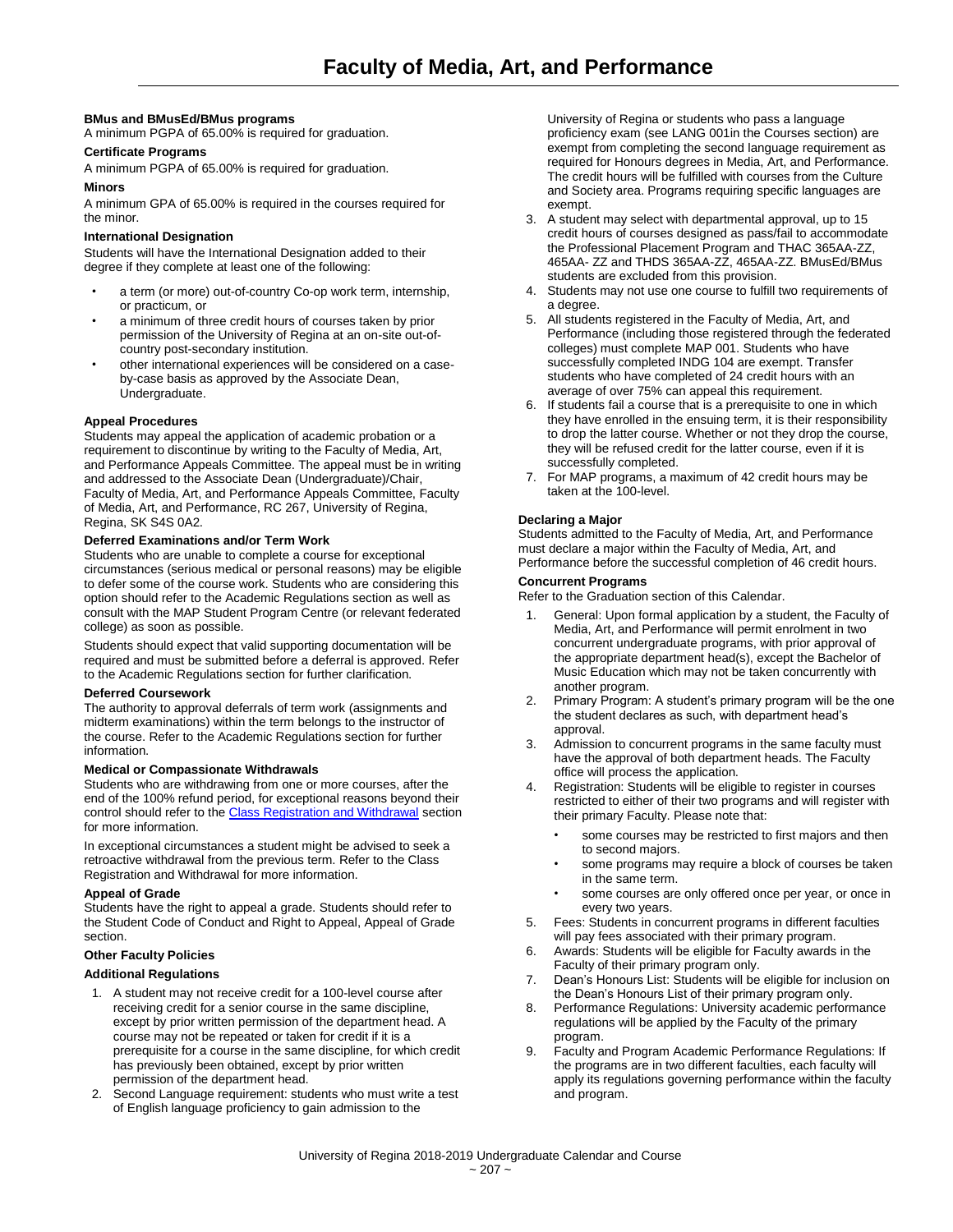10. Change in Primary Program: When a student graduates or is required to discontinue from a primary program and the secondary program remains valid and current, a new student primary program record will be created.

### **Stale Dated Courses**

Students who are admitted or readmitted to the Faculty of Media, Art, and Performance and have complete courses in their degree program more than eight years previously, may be required to update their knowledge by repeating or taking additional courses. Please consult the Faculty of Media, Art, and Performance Student Program Centre. The earlier attempt at any passed courses that must be repeated under this regulation usually can be counted for elective credit.

## **Academic Programs in Media, Art, and Performance**

## **Bachelor of Arts (4-Year) (BA)**

The BA degree in Media, Art, and Performance major comprises at least 120 credit hours. Students choose an area of concentration in Art History, Creative Technologies, Cultures of Display, Pop Culture, Film Studies, or Music. There are also 4 year BA degrees available with either a Theatre or Performance Major - Acting or Theatre Design/Stage Management concentrations, or a Visual Arts major.

## **Introductory Courses**

A student may take no more than 14 introductory courses (42 credit hours) toward the four-year BA. An introductory course is one that bears a 100-level number and is a one-term course in a given discipline at the general level of knowledge of entering students. It shall be the responsibility of each student to ensure that this regulation is followed. The second English course, and courses taken beyond the first in a second or third language to satisfy the language requirement, will not be counted toward the total of 14.

Major Requirements for BA Indigenous Art, Indigenous Art History, Theatre and Performance, and Visual Arts.

Each student shall choose a major field of concentration which will fall into one of the following categories:

Subject major-a major involving study in depth in one discipline. This requires a minimum of 36 credit hours to a maximum of 66 credit hours. At least 3 credit hours must be at the 400-evel.

Double major-a major satisfying requirements for subject majors in two disciplines. Students must consult with the department heads in both disciplines.

Individual major-a major for students whose needs are not met by the above. Students may propose a program of study for consideration and approval by the Committee on Admissions, Studies, and Procedures, and by the Dean.

Students must consult with the department(s) concerned to obtain full details of the requirements for the major.

#### **Minor Requirements**

A minor is a concentration of 15 or more credit hours in a subject other than the major. Minors must be in an area distinct from the major. Students choosing a minor must consult the department concerned.

#### **BA Honours Programs in Media, Art, and Performance**

Students admitted to the BA Honours degree in Media, Art, and Performance may choose concentrations in art history, film studies, or music. Admission to an honours program requires a minimum average of at least 70.00% in all courses taken and a minimum average of 75.00% in the area of concentration.

Each program requires students to fulfill the general requirements for the BA in Media, Art. And Performance degree and requires additional intensive training at a senior level in their area of concentration, culminating in the completion of a research project and/or paper. Students must formally apply for admission to an Honours Program. Applications for admission are available at the faculty office and should be submitted to the faculty office after consultation with the Head of the Department concerned. Please

note departments have different deadline dates for application. Specific program requirements are listed under each subject area.

## **Advanced Certificate in Arts (ACA)**

Students who hold a three-year Bachelor of Arts degree may be eligible to complete an Advanced Certificate in Arts, which indicates that they have completed the equivalent of a four-year Bachelor of Arts degree. In order to qualify for this Certificate students must complete a minimum of 30 credit hours at the University of Regina in addition to the credit hours required for the three-year degree.

Within the BA degree and the Certificate program, students must complete the equivalent amount of credit hours in their major as is in the four-year BA, as directed by the department offering the major. Students whose three-year BA degree is from a university other than the University of Regina must complete a minimum of 15 credit hours of the Certificate program in their major at the University of Regina.

## **Bachelor of Arts Honours Certificate**

In order to qualify for this Certificate, students must complete a minimum of 30 credit hours at the University of Regina in addition to the BA degree and any remaining major requirements of their major. Each student's program must be approved by the head of the department concerned.

To qualify for the Honours Certificate, students must have an average of at least 70.00% in all courses that form part of the BA degree and the Certificate program, and an average of at least 75.00% in all courses taken in the major subject and in courses in other disciplines which are required for the major.

## **Bachelor of Fine Arts (BFA)**

Applicants must meet the normal requirements for admission to the Faculty of Media, Art, and Performance. Some departments have additional admission requirements; students should refer to the department concerned for program specific details.

A student must complete at least 120 credit hours for the BFA degree.

#### **Bachelor of Music (BMus)**

This is a four-year program. Applicants must meet the admission requirements of the faculty and entrance requirements of the Department of Music (refer to Admissions section). For details regarding the BMus program see the description under the Department of Music.

#### **Joint Bachelor of Music Education and Bachelor of Music (BMusEd/BMus)**

This is a five year joint program offered by the Faculty of Media, Art, and Performance and the Faculty of Education under the supervision of a joint coordinating committee of the two faculties. The entrance requirements include those of both the Faculty of Education and the Faculty of Media, Art, and Performance. The Department of Music has additional entrance requirements (refer to Admissions section). For details regarding the BMusEd/BMus program see the description under the Department of Music.

## **Bachelor of Arts (Three-Year Special)**

Special three-year BA degree programs are available only to BEd Arts Education students wishing to acquire a second degree concurrently with or after the award of the BEd in Indigenous Art, Music, Theatre, and Visual Arts. A special three-year BA degree is also available to BMusEd students wishing to acquire a second degree with or after the award of the BMusEd.

#### **Certificate Programs in Media, Art, and Performance**

## **Certificate in Indigenous Fine Arts**

Applicants must meet the normal requirements for admission to the Faculty of Media, Art, and Performance, and must submit a portfolio by April 1 for entrance into the fall term and by December 1 for entrance into the winter term. For details regarding the Certificate in Indigenous Fine Arts, see the description under the Department of Indigenous Fine Arts.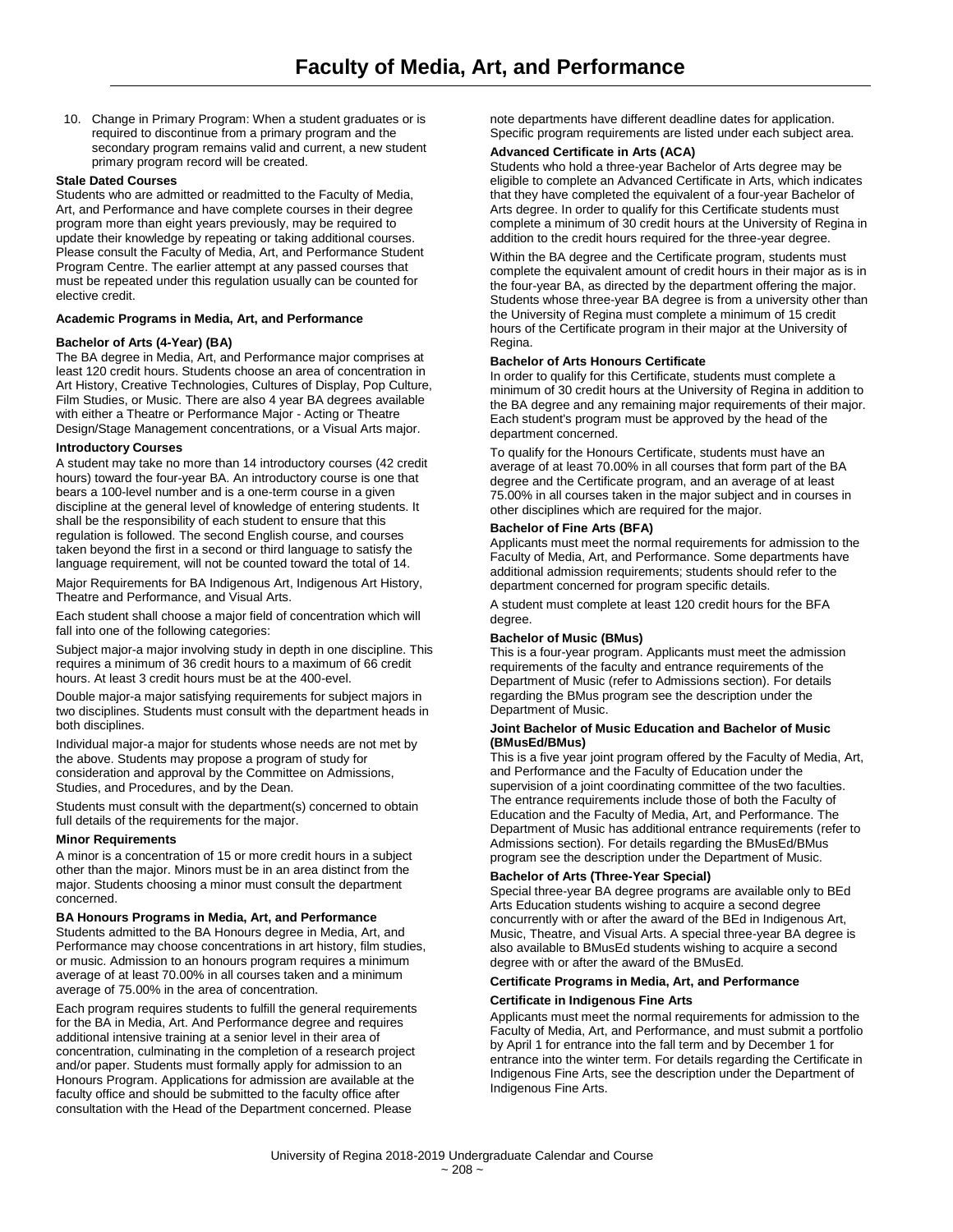## **Certificate in Media, Art, and Performance**

The Certificate in Media, Art, and Performance is grounded in the historic understanding of a well-rounded university education; it is a foundational study across a range of subjects and provides a wellrounded introduction to a number critical learning skills. The Certificate in Media, Art, and Performance can ladder into all of the BA and BFA degrees offered by the Faculty of Media, Art, and Performance. For details regarding the Certificate in Media, Art, and Performance, see the description listed below.

## **Certificate in Visual Arts**

Applicants must meet the normal requirements for admission to the Faculty of Media, Art, and Performance, and must submit a portfolio by April 1 for entrance into the fall term and by December 1 for entrance into the winter term. For details regarding the Certificate in Visual Arts program, see the description under the Department of Visual Arts listed below.

## **Professional Placement Program in Media, Art, and Performance**

The Faculty of Media, Art, and Performance Professional Placement option is an experiential learning course giving students the opportunity to further their knowledge and skill set(s) within an institution related to their major while gaining credit towards their degree.

Typically the field work is done off campus. The project or terms of the placement will be developed through consultation between the home department, the student and the institution. Supervision is jointly undertaken by the host institution and a faculty member from the student's own department.

Students must have completed 60 credit hours and have permission of their Department Head to take part in the program.

#### **Interdisciplinary Programs in Media, Art, and Performance**

The following programs consist of interdisciplinary courses in Media, Art, and Performance and courses from different departments and faculties. They offer a unique opportunity for students to study themes and ideas from a variety of perspectives.

#### **BA in Media, Art, and Performance Major, Creative Technologies Concentration**

| <b>Credit hours</b>               | BA in Media, Art, and Performance Major, Creative<br><b>Technologies Concentration Required Courses</b>                                                                                     |  |
|-----------------------------------|---------------------------------------------------------------------------------------------------------------------------------------------------------------------------------------------|--|
| 0.0                               | <b>MAP 001</b>                                                                                                                                                                              |  |
|                                   | Media, Art, and Performance Critical Competencies - 33 credit hours.                                                                                                                        |  |
| Communication in Writing          |                                                                                                                                                                                             |  |
| 3.0                               | Two of ACAD 100, ENGL 100 or 110                                                                                                                                                            |  |
| 3.0                               |                                                                                                                                                                                             |  |
| <b>Culture and Society</b>        |                                                                                                                                                                                             |  |
| 3.0                               | <b>MAP 202</b>                                                                                                                                                                              |  |
| 3.0                               | Any two in the following areas (excluding courses in                                                                                                                                        |  |
| 3.0                               | statistics, methods, or PHIL 150): ANTH, CLAS, ENGL<br>above 100 level, HIST, HUM, INDG, IDS, JS, IS,<br>Language other than English, Literature in translation,<br>LING, RLST, PHIL, WGST. |  |
| Natural or Social Sciences        |                                                                                                                                                                                             |  |
| 3.0                               | Two courses in the following areas (excluding courses in<br>research/statistics):                                                                                                           |  |
| 3.0                               | ECON, GEOG, PSCI, PSYC, SOC, SOST, and STS<br>other than statistics or methodology, any Science<br>courses, including MATH.                                                                 |  |
| Research Skills and Methodologies |                                                                                                                                                                                             |  |
| 3.0                               | Any course in research methods, statistical analysis,<br>logic, or computer science offered through the Faculties<br>of Arts and Science, such as: PHIL 150, CS (any                        |  |

| <b>Credit hours</b>                                                                     | BA in Media, Art, and Performance Major, Creative<br><b>Technologies Concentration Required Courses</b>                                                                                                                                                                |
|-----------------------------------------------------------------------------------------|------------------------------------------------------------------------------------------------------------------------------------------------------------------------------------------------------------------------------------------------------------------------|
|                                                                                         | course), INDG 280, 282, SOST 201, 203, 306, 307,<br>PSYC 204, 305, WGST 220. STAT (any course).<br>ARTH 301, CTCH 203, 303, and THST 250 may be<br>counted in this area if not already counted in another<br>area of the program - see Additional Regulations section. |
| <b>Critical Competency Electives</b>                                                    |                                                                                                                                                                                                                                                                        |
| 3.0                                                                                     |                                                                                                                                                                                                                                                                        |
| 3.0                                                                                     | Nine credit hours from any of the critical competency<br>categories.                                                                                                                                                                                                   |
| 3.0                                                                                     |                                                                                                                                                                                                                                                                        |
| Dean or Designate.                                                                      | Note: Course substitutions in the above categories may be granted by the                                                                                                                                                                                               |
| Concentration                                                                           | Concentration Requirements - 45 credit hours 65% is required in area of                                                                                                                                                                                                |
| 3.0                                                                                     | CS 207                                                                                                                                                                                                                                                                 |
| 3.0                                                                                     | CTCH 110                                                                                                                                                                                                                                                               |
| 3.0                                                                                     | CTCH 111                                                                                                                                                                                                                                                               |
| 3.0                                                                                     | CTCH <sub>203</sub>                                                                                                                                                                                                                                                    |
| 3.0                                                                                     | <b>ARTH 360</b>                                                                                                                                                                                                                                                        |
| 6.0                                                                                     | Two additional CTCH courses at the 200- or 300-level                                                                                                                                                                                                                   |
| 3.0                                                                                     | CTCH 301                                                                                                                                                                                                                                                               |
| 3.0                                                                                     | CTCH 304 or 305                                                                                                                                                                                                                                                        |
| 3.0                                                                                     | One additional CTCH at the 400-level                                                                                                                                                                                                                                   |
| 3.0                                                                                     | CTCH 499                                                                                                                                                                                                                                                               |
| 3.0                                                                                     | <b>ENGG 100 or ENGG 123</b>                                                                                                                                                                                                                                            |
| 3.0                                                                                     | FILM 280AC or FILM 209                                                                                                                                                                                                                                                 |
| 3.0<br>3.0                                                                              | Two courses from the following "Creative Technologies<br>Recommended Courses" list: ART 223, ARTH 222,<br>CTCH 200-, 300 or 400-level, CS 100, 205, 280; ENGG<br>100, 123, FILM 205, 253, 280AA, 280AD, 286AA, 386AD;                                                  |
|                                                                                         | MUHI 304, MU 319, MUEN 123, THDS 220, 240, 346, or<br>347                                                                                                                                                                                                              |
| Media, Art, and Performance Requirements outside the Concentration – 12<br>credit hours |                                                                                                                                                                                                                                                                        |
| 3.0                                                                                     |                                                                                                                                                                                                                                                                        |
| 3.0                                                                                     | Three courses outside the area of concentration.                                                                                                                                                                                                                       |
| 3.0                                                                                     |                                                                                                                                                                                                                                                                        |
| 3.0                                                                                     | One MAP course or other interdisciplinary Media, Art,<br>and Performance course (approved by Dean or<br>Designate).                                                                                                                                                    |
|                                                                                         | Open Electives - 30 credit hours                                                                                                                                                                                                                                       |
| 30.0                                                                                    | <b>Open Electives</b>                                                                                                                                                                                                                                                  |
| 120.0                                                                                   | Total - PGPA 65.00% required                                                                                                                                                                                                                                           |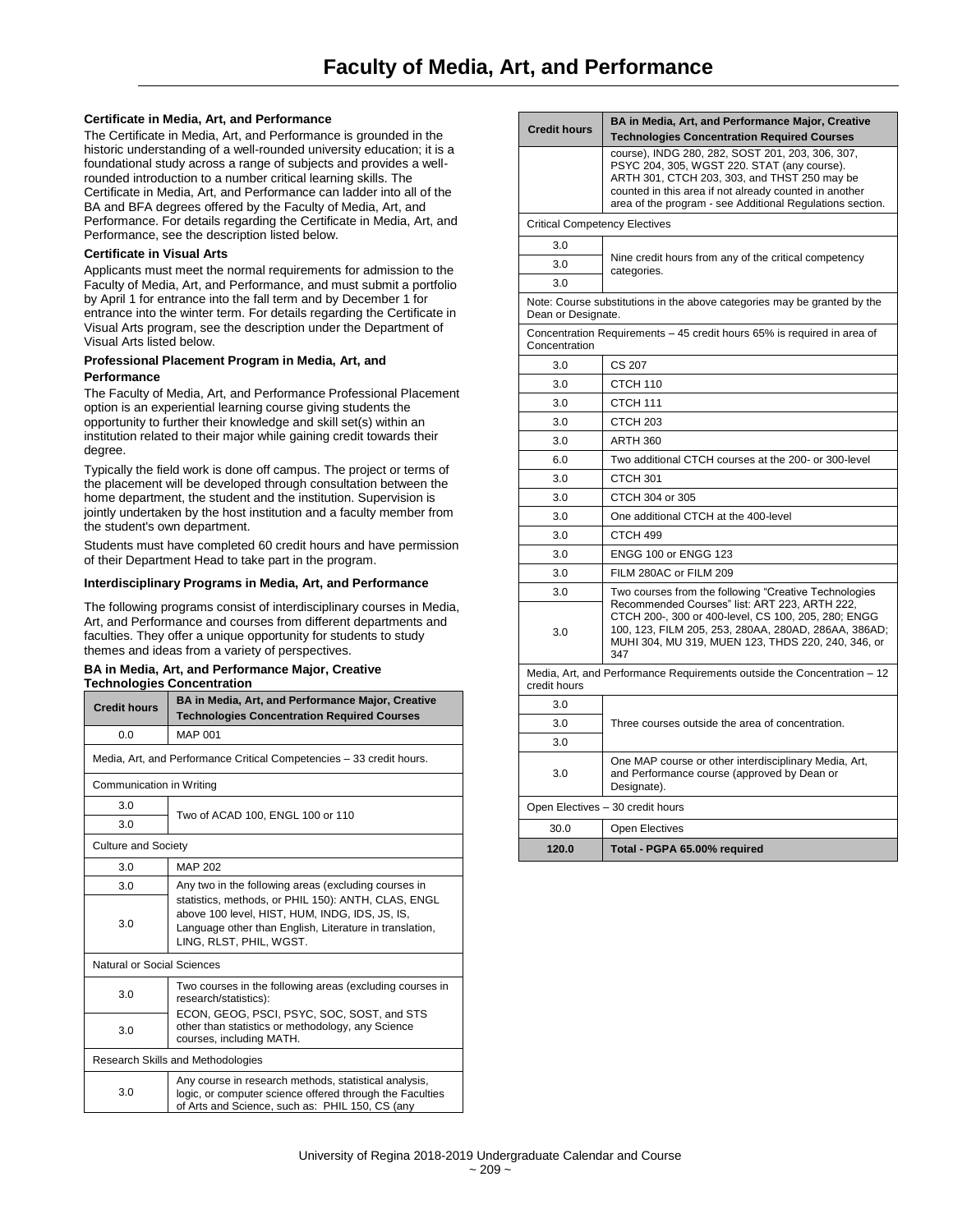# **BA Media, Art, and Performance Minor, Creative Technologies**

| <b>Credit hours</b> | <b>BA Media, Art, And Performance Minor, Creative</b><br><b>Technologies Required Courses</b>                                                                                                                                                 |
|---------------------|-----------------------------------------------------------------------------------------------------------------------------------------------------------------------------------------------------------------------------------------------|
| 3.0                 | CTCH 110                                                                                                                                                                                                                                      |
| 3.0                 | CTCH <sub>203</sub>                                                                                                                                                                                                                           |
| 3.0                 | CTCH 204 or CS 207                                                                                                                                                                                                                            |
| 3.0                 | CTCH course at the 300-level                                                                                                                                                                                                                  |
| 3.0                 | CTCH course at the 300 or 400- level                                                                                                                                                                                                          |
| 3.0                 | One Course from ART 223, 355, ARTH 222, CS 280,<br>305, 325, 327, 408, 409, CTCH 111, CTCH 200, 300<br>or 400-level, (including CTCH 304, 305, 402), EDTC<br>300. ENGG 100, 123, ENSE 479, MAP 300, 401.<br>MUCO 217, 341, MUHI 304, THDS 347 |
| 18.0                | <b>Total</b>                                                                                                                                                                                                                                  |

## **BA Media, Art, and Performance Major, Pop Culture Concentration**

| <b>Credit Hours</b>                          | BA Media, Art, and Performance Major, Pop<br><b>Culture Concentration Required Courses</b>                                                                                                                                                                                                                                                                                                                                                        |  |
|----------------------------------------------|---------------------------------------------------------------------------------------------------------------------------------------------------------------------------------------------------------------------------------------------------------------------------------------------------------------------------------------------------------------------------------------------------------------------------------------------------|--|
| 0.0                                          | <b>MAP 001</b>                                                                                                                                                                                                                                                                                                                                                                                                                                    |  |
|                                              | Media, Art, and Performance Critical Competencies - 33 credit hours.                                                                                                                                                                                                                                                                                                                                                                              |  |
| Communication in Writing                     |                                                                                                                                                                                                                                                                                                                                                                                                                                                   |  |
| 3.0                                          | Two of ACAD 100, ENGL 100, or 110                                                                                                                                                                                                                                                                                                                                                                                                                 |  |
| 3.0                                          |                                                                                                                                                                                                                                                                                                                                                                                                                                                   |  |
| <b>Culture and Society</b>                   |                                                                                                                                                                                                                                                                                                                                                                                                                                                   |  |
| 3.0                                          | Any two in the following areas (excluding courses in                                                                                                                                                                                                                                                                                                                                                                                              |  |
| 3.0                                          | statistics, methods, or PHIL 150) ANTH, CLAS, ENGL<br>above 100 level, HIST, HUM, INDG, IDS, JS, IS,<br>Language other than English, Literature in translation,<br>LING, RLST, PHIL, WGST.                                                                                                                                                                                                                                                        |  |
| Natural or Social Sciences                   |                                                                                                                                                                                                                                                                                                                                                                                                                                                   |  |
| 3.0                                          | Two courses in the following areas (excluding courses<br>in research/statistics): ECON, GEOG, PSCI, PSYC,<br>SOC, SOST, and STS other than statistics or<br>methodology. Any Science courses, including MATH.                                                                                                                                                                                                                                     |  |
| 3.0                                          |                                                                                                                                                                                                                                                                                                                                                                                                                                                   |  |
| Research Skills and Methodology              |                                                                                                                                                                                                                                                                                                                                                                                                                                                   |  |
| 3.0                                          | Any course in research methods, statistical analysis,<br>logic, or computer science offered through the<br>Faculties of Arts and Science, such as: PHIL 150, CS<br>(any course), INDG 280, 282, SOST 201, 203, 306,<br>307, PSYC 204, 305, WGST 220. STAT (any course).<br>ARTH 301, CTCH 203, 303, and THST 250 may be<br>counted in this area if not already counted in another<br>area of the program – see Additional Regulations<br>section. |  |
| <b>Critical Competency Electives</b>         |                                                                                                                                                                                                                                                                                                                                                                                                                                                   |  |
| 3.0                                          |                                                                                                                                                                                                                                                                                                                                                                                                                                                   |  |
| 3.0                                          | Nine credit hours from any of the above areas.                                                                                                                                                                                                                                                                                                                                                                                                    |  |
| 3.0                                          |                                                                                                                                                                                                                                                                                                                                                                                                                                                   |  |
| Concentration Requirements - 36 Credit hours |                                                                                                                                                                                                                                                                                                                                                                                                                                                   |  |
| 3.0                                          | One of ANTH 240, 241 AA-ZZ, 243 AA-ZZ, or 313                                                                                                                                                                                                                                                                                                                                                                                                     |  |
| 3.0                                          | CTCH 203                                                                                                                                                                                                                                                                                                                                                                                                                                          |  |
| 3.0                                          | <b>MAP 101</b>                                                                                                                                                                                                                                                                                                                                                                                                                                    |  |
| 3.0                                          | <b>MAP 202</b>                                                                                                                                                                                                                                                                                                                                                                                                                                    |  |
| 3.0                                          | <b>MAP 212</b>                                                                                                                                                                                                                                                                                                                                                                                                                                    |  |
| 3.0                                          | Approved Elective* MAP or CTCH 200- or 300-level                                                                                                                                                                                                                                                                                                                                                                                                  |  |

| <b>Credit Hours</b>                  | BA Media, Art, and Performance Major, Pop<br><b>Culture Concentration Required Courses</b>                                                                                                         |
|--------------------------------------|----------------------------------------------------------------------------------------------------------------------------------------------------------------------------------------------------|
| 3.0                                  |                                                                                                                                                                                                    |
| 3.0                                  | Four approved electives* ART, ARTH, CTCH, FILM,                                                                                                                                                    |
| 3.0                                  | MAP, Music, or Theatre at the 200 or 300-level                                                                                                                                                     |
| 3.0                                  |                                                                                                                                                                                                    |
| 3.0                                  | Approved Elective* ART, ARTH, CTCH, FILM, MAP,<br>Music, or Theatre at the 300- or 400-level                                                                                                       |
| 3.0                                  | Approved Elective* ART, ARTH, CTCH, FILM, MAP,<br>Music, or Theatre at the 400-level                                                                                                               |
|                                      | *Approved Electives include (but are not limited to): ARTH 302, 313, 314,<br>CTCH 304, 305, FILM 253, 254, 256, 345, 480 OA, MAP 201, 203, 204,<br>205, 206, 207, 301, 302, 303, MU 204, 205, 319. |
| 65.00% GPA Required in Concentration |                                                                                                                                                                                                    |
| 3.0                                  |                                                                                                                                                                                                    |
| 3.0                                  | MAP Electives - (Outside the Concentration - Not                                                                                                                                                   |
| 3.0                                  | approved Electives)                                                                                                                                                                                |
| 3.0                                  |                                                                                                                                                                                                    |
| Open Electives - 39 credit hours     |                                                                                                                                                                                                    |
| 39.0                                 | Open Electives                                                                                                                                                                                     |
| 120.0                                | Total - 65.00% PGPA is required                                                                                                                                                                    |

## **Media, Art, and Performance Minor in Pop Culture**

| <b>Credit hours</b>                                                                                                                                                                                                                                                                                    | Media, Art, and Performance Minor in Pop<br><b>Culture Required Courses</b>              |
|--------------------------------------------------------------------------------------------------------------------------------------------------------------------------------------------------------------------------------------------------------------------------------------------------------|------------------------------------------------------------------------------------------|
| 3.0                                                                                                                                                                                                                                                                                                    | <b>MAP 101</b>                                                                           |
| 3.0                                                                                                                                                                                                                                                                                                    | CTCH 203                                                                                 |
| 3.0                                                                                                                                                                                                                                                                                                    | Two Approved Electives* ART, ARTH, CTCH, FILM,                                           |
| 3.0                                                                                                                                                                                                                                                                                                    | MAP, Music, Theatre at the 200 or 300 level                                              |
| 3.0                                                                                                                                                                                                                                                                                                    | Approved Elective* ART, ARTH, CTCH, FILM, MAP,<br>Music, Theatre at the 200 or 300 level |
| 3.0                                                                                                                                                                                                                                                                                                    | Approved Elective* ART, ARTH, CTCH, FILM, MAP,<br>Music, Theatre at the 300 or 400 level |
| 18.0                                                                                                                                                                                                                                                                                                   | Total - 65.00% GPA Required                                                              |
| *Approved Electives include: ARTH 313, ARTH 314, CTCH 304, CTCH<br>305, FILM 345, FILM 253, FILM 254, FILM 256, FILM 480 AO, MAP<br>201, MAP 203, MAP 204, MAP 205, MAP 206, MAP 207, MAP 301,<br>MAP 302, MAP 303, MU 204, MU 205, MU 319, THAC 361, THAC 363,<br>THDS 303. THEA 215AA. and THST 380. |                                                                                          |

## **Media, Art, and Performance Minor in Arts Administration**

A minor in Arts Administration is only available to Media, Art, and Performance majors.

| <b>Credit hours</b> | Media, Art, and Performance Minor in Arts<br><b>Administration Required Courses</b> |
|---------------------|-------------------------------------------------------------------------------------|
| 3.0                 | <b>BUS 100</b>                                                                      |
| 3.0                 | <b>BUS 260</b>                                                                      |
| 3.0                 | Two of BUS 210, 250 or 285                                                          |
| 3.0                 |                                                                                     |
| 3.0                 | <b>MAP 401</b>                                                                      |
| 3.0                 | MAP 499 AA-ZZ                                                                       |
| 18.0                | TOTAL - 65.00% GPA Required                                                         |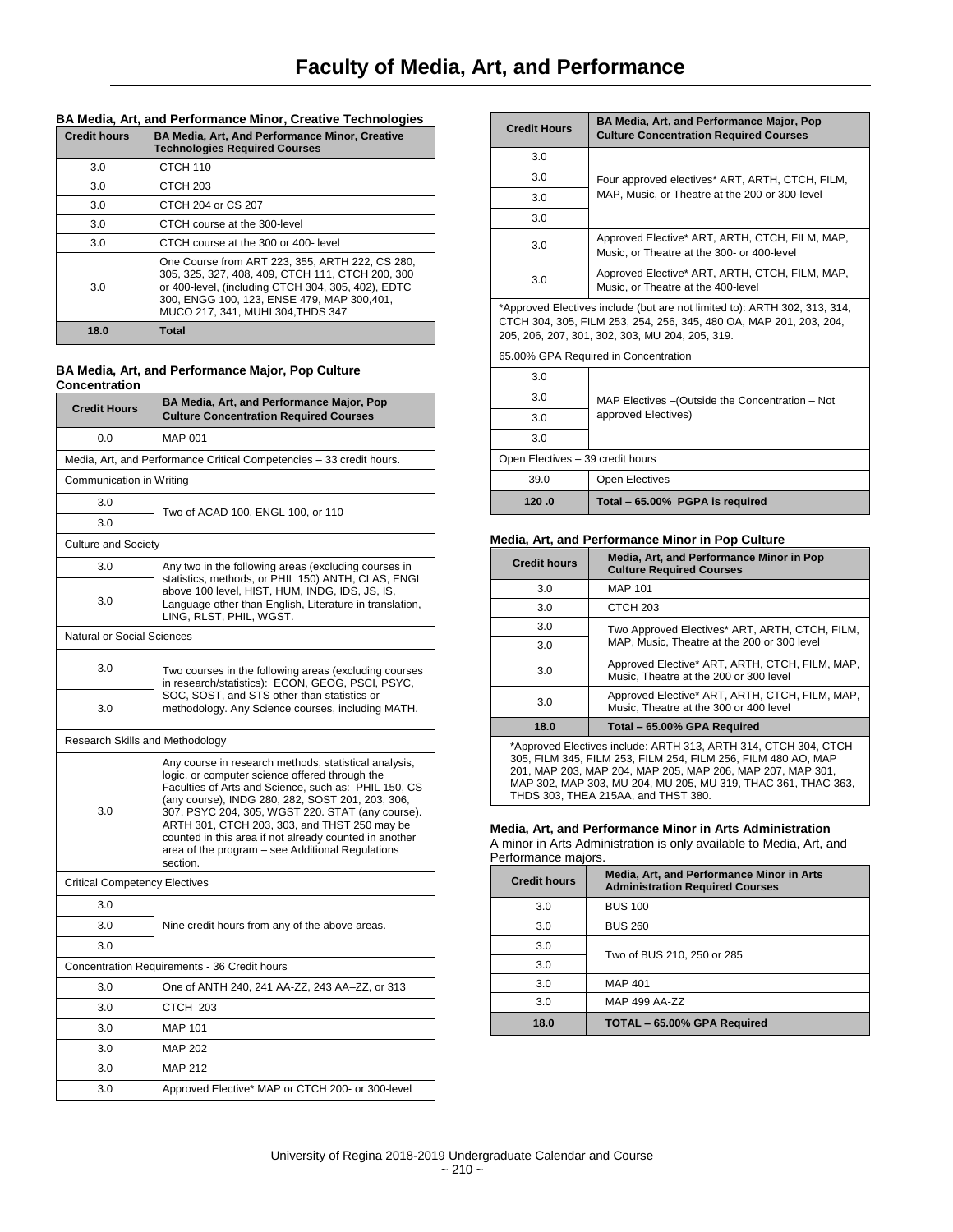## **General Minor in Media, Art, and Performance**

A General minor in Media, Art, and Performance is only available to students from outside the Faculty of Media, Art, and Performance.

| <b>Credit hours</b> | General Minor In Media, Art, And Performance<br><b>Required Courses</b>                                            |
|---------------------|--------------------------------------------------------------------------------------------------------------------|
| 12.0                | Four courses from: ART, ARTH, CTCH, FILM, INA,<br>INAH. MAP. MU. MUCO. MUHI. MUPE. MUTH.<br>THEA, THAC, THDS, THST |
|                     | No more than six credit hours may be at the<br>$\bullet$<br>100-level                                              |
|                     | Three credit hours must be at the 300-level or<br>$\bullet$<br>above.                                              |
| 3.0                 | One course of MAP or CTCH any level                                                                                |
| 3.0                 | One course of MAP or CTCH at 300- or 400-level                                                                     |
| 18.0                | Total - 65.00% GPA Required                                                                                        |

## **Minor in Photography**

| <b>Credit Hours</b> | <b>Minor in Photography Required Courses</b> |
|---------------------|----------------------------------------------|
| 3.0                 | <b>ART 223</b>                               |
| 3.0                 | <b>ART 323</b>                               |
| 3.0                 | <b>ARTH 222</b>                              |
| 3.0                 | <b>FILM 205</b>                              |
| 3.0                 | <b>FILM 311</b>                              |
| 3.0                 | One chosen from ART 324, ART 325, or MAP 402 |
| 18.0                | Total - 65.00% GPA Required                  |

#### **Media, Art, And Performance Minor in Community and Social Engagement**

| <b>Credit hours</b>                                              | Media, Art. and Performance Minor in<br><b>Community and Social Engagement Required</b><br><b>Courses</b> |
|------------------------------------------------------------------|-----------------------------------------------------------------------------------------------------------|
| 3.0                                                              | CTCH <sub>203</sub>                                                                                       |
| 3.0                                                              | Approved Elective*                                                                                        |
| 3.0                                                              | Approved Elective*                                                                                        |
| 3.0                                                              | MAP 399 AA -ZZ                                                                                            |
| 3.0                                                              | MAP 399 AA-ZZ                                                                                             |
| 3.0                                                              | MAP 499 AA-ZZ (Professional Placement)                                                                    |
| 18.0                                                             | Total - 65.00% GPA Required                                                                               |
| *Approved Electives include : MAP 300 AM, MAP 300 AO THEA 215 AB |                                                                                                           |

THEA 315 AA, THEA 315 AB

#### **Media, Art, and Performance Minor in Canadian Identities**

| <b>Credit hours</b> | Media, Art, and Performance Minor in Canadian<br><b>Identities Required Courses</b>                                  |
|---------------------|----------------------------------------------------------------------------------------------------------------------|
| 3.0                 | MAP 202, ARTH 324, or ARTH 340                                                                                       |
| 3.0                 | <b>FILM 345</b>                                                                                                      |
| 3.0                 | <b>MAP 202</b>                                                                                                       |
| 3.0                 | <b>MUHI 305</b>                                                                                                      |
| 3.0                 | <b>THST 380</b>                                                                                                      |
| 3.0                 | One Approved Elective Includes: CTCH 205, ENGL<br>310/312/313/314/315, INAH 202, MAP 102, MAP 205,<br><b>MAP 212</b> |
| 18.0                | Total - 65.00% GPA Required                                                                                          |

## **Certificate in Media, Art and Performance**

The Certificate in Media, Art, and Performance is grounded in the historic understanding of a well-rounded university education; it is a foundational study across a range of subjects and provides a wellrounded introduction to a number critical learning skills. The Certificate in Media, Art, and Performance can ladder into all of the BA and BFA degrees offered by the Faculty of Media, Art, and Performance. \* This certificate must be completed in the first 61 credit hours of study with a GPA of 65.00%.

| <b>Credit Hours</b> | Certificate in Media, Art, and Performance                                                                                                                                                                                                                                            |
|---------------------|---------------------------------------------------------------------------------------------------------------------------------------------------------------------------------------------------------------------------------------------------------------------------------------|
| 0.0                 | <b>MAP 001</b>                                                                                                                                                                                                                                                                        |
| 3.0                 | ENGL 100 or ACAD 100                                                                                                                                                                                                                                                                  |
| 3.0                 | MAP 102 or MAP 212                                                                                                                                                                                                                                                                    |
| 3.0                 | CTCH <sub>203</sub>                                                                                                                                                                                                                                                                   |
| 3.0                 | <b>MAP 202</b>                                                                                                                                                                                                                                                                        |
| 3.0                 | ART, ARTH, CTCH, FILM, INA, INAH, MAP, Music or<br>Theatre course (100 or 200 level)                                                                                                                                                                                                  |
| 3.0                 | ART, ARTH, CTCH, FILM, INA, INAH, MAP,<br>Music or Theatre course (100 or 200 level)                                                                                                                                                                                                  |
| 3.0                 | ART, ARTH, CTCH, FILM, INA, INAH, MAP, Music,<br>or Theatre course (100 or 200 level)                                                                                                                                                                                                 |
| 3.0                 | Natural or Social Science Option: One course in the<br>following areas (excluding courses in<br>research/statistics):<br>ECON, GEOG, PSCI, PSYC, SOC, SOST, and STS<br>other than statistics or methodology,<br>Any Science courses, including MATH.                                  |
| 3.0                 | Culture and Society Option:<br>One course in the following areas (excluding courses<br>in statistics, methods, or PHIL 150): ANTH, CLAS,<br>ENGL above 100 level, HIST, HUM, INDG, IDS, JS,<br>IS, Language other than English, Literature in<br>Translation, LING, RLST, PHIL, WGST. |
| 3.0                 | One open Elective - Any course offered by the<br>University of Regina or its Federated Colleges.                                                                                                                                                                                      |
| 30.0                | <b>Total</b>                                                                                                                                                                                                                                                                          |

## **Department Of Film**

The Department of Film offers programs leading to the degrees of BA, Media, Art, and Performance Major (Film Studies concentration), BA Hons Media, Art, and Performance Major (Film Studies concentration), and BFA (Film Production).

Requirements for each program are outlined under the separate heading for the specific area of study.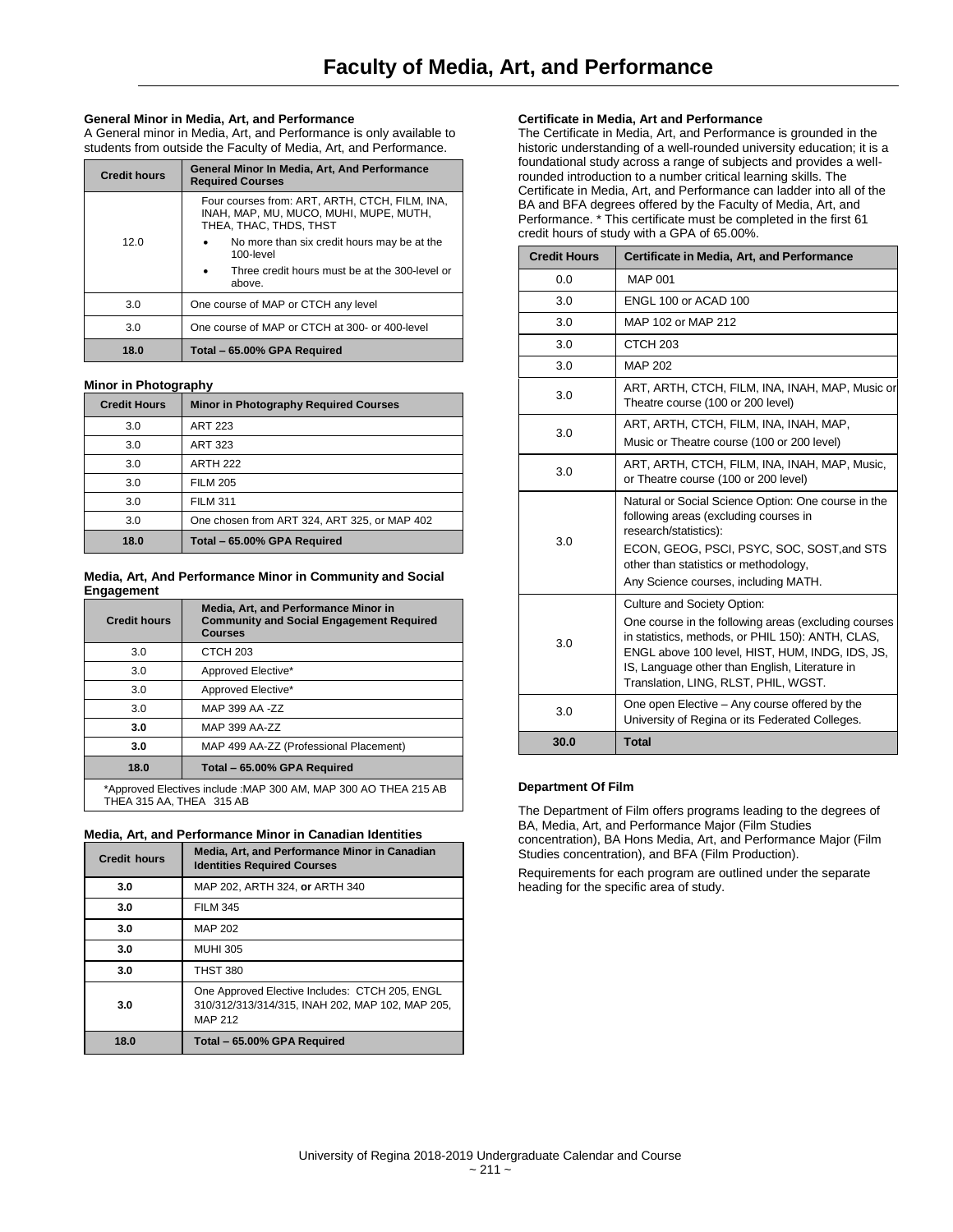**Bachelor of Arts in Media, Art, and Performance (Film Studies)** The general requirements for this degree are described under the section BA in Media, Art, and Performance.

| <b>Credit</b><br>hours                                                                                                                                                                                                            | Bachelor of Arts in Media, Art, and Performance, Film<br><b>Studies Required Courses</b>                                                                                                                                                                                                                                                                                                                                    |  |
|-----------------------------------------------------------------------------------------------------------------------------------------------------------------------------------------------------------------------------------|-----------------------------------------------------------------------------------------------------------------------------------------------------------------------------------------------------------------------------------------------------------------------------------------------------------------------------------------------------------------------------------------------------------------------------|--|
| 0.0                                                                                                                                                                                                                               | <b>MAP 001</b>                                                                                                                                                                                                                                                                                                                                                                                                              |  |
| Critical Competency Requirements - 33 Credit hours:<br>Communication in Writing; Analytical Thinking in the Natural and<br>Social Sciences, Analytical Thinking in Culture and Society; and<br>Research Skills and Methodologies. |                                                                                                                                                                                                                                                                                                                                                                                                                             |  |
|                                                                                                                                                                                                                                   | <b>Communication in Writing (at least 6 credit hours)</b>                                                                                                                                                                                                                                                                                                                                                                   |  |
| 3.0                                                                                                                                                                                                                               |                                                                                                                                                                                                                                                                                                                                                                                                                             |  |
| 3.0                                                                                                                                                                                                                               | Two of: ACAD 100, ENGL 100, or ENGL 110                                                                                                                                                                                                                                                                                                                                                                                     |  |
|                                                                                                                                                                                                                                   | Natural and Social Sciences (at least six credit hours)                                                                                                                                                                                                                                                                                                                                                                     |  |
| 3.0                                                                                                                                                                                                                               | Two courses in the following areas: (excluding courses in<br>research/statistics)<br>ECON, GEOG, PSCI, PSYC, SOC, SOST, and STS other than statistics                                                                                                                                                                                                                                                                       |  |
| 3.0                                                                                                                                                                                                                               | or methodology<br>Any Science courses, including MATH.                                                                                                                                                                                                                                                                                                                                                                      |  |
|                                                                                                                                                                                                                                   |                                                                                                                                                                                                                                                                                                                                                                                                                             |  |
|                                                                                                                                                                                                                                   | <b>Culture and Society</b> (at least nine credit hours)                                                                                                                                                                                                                                                                                                                                                                     |  |
| 3.0                                                                                                                                                                                                                               | <b>MAP 202</b>                                                                                                                                                                                                                                                                                                                                                                                                              |  |
| 3.0                                                                                                                                                                                                                               | Any two from the following areas (excluding courses in<br>statistics, methods, PHIL 150): ANTH, CLAS, ENGL above<br>100 level, HIST, HUM, JS, INDG, IDS, IS, Language other                                                                                                                                                                                                                                                 |  |
| 3.0                                                                                                                                                                                                                               | than English, Literature in translation or other non-language<br>courses offered through language department or program<br>LING, RLST, PHIL WGST.                                                                                                                                                                                                                                                                           |  |
|                                                                                                                                                                                                                                   | Research Skills and Methodologies (at least three credit hours)                                                                                                                                                                                                                                                                                                                                                             |  |
| 3.0                                                                                                                                                                                                                               | Any course in research methods, statistical analysis, logic, or<br>computer science offered through La Cité, the Faculties of<br>Arts and Science, such as PHIL 150, CS (any course), INDG<br>280, 282, SOST 201, 203, 306, 307, PSYC 204, 305, WGST<br>220.<br>ARTH 301, CTCH 203, 303, and THST 250 may be counted<br>in this area if not already counted in another area of the<br>program - see Additional Regulations. |  |
|                                                                                                                                                                                                                                   | STATS (any course), Statistics courses offered through<br>Faculties other than Arts and Science may be used with<br>approval by the Dean or designate.                                                                                                                                                                                                                                                                      |  |
|                                                                                                                                                                                                                                   | <b>Critical Competency Electives</b>                                                                                                                                                                                                                                                                                                                                                                                        |  |
| 3.0                                                                                                                                                                                                                               |                                                                                                                                                                                                                                                                                                                                                                                                                             |  |
| 3.0                                                                                                                                                                                                                               | Nine credit hours from any of the above areas.                                                                                                                                                                                                                                                                                                                                                                              |  |
| 3.0                                                                                                                                                                                                                               |                                                                                                                                                                                                                                                                                                                                                                                                                             |  |
| Dean or Designate.                                                                                                                                                                                                                | Note: Course substitutions in the above categories may be granted by the                                                                                                                                                                                                                                                                                                                                                    |  |
| Concentration Requirements - 36 credit hours<br>Note: Must include nine credit hours at the 300- or 400-level, three of<br>which must be at the 400-level.<br>65% required in Concentration                                       |                                                                                                                                                                                                                                                                                                                                                                                                                             |  |
| 3.0                                                                                                                                                                                                                               | <b>FILM 100</b>                                                                                                                                                                                                                                                                                                                                                                                                             |  |
| 3.0                                                                                                                                                                                                                               | Two Production courses                                                                                                                                                                                                                                                                                                                                                                                                      |  |
| 3.0                                                                                                                                                                                                                               | Recommended: FILM 200, 201, 203, 205, 208                                                                                                                                                                                                                                                                                                                                                                                   |  |
| 3.0                                                                                                                                                                                                                               | Two FILM courses from 253, 254, 256                                                                                                                                                                                                                                                                                                                                                                                         |  |
| 3.0                                                                                                                                                                                                                               |                                                                                                                                                                                                                                                                                                                                                                                                                             |  |
| 3.0                                                                                                                                                                                                                               | <b>FILM 345</b>                                                                                                                                                                                                                                                                                                                                                                                                             |  |
| 3.0                                                                                                                                                                                                                               | <b>FILM 348</b>                                                                                                                                                                                                                                                                                                                                                                                                             |  |
| 3.0                                                                                                                                                                                                                               | Five FILM courses at the student's discretion.                                                                                                                                                                                                                                                                                                                                                                              |  |
| 3.0                                                                                                                                                                                                                               |                                                                                                                                                                                                                                                                                                                                                                                                                             |  |

| <b>Credit</b><br>hours                                                                 | Bachelor of Arts in Media, Art, and Performance, Film<br><b>Studies Required Courses</b>                         |  |
|----------------------------------------------------------------------------------------|------------------------------------------------------------------------------------------------------------------|--|
| 3.0                                                                                    |                                                                                                                  |  |
| 3.0                                                                                    |                                                                                                                  |  |
| 3.0                                                                                    |                                                                                                                  |  |
| Media, Art, and Performance Requirements outside the Concentration<br>-12 credit hours |                                                                                                                  |  |
| 3.0                                                                                    |                                                                                                                  |  |
| 3.0                                                                                    | Three courses outside the area of concentration.                                                                 |  |
| 3.0                                                                                    |                                                                                                                  |  |
| 3.0                                                                                    | One MAP course or other approved (by Dean or Designate)<br>interdisciplinary Media, Art, and Performance course. |  |
| Open Electives - 39 credit hours                                                       |                                                                                                                  |  |
| 39.0                                                                                   | <b>Open Electives</b>                                                                                            |  |
| 120                                                                                    | Total - 65.00% required                                                                                          |  |

| SUGGESTED SEQUENCE OF COURSES FOR BACHELOR OF ARTS |                                  |  |
|----------------------------------------------------|----------------------------------|--|
| (FILM STUDIES CONCENTRATION) DEGREE                |                                  |  |
| $()$ = number of credit hours                      |                                  |  |
| <b>TERM1</b>                                       | <b>TERM2</b>                     |  |
| MAP 001                                            | FILM 200 (3)                     |  |
| FILM 100 (3)                                       | FILM 253 or 254 (3)              |  |
| Communication in Writing (3)                       | Communication in Writing (3)     |  |
| Natural or Social Science (3)                      | Natural or Social Science (3)    |  |
| Research/Methodology (3)                           | Media, Art, and Performance (3)  |  |
| Media, Art, and Performance (3)                    |                                  |  |
| <b>TERM3</b>                                       | <b>TERM 4</b>                    |  |
| FILM 205, 208 or ART 280 (3)                       | Media, Art, and Performance (3)  |  |
| FILM 256 (3)                                       | Culture and Society (3)          |  |
| Media, Art, and Performance (3)                    | Critical Competency elective (3) |  |
| Culture and Society (3)                            | Film studies elective (3)        |  |
| Critical Competency elective (3)                   | Open elective (3)                |  |
| <b>TERM 5</b>                                      | <b>TERM 6</b>                    |  |
| FILM 345 (3)                                       | FILM 348 (3)                     |  |
| Culture and Society(3)                             | FILM (300 or 400-level) (3)      |  |
| Film studies elective (3)                          | Open Elective (3)                |  |
| Critical Competency elective (3)                   | Open Elective (3)                |  |
| Open elective (3)                                  | Open Elective (3)                |  |
| <b>TERM7</b>                                       | <b>TERM8</b>                     |  |
| FILM 300 or 400-level (3)                          | FILM 400-level (3)               |  |
| Open Elective (3)                                  | Open Elective (3)                |  |
| Open Elective (3)                                  | Open Elective (3)                |  |
| Open Elective (3)                                  | Open Elective (3)                |  |
| Open Elective (3)                                  | Open Elective (3)                |  |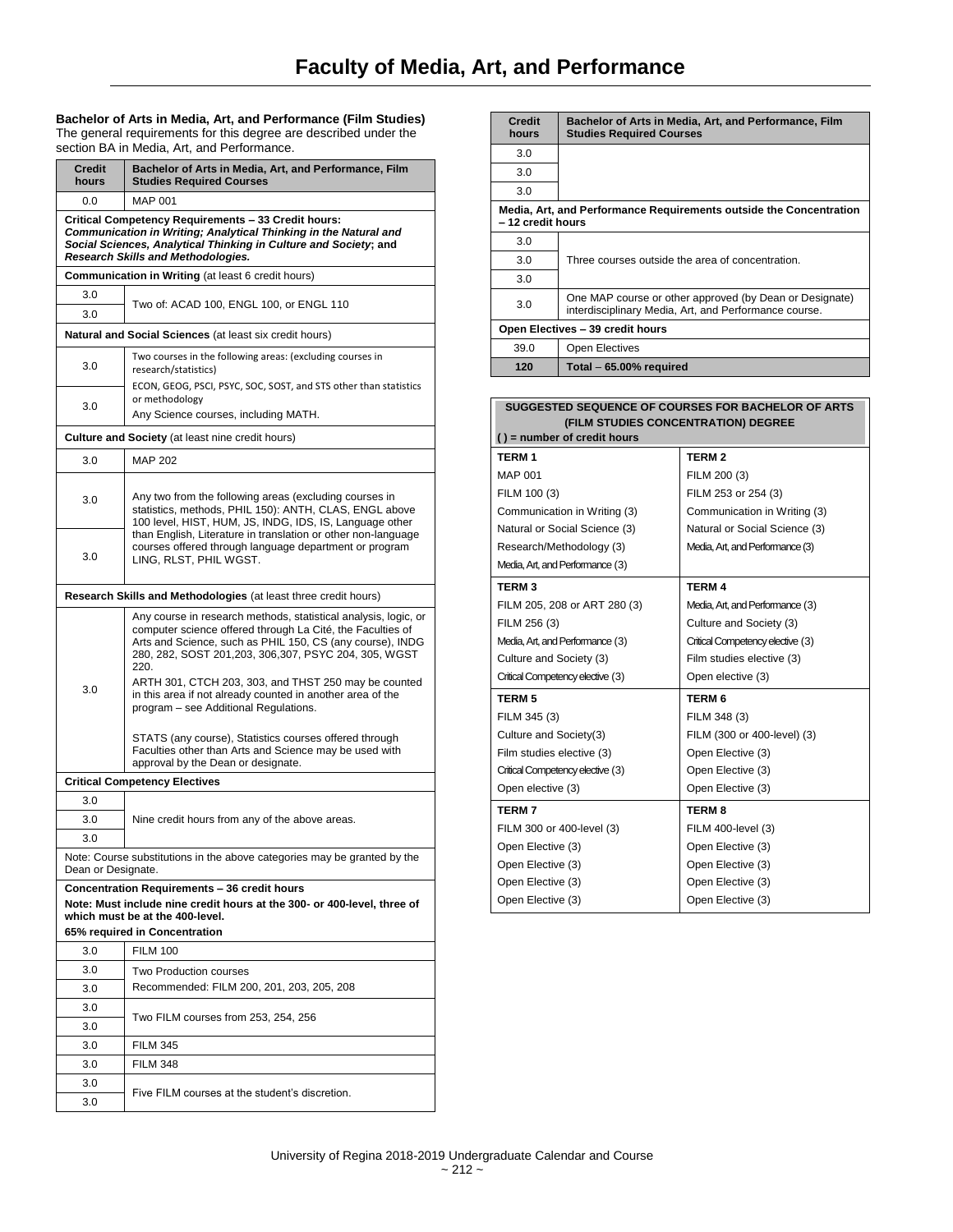## **Minor in Media, Art, and Performance (Film Studies)**

| <b>Credit</b><br>hours | Minor in Media, Art and Performance (Film Studies)<br><b>Required Courses</b>       |
|------------------------|-------------------------------------------------------------------------------------|
| 3.0                    | <b>FILM 100</b>                                                                     |
| 3.0                    | One specific course as required by the Department of Film.<br>Recommended: FILM 253 |
| 3.0                    | Two FILM courses in the Studies/History area                                        |
| 3.0                    |                                                                                     |
| 3.0                    | Two FILM courses in the History/Studies area at the 300-<br>level                   |
| 3.0                    |                                                                                     |
| 18.0                   | Total                                                                               |

Minors should be in an area distinct from the major or concentration. Courses used in the major discipline cannot be used toward the minor.

#### **Bachelor of Arts Honours in Media, Art, and Performance (Film Studies)**

The general requirements for this degree are described under the section Honours Programs in Media, Art, and Performance.

| <b>Credit hours</b>                                             | Bachelor of Arts Honours in Media, Art, and<br><b>Performance (Film Studies) Required Courses</b>                                                                                                                                                                           |  |
|-----------------------------------------------------------------|-----------------------------------------------------------------------------------------------------------------------------------------------------------------------------------------------------------------------------------------------------------------------------|--|
| Critical Competency Requirements - 33 Credit hours              |                                                                                                                                                                                                                                                                             |  |
| Methodologies.                                                  | Communication in Writing; Analytical Thinking in the Natural Sciences,<br>Analytical Thinking in Culture and Society; and Research Skills and                                                                                                                               |  |
| <b>Communication in Writing</b>                                 |                                                                                                                                                                                                                                                                             |  |
| 3.0                                                             | Two of: ACAD 100, ENGL 100, or ENGL 110                                                                                                                                                                                                                                     |  |
| 3.0                                                             |                                                                                                                                                                                                                                                                             |  |
|                                                                 | <b>Natural and Social Sciences</b> (at least six credit hours)                                                                                                                                                                                                              |  |
| 3.0                                                             | Two courses in the following areas: (excluding courses in<br>research/statistics)                                                                                                                                                                                           |  |
| 3.0                                                             | ECON, GEOG, PSCI, PSYC, SOC, SOST, and STS other than<br>statistics or methodology                                                                                                                                                                                          |  |
|                                                                 | Any Science courses, including MATH.                                                                                                                                                                                                                                        |  |
| <b>Culture and Society</b>                                      |                                                                                                                                                                                                                                                                             |  |
| 3.0                                                             | <b>MAP 202</b>                                                                                                                                                                                                                                                              |  |
| 3.0                                                             | Any two in the following areas (excluding courses in<br>statistics, methods, PHIL 150): ANTH, CLAS, ENGL<br>above 100-level, HIST, HUM, INDG, IDS, JS, IS,<br>Language other than English, Literature in translation,<br>LING, RLST, PHIL, WGST.                            |  |
| 3.0                                                             |                                                                                                                                                                                                                                                                             |  |
| Research Skills and Methodologies (at least three credit hours) |                                                                                                                                                                                                                                                                             |  |
| 3.0                                                             | Any course in research methods, statistical analysis,<br>logic, or computer science offered through the Faculties<br>of Arts and Science, such as: PHIL 150, CS (any<br>course), INDG 280, 282, SOST 201, 203, 306, 307,<br>PSYC 204, 305, WGST 220.<br>STATS (any course). |  |
|                                                                 | ARTH 301, CTCH 203, 303, and THST 250 may be<br>counted in this area if not already counted in another<br>area of the program – see Additional Regulations.<br>Students may use statistics courses offered by Faculties                                                     |  |
|                                                                 | outside of Arts and Science, with permission of the Dean<br>or Designate                                                                                                                                                                                                    |  |
| <b>Critical Competency Electives</b>                            |                                                                                                                                                                                                                                                                             |  |
| 3.0                                                             |                                                                                                                                                                                                                                                                             |  |
| 3.0                                                             | Nine credit hours from any of the above areas.                                                                                                                                                                                                                              |  |
| 30                                                              |                                                                                                                                                                                                                                                                             |  |
| Dean or Designate.                                              | Note: Course substitutions in the above categories may be granted by the                                                                                                                                                                                                    |  |

| <b>Credit hours</b>                                                                                                                                                    | Bachelor of Arts Honours in Media, Art, and<br><b>Performance (Film Studies) Required Courses</b>                                                                  |  |
|------------------------------------------------------------------------------------------------------------------------------------------------------------------------|--------------------------------------------------------------------------------------------------------------------------------------------------------------------|--|
| <b>Concentration Requirements - 36 credit hours in a single disciplinary</b><br>area. Disciplinary areas: Arts History, Film Studies, Music, Theatre<br><b>Studies</b> |                                                                                                                                                                    |  |
| which must be at the 400-level.                                                                                                                                        | Note: Must include nine credit hours at the 300- or 400-level, three of                                                                                            |  |
| 3 O                                                                                                                                                                    | FII M 100                                                                                                                                                          |  |
| 3.0                                                                                                                                                                    | <b>FILM 253</b>                                                                                                                                                    |  |
| 3.0                                                                                                                                                                    | <b>FILM 254</b>                                                                                                                                                    |  |
| 3.0                                                                                                                                                                    | <b>FILM 256</b>                                                                                                                                                    |  |
| 3.0                                                                                                                                                                    | <b>FILM 345</b>                                                                                                                                                    |  |
| 3.0                                                                                                                                                                    | <b>FILM 348</b>                                                                                                                                                    |  |
| 3.0                                                                                                                                                                    |                                                                                                                                                                    |  |
| 3.0                                                                                                                                                                    | Two Production or Studio courses                                                                                                                                   |  |
| 3.0                                                                                                                                                                    |                                                                                                                                                                    |  |
| 3.0                                                                                                                                                                    | Four courses in the concentration at the student's                                                                                                                 |  |
| 3.0                                                                                                                                                                    | discretion, two of which must be at the 400-level.                                                                                                                 |  |
| 3.0                                                                                                                                                                    |                                                                                                                                                                    |  |
|                                                                                                                                                                        | Honours Requirements - 15 credit hours<br>Students require an overall GPA of 70.00% and a GPA of 7.00% in the<br>disciplinary area to complete the Honours degree. |  |
| 9.0                                                                                                                                                                    | Three FILM courses at the 300 or 400-level                                                                                                                         |  |
| 3.0                                                                                                                                                                    | Honours paper or project                                                                                                                                           |  |
| 3.0                                                                                                                                                                    | MAP 400 or variable topic course as required) or other<br>senior seminar as approved by the Department Head or<br>Associate Dean, Undergraduate.                   |  |
| Media, Art, and Performance Requirements outside the Concentration<br>-12 credit hours                                                                                 |                                                                                                                                                                    |  |
| 3.0                                                                                                                                                                    |                                                                                                                                                                    |  |
| 3.0                                                                                                                                                                    | Three courses outside the area of concentration.                                                                                                                   |  |
| 3.0                                                                                                                                                                    |                                                                                                                                                                    |  |
| 3.0                                                                                                                                                                    | One MAP course or other interdisciplinary Media, Art,<br>and Performance course (approved by Dean or<br>designate).                                                |  |
|                                                                                                                                                                        | Open Electives - 24 credit hours                                                                                                                                   |  |
| 24.0                                                                                                                                                                   | <b>Open Electives</b>                                                                                                                                              |  |
| 120.0                                                                                                                                                                  | Total                                                                                                                                                              |  |

## **Bachelor of Fine Arts (Film Production)**

| <b>Credit hours</b>                      | <b>Bachelor of Fine Arts Film Production) Required</b><br><b>Courses</b>                                                                                                                                                                                                                                                                                                                                                                   |  |
|------------------------------------------|--------------------------------------------------------------------------------------------------------------------------------------------------------------------------------------------------------------------------------------------------------------------------------------------------------------------------------------------------------------------------------------------------------------------------------------------|--|
| 0.0                                      | <b>MAP 001</b>                                                                                                                                                                                                                                                                                                                                                                                                                             |  |
|                                          | Critical Competencies - 27 Credit Hours                                                                                                                                                                                                                                                                                                                                                                                                    |  |
| <b>Communication in Writing</b>          |                                                                                                                                                                                                                                                                                                                                                                                                                                            |  |
| 3.0                                      |                                                                                                                                                                                                                                                                                                                                                                                                                                            |  |
| 3.0                                      | Two of: ACAD 100, ENGL 100, or ENGL 110                                                                                                                                                                                                                                                                                                                                                                                                    |  |
| <b>Research Skills and Methodologies</b> |                                                                                                                                                                                                                                                                                                                                                                                                                                            |  |
| 3 O                                      | Any course in research methods, statistical analysis,<br>logic, or computer science offered through the Faculties<br>of Arts and Science, such as: PHIL 150, CS (any<br>course), INDG 280, 282, SOST 201, 203, 306, 307,<br>PSYC 204, 305, WGST 220.<br>STATS (any course).<br>ARTH 301, CTCH 203, 303, and THST 250 may be<br>counted in this area if not already counted in another<br>area of the program – see Additional Regulations. |  |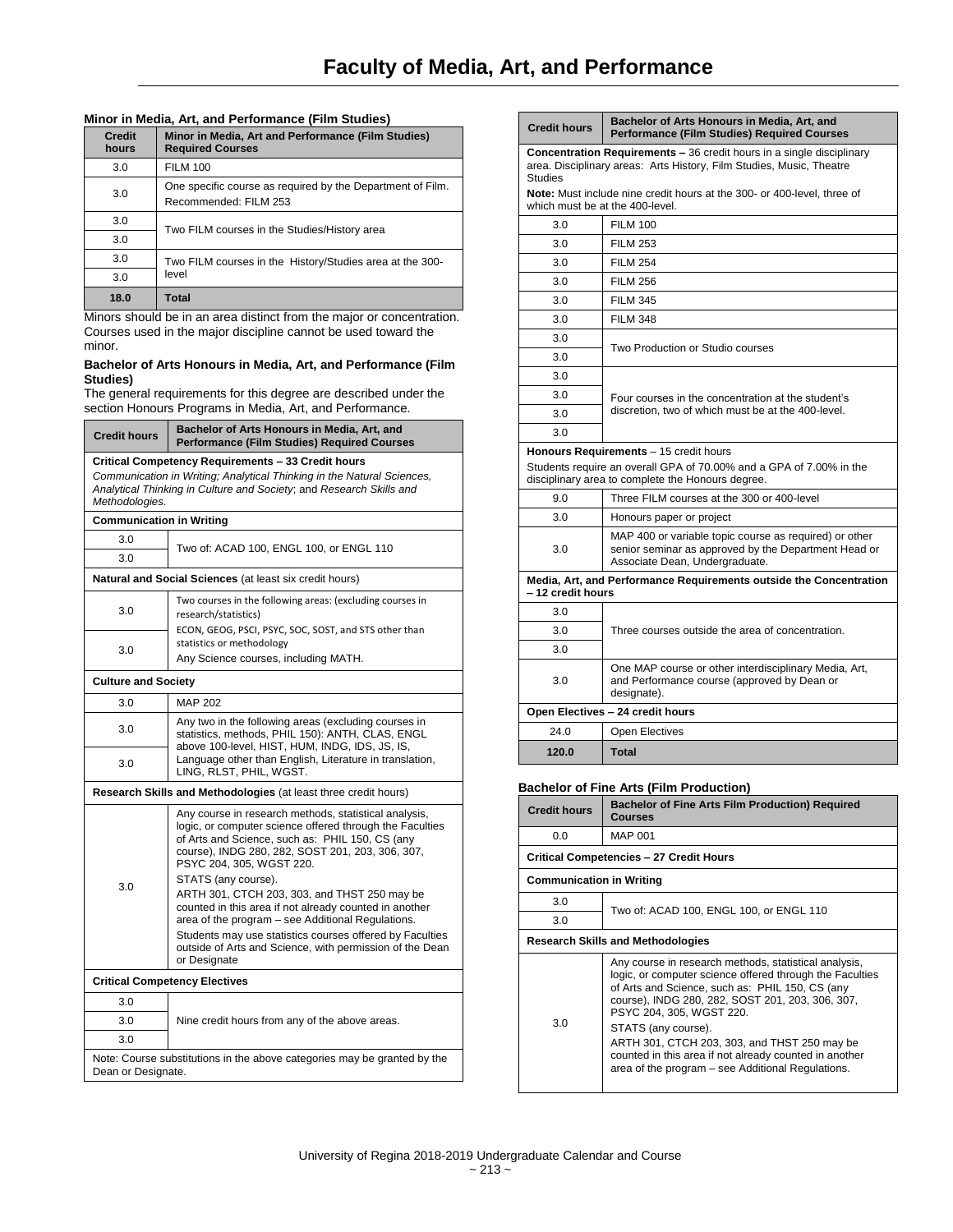| <b>Credit hours</b>                | Bachelor of Fine Arts Film Production) Required<br><b>Courses</b>                                                                    |  |  |
|------------------------------------|--------------------------------------------------------------------------------------------------------------------------------------|--|--|
|                                    | Students may use statistics courses offered by Faculties<br>outside of Arts and Science, with permission of the Dean<br>or Designate |  |  |
|                                    | <b>Culture and Society</b>                                                                                                           |  |  |
| 3.0                                | <b>MAP 202</b>                                                                                                                       |  |  |
| 3.0                                | Any three in the following areas (excluding courses in                                                                               |  |  |
| 3.0                                | statistics, methods, PHIL 150): ANTH, CLAS, ENGL<br>above 100-level, HIST, HUM, INDG, IDS, JS, IS,                                   |  |  |
| 3.0                                | Language other than English, Literature in translation,                                                                              |  |  |
|                                    | LING, RLST, PHIL, WGST.                                                                                                              |  |  |
| <b>Natural and Social Sciences</b> |                                                                                                                                      |  |  |
| 3.0                                | Two courses in the following areas: (excluding courses in<br>research/statistics)                                                    |  |  |
| 3.0                                | ECON, GEOG, PSCI, PSYC, SOC, SOST, and STS other than<br>statistics or methodology<br>Any Science courses, including MATH.           |  |  |
|                                    | Media, Art, and Performance - 15 Credit Hours                                                                                        |  |  |
| 3.0                                |                                                                                                                                      |  |  |
| 3.0                                | Nine credit hours must be outside the major: chosen                                                                                  |  |  |
| 3.0                                | from, ART, ARTH, CTCH, MAP, INA, INAH, Music,                                                                                        |  |  |
| 3.0                                | Theatre<br>Six credit hours may be within the major area.                                                                            |  |  |
| 3.0                                |                                                                                                                                      |  |  |
| Film Studies - 27 Credit Hours     |                                                                                                                                      |  |  |
| 3.0                                | <b>FILM 100</b>                                                                                                                      |  |  |
| 3.0                                | <b>FILM 253</b>                                                                                                                      |  |  |
| 3.0                                | <b>FILM 254</b>                                                                                                                      |  |  |
| 3.0                                | <b>FILM 256</b>                                                                                                                      |  |  |
| 3.0                                | <b>FILM 345</b>                                                                                                                      |  |  |
| 3.0                                | <b>FILM 348</b>                                                                                                                      |  |  |
| 3.0                                | Three FILM courses at the 300- or 400-level or CTCH                                                                                  |  |  |
| 3.0                                | 303, 304, 305. At least 3 credit hours must be at the 400-                                                                           |  |  |
| 3.0                                | level.                                                                                                                               |  |  |
|                                    | Core Film Production - 24 Credit Hours                                                                                               |  |  |
| 3.0                                | <b>FILM 200</b>                                                                                                                      |  |  |
| 3.0                                | <b>FILM 201</b>                                                                                                                      |  |  |
| 3.0                                | <b>FILM 202</b>                                                                                                                      |  |  |
| 3.0                                | FILM 209 Must be taken concurrently with FILM 201                                                                                    |  |  |
| 3.0                                | <b>FILM 300</b>                                                                                                                      |  |  |
| 3.0                                | <b>FILM 301</b>                                                                                                                      |  |  |
| 3.0                                | <b>FILM 400</b>                                                                                                                      |  |  |
| 3.0                                | <b>FILM 401</b>                                                                                                                      |  |  |
|                                    | Film Production Electives - 12 Credit Hours                                                                                          |  |  |
| 3.0                                | One course from FILM 203, 205, or ART 223                                                                                            |  |  |
| 3.0                                |                                                                                                                                      |  |  |
| 3.0                                | Three film production courses (2 at the 300-level and 1 at<br>the 400-level)                                                         |  |  |
| 3.0                                |                                                                                                                                      |  |  |
| Electives - 15 Credit Hours        |                                                                                                                                      |  |  |
| 3.0                                |                                                                                                                                      |  |  |
| 3.0                                |                                                                                                                                      |  |  |
| 3.0                                | Open Electives                                                                                                                       |  |  |
| 3.0                                |                                                                                                                                      |  |  |
| 3.0                                |                                                                                                                                      |  |  |

| <b>Credit hours</b> | <b>Bachelor of Fine Arts Film Production) Required</b><br><b>Courses</b> |
|---------------------|--------------------------------------------------------------------------|
| 120.0               | Total                                                                    |

**Note:** Continuation in the BFA program will be based on portfolio, interview, and grade point average.

| <b>Suggested Sequence of Courses For BFA</b> |                                                                                                                   |  |  |
|----------------------------------------------|-------------------------------------------------------------------------------------------------------------------|--|--|
| (Film Production) Degree                     |                                                                                                                   |  |  |
| $()$ = number of credit hours                |                                                                                                                   |  |  |
| <b>TERM1</b>                                 | <b>TERM2</b>                                                                                                      |  |  |
| MAP 001 (0)                                  | FILM 200 (3)                                                                                                      |  |  |
| FILM 100 (3)                                 | FILM 253 (3)                                                                                                      |  |  |
| Communication in Writing (3)                 | Communication in Writing (3)                                                                                      |  |  |
| Natural or Social Science (3)                | Natural or Social Science (3)                                                                                     |  |  |
| Research/Methodology (3)                     | Media, Art, and Performance (3)                                                                                   |  |  |
| Media, Art, and Performance (3)              |                                                                                                                   |  |  |
| <b>TERM3</b>                                 | <b>TERM 4</b>                                                                                                     |  |  |
| FILM 201 (3)                                 | FILM 202 (3)                                                                                                      |  |  |
| FILM 203, 205 or ART 223 (3)                 | FILM 254 (3)                                                                                                      |  |  |
| FILM 209 (3)                                 | Culture and Society (3)                                                                                           |  |  |
| FILM 256 (3)                                 | Media, Art, and Performance (3)                                                                                   |  |  |
| Media, Art, and Performance (3)              | Culture and Society (3)                                                                                           |  |  |
| <b>TERM 5</b>                                | <b>TERM 6</b>                                                                                                     |  |  |
| FILM 300 (3)                                 | FILM 301 (3)                                                                                                      |  |  |
| FILM 345 (3)                                 | FILM 348 (3)                                                                                                      |  |  |
| FILM elective (3)                            | Film Studies (300-level) (3)                                                                                      |  |  |
| Film Production 300-level (3)                | Film Production 300-level (3)                                                                                     |  |  |
| Culture and Society(3)                       | Elective (3)                                                                                                      |  |  |
| <b>TERM7</b>                                 | <b>TERM8</b>                                                                                                      |  |  |
| FILM 400 (3)                                 | FILM 401 (3)                                                                                                      |  |  |
| Film Studies 400-level (3)                   | Film Studies 400-level or CTCH/MAP                                                                                |  |  |
| Film Production 400-level (3)                | elective* (3)                                                                                                     |  |  |
| Elective (3)                                 | Film Production 400-level (3)*                                                                                    |  |  |
| Elective (3)                                 | Elective (3)                                                                                                      |  |  |
|                                              | Elective (3)                                                                                                      |  |  |
|                                              | * Dependent on Scheduling. Credit<br>hour requirements for production<br>and MAP electives are noted in<br>chart. |  |  |

#### **Minor in Media, Art, and Performance (Film Production Concentration)**

| vviivuin auviil     |                                                                                                 |
|---------------------|-------------------------------------------------------------------------------------------------|
| <b>Credit hours</b> | Minor in Media, Art, and Performance (Film Production<br><b>Concentration) Required Courses</b> |
| 3.0                 | <b>FILM 100</b>                                                                                 |
| 3.0                 | FILM 200 or FILM 280AA*                                                                         |
| 3.0                 | FILM 201**                                                                                      |
| 3.0                 | <b>FILM 202</b>                                                                                 |
| 3.0                 | FILM 209** (must be taken concurrently with FILM 201)                                           |
| 3.0                 | One film production or film studies at the 300-level                                            |
| 18.0                | Total: GPA of 65.00% is required                                                                |

\*FILM 280AA and FILM 200 are equivalent courses. Either course will be accepted.

\*\*Students pursuing a Film Production Minor are required to request permission from the Head of the Department of Film in order to register in FILM 201 and FILM 209 which must be taken concurrently.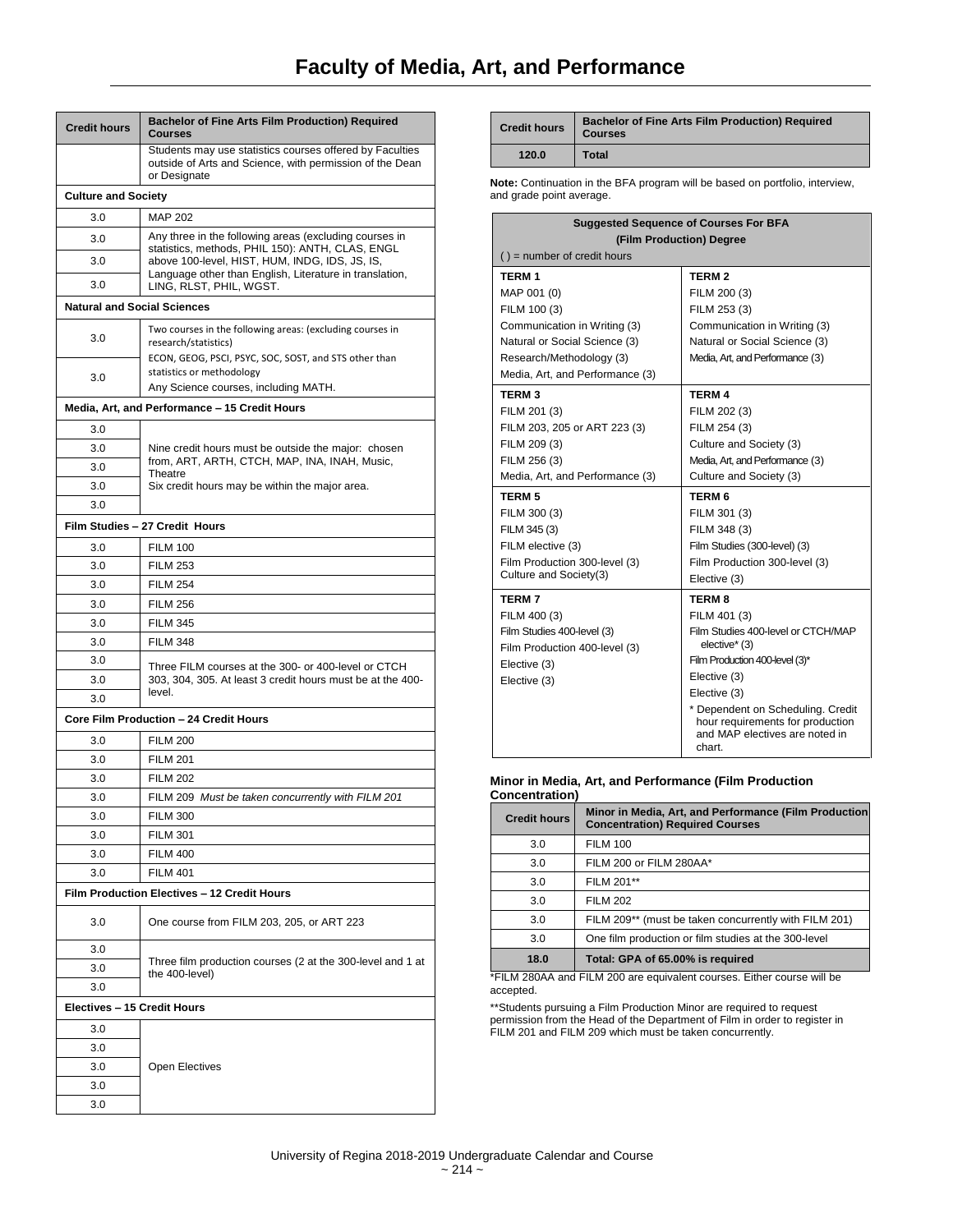## **Certificate in Animation**

| <b>Credit hours</b> | <b>Certificate in Animation Required Courses</b> |
|---------------------|--------------------------------------------------|
| 3.0                 | <b>FILM 203</b>                                  |
| 3.0                 | FILM 209 or FILM 220                             |
| 3.0                 | FILM 286AA or FILM 380AJ                         |
| 3.0                 | <b>FILM 303</b>                                  |
| 3.0                 | FILM 312 or FILM 385AB                           |
| 3.0                 | ART 220 or ART 221 or ART 230                    |
| 18.0                | Total - a minimum PGPA of 65.00% is required     |

\*Note: Due to course scheduling, completion of this Certificate may take up to 3 years.

## **Diploma in Film Production**

Prerequisite: Students holding a Bachelor's degree in a field other than Film Production or 90 credits in any discipline.

| <b>Credit hours</b> | <b>Diploma in Film Production Required Courses</b>                                             |
|---------------------|------------------------------------------------------------------------------------------------|
| 3.0                 | <b>FILM 201</b>                                                                                |
| 3.0                 | FILM 209 (must be taken concurrently with FILM 201)<br>or FII M 220                            |
| 3.0                 | <b>FILM 202</b>                                                                                |
| 3.0                 | (1) Film Production course at the 200-level                                                    |
| 6.0                 | (2) Film Production courses at the 300-level                                                   |
| 3.0                 | (1) Film Production course at the 400-level                                                    |
| 6.0                 | (2) Film Studies courses at the 200- or 300-level, or<br>CTCH 304, 305 or 402.                 |
| 3.0                 | (1) Film Production, Film Studies, or MAP elective<br>courses at the 200-, 300-, or 400- level |
| 30.0                | Total - a minimum PGPA of 65.00% is required                                                   |

Registration in many of these courses requires permission from the Department Head.

\*Note: Completion of this Diploma may require registration in the fall, winter, and spring/summer terms.

## **Department of Music**

The Department of Music offers programs leading to the degrees of BA in Media, Art, and Performance (4-year), BA (Special 3-year), BA Hons in Media, Art, and Performance, BMus (comprehensive, composition, music history, performance,), and BMusEd/BMus (in conjunction with the Faculty of Education).

Requirements for each program are outlined under the specific area of study.

## **Ensemble Requirements**

1. Core ensembles are Concert Choir, Concert Band, Chamber Singers, Wind Ensemble, Jazz Ensemble and University Orchestra. Credit for participation in core ensembles towards a degree program in music is limited to a maximum of 6 credit hours. Total program credit

hours from all MUEN courses may not exceed 12.0. In the case of the BMusEd/BMus program, the limit is 7 credit hours. Every BMus and BMusEd/BMus degree student, with the exception of BMusEd/BMus students during internship term, will satisfactorily participate in two core ensembles every term. One of the core ensembles must be selected as follows: vocal, guitar and piano majors will be in Concert Choir or Chamber Singers; string majors will be in University Orchestra; wind and percussion majors will be in Concert Band or Wind Ensemble. The second core ensemble will also be chosen from the above list.

- 2. Every BA Media, Art, and Performance Major degree (Music concentration) student must participate in six ensembles (6.0 credit hours). Students doing a Minor in Media, Art, and Performance (Music) must participate in three ensembles (0.0 credit hours). MUEN 131 Concert Choir is recommended.
- 3. More than three ensembles of any type per term may be taken only with permission of the department head.
- 4. A grade of Pass or Fail will be given unless an ensemble is taken for credit, in which case a numerical grade will be assigned.
- 5. Prerequisite for all ensembles is permission of the ensemble instructor with the exception of Concert Choir and Concert Band, which require no permission. Permission is required once per year in fall term only.

## **Core Ensembles**

**MUEN 101 University Concert Band** Variable credit: 0 or 1 **MUEN 131 University Concert Choir** Variable Credit: 0 or 1 **MUEN 171 University Orchestra** Variable Credit: 0 or 1 **MUEN 103 University Jazz Ensemble** Variable Credit: 0 or 1 **MUEN 107 University Wind Ensemble** Variable credit: 0 or 1 **MUEN 135 University Chamber Singers** Variable Credit: 0 or 1

## **Other Ensembles**

**MUEN 121 Composition Students New Music Ensemble** Variable Credit: 0 or 1.5 **MUEN 157AA-ZZ Miscellaneous Ensemble** Variable Credit: 0 or 1.5

**Bachelor of Arts in Media, Art, and Performance (Music)** The general requirements for this degree can be found under the heading BA in Media, Art, and Performance (4-Year).

| <b>Credit hours</b>                                                                                                                                                                                                              | Bachelor of Arts in Media, Art and Performance<br>(Music)<br><b>Required Courses</b> |  |
|----------------------------------------------------------------------------------------------------------------------------------------------------------------------------------------------------------------------------------|--------------------------------------------------------------------------------------|--|
| 0.0                                                                                                                                                                                                                              | MAP 001                                                                              |  |
| Critical Competency Requirements - 30 Credit hours<br>Communication in Writing; Analytical Thinking in the Natural and Social<br>Sciences, Analytical Thinking in Culture and Society; and Research Skills<br>and Methodologies. |                                                                                      |  |
| <b>Communication in Writing (at least six credit hours)</b>                                                                                                                                                                      |                                                                                      |  |
| 3.0                                                                                                                                                                                                                              | Two of: ACAD 100, ENGL 100, or ENGL 110                                              |  |
| 3.0                                                                                                                                                                                                                              |                                                                                      |  |
| <b>Natural and Social Sciences</b> (at least six credit hours)                                                                                                                                                                   |                                                                                      |  |
| 3.0                                                                                                                                                                                                                              | Two courses in the following areas: (excluding courses in<br>research/statistics)    |  |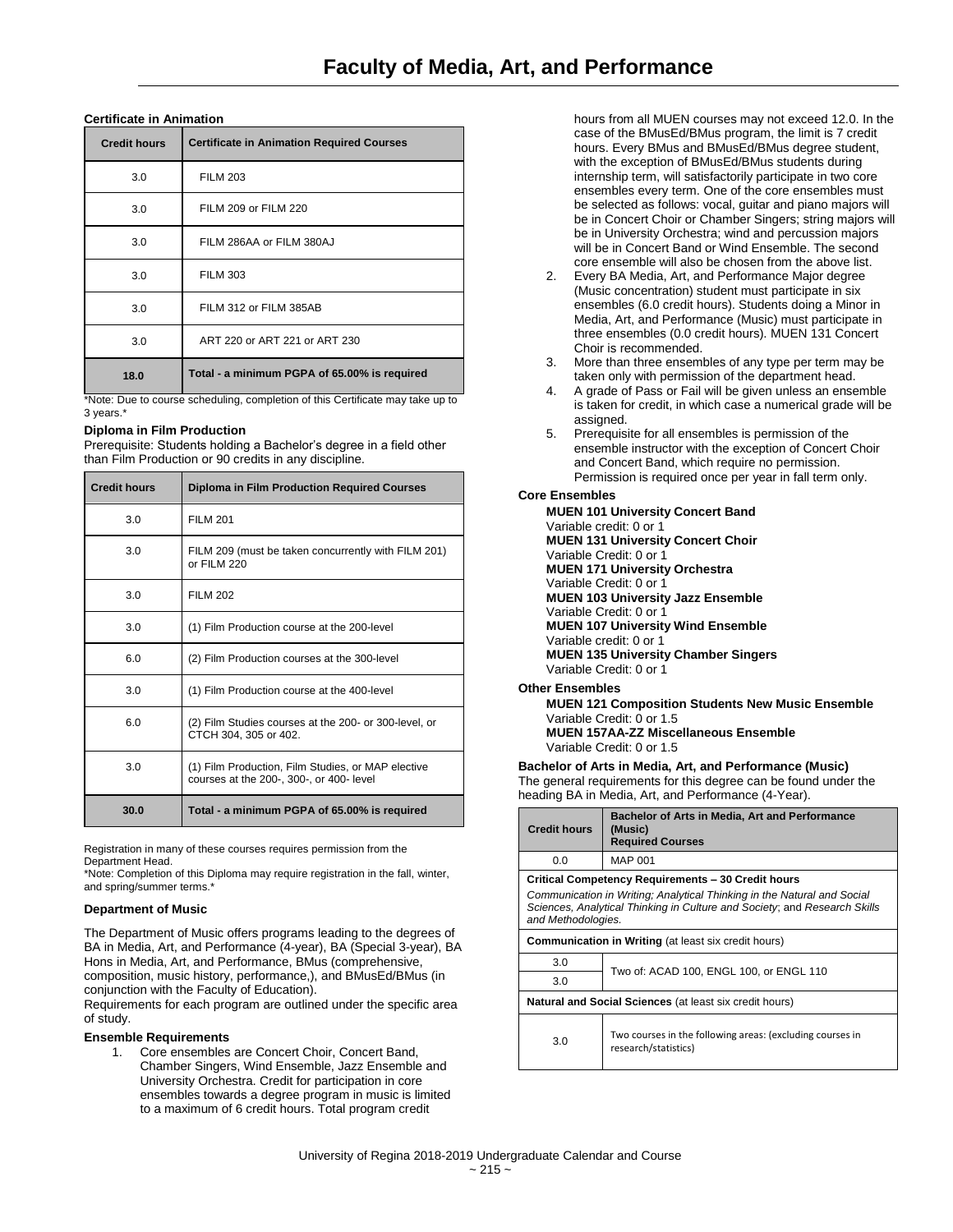| <b>Credit hours</b>                                                                                                                                                                                                                                                                                         | Bachelor of Arts in Media, Art and Performance<br>(Music)<br><b>Required Courses</b>                                                                                                                                                                                                                                                                                                                                                                  |  |
|-------------------------------------------------------------------------------------------------------------------------------------------------------------------------------------------------------------------------------------------------------------------------------------------------------------|-------------------------------------------------------------------------------------------------------------------------------------------------------------------------------------------------------------------------------------------------------------------------------------------------------------------------------------------------------------------------------------------------------------------------------------------------------|--|
|                                                                                                                                                                                                                                                                                                             | ECON, GEOG, PSCI, PSYC, SOC, SOST, and STS other than                                                                                                                                                                                                                                                                                                                                                                                                 |  |
| 3.0                                                                                                                                                                                                                                                                                                         | statistics or methodology                                                                                                                                                                                                                                                                                                                                                                                                                             |  |
|                                                                                                                                                                                                                                                                                                             | Any Science courses, including MATH.                                                                                                                                                                                                                                                                                                                                                                                                                  |  |
|                                                                                                                                                                                                                                                                                                             | <b>Culture and Society</b> (at least six credit hours)                                                                                                                                                                                                                                                                                                                                                                                                |  |
| 3.0                                                                                                                                                                                                                                                                                                         | <b>MAP 202</b>                                                                                                                                                                                                                                                                                                                                                                                                                                        |  |
| 3.0                                                                                                                                                                                                                                                                                                         | One course from the following areas (excluding courses<br>in statistics, methods, PHIL 150): ANTH, CLAS, ENGL<br>above 100-level, HIST, HUM, INDG, IDS, IS, JS,<br>Language other than English, Literature in translation or<br>other non-language courses offered through language<br>department or program, LING, RLST, PHIL, WGST.                                                                                                                 |  |
|                                                                                                                                                                                                                                                                                                             | Research Skills and Methodologies (at least three credit hours)                                                                                                                                                                                                                                                                                                                                                                                       |  |
| 3.0                                                                                                                                                                                                                                                                                                         | Any course in research methods, statistical analysis,<br>logic, or computer science offered through La Cité or the<br>Faculties of Arts and Science, such as: PHIL 150, CS<br>(any course), INDG 280, 282, SOST 201, 203, 306, 307,<br>PSYC 204, 305, WGST 220.<br>STATS (any course).<br>ARTH 301, CTCH 203, 303, and THST 250 may be<br>counted in this area if not already counted in another<br>area of the program - see Additional Regulations. |  |
|                                                                                                                                                                                                                                                                                                             | Statistics courses offered through Faculties other than<br>Arts and Science may be used with approval by the Dean<br>of designate.                                                                                                                                                                                                                                                                                                                    |  |
|                                                                                                                                                                                                                                                                                                             | <b>Critical Competency Electives</b>                                                                                                                                                                                                                                                                                                                                                                                                                  |  |
| 3.0                                                                                                                                                                                                                                                                                                         |                                                                                                                                                                                                                                                                                                                                                                                                                                                       |  |
| 3.0                                                                                                                                                                                                                                                                                                         | Nine credit hours from any of the above areas.                                                                                                                                                                                                                                                                                                                                                                                                        |  |
| 3.0                                                                                                                                                                                                                                                                                                         |                                                                                                                                                                                                                                                                                                                                                                                                                                                       |  |
| Dean or Designate.                                                                                                                                                                                                                                                                                          | <b>Note:</b> Course substitutions in the above categories may be granted by the                                                                                                                                                                                                                                                                                                                                                                       |  |
| <b>Concentration Requirements</b> – 36 credit hours in a single disciplinary<br>area (Art History, Creative Technologies, Film Studies, or Music)<br>Note: Must include nine credit hours at the 300- or 400 level, three of<br>which must be at the 400 level.<br>65% is required in area of Concentration |                                                                                                                                                                                                                                                                                                                                                                                                                                                       |  |
| 3.0                                                                                                                                                                                                                                                                                                         | One of the following: MU 100, 101, MUTH 211 or 221<br>Note: Successful completion of either MU 101 or the<br>Department's Music Theory Entrance Exam is the<br>prerequisite to MUTH 211 and 221.                                                                                                                                                                                                                                                      |  |
| 6.0                                                                                                                                                                                                                                                                                                         | Six MUEN courses, section -001. Particularly<br>recommended is MUEN 131. MUEN 101 requires<br>experience playing a band instrument. All other<br>ensembles require instructor permission and possible<br>audition.                                                                                                                                                                                                                                    |  |
| 3.0                                                                                                                                                                                                                                                                                                         | Four courses chosen from the following list:                                                                                                                                                                                                                                                                                                                                                                                                          |  |
| 3.0                                                                                                                                                                                                                                                                                                         | CTCH 110, 201, 202, MU 204, 205, 319, MUCO 317,<br>318, 326, 327, 340, 440, MUHI 202, 203, 305, 418,<br>MUPE 283, 342, 381, or any other MUHI or MUTH<br>course for which the student has the necessary                                                                                                                                                                                                                                               |  |
| 3.0                                                                                                                                                                                                                                                                                                         | prerequisites.<br>At least two must be at the 300 or 400-level, and at least<br>two must have the prefix MU, MUCO, MUHI, MUPE, or                                                                                                                                                                                                                                                                                                                     |  |
| 3.0                                                                                                                                                                                                                                                                                                         | MUTH.                                                                                                                                                                                                                                                                                                                                                                                                                                                 |  |
| 3.0                                                                                                                                                                                                                                                                                                         |                                                                                                                                                                                                                                                                                                                                                                                                                                                       |  |
| 3.0                                                                                                                                                                                                                                                                                                         |                                                                                                                                                                                                                                                                                                                                                                                                                                                       |  |
| 3.0                                                                                                                                                                                                                                                                                                         | Five courses in the concentration at the student's<br>discretion.                                                                                                                                                                                                                                                                                                                                                                                     |  |
| 3.0                                                                                                                                                                                                                                                                                                         |                                                                                                                                                                                                                                                                                                                                                                                                                                                       |  |
| 3.0                                                                                                                                                                                                                                                                                                         |                                                                                                                                                                                                                                                                                                                                                                                                                                                       |  |

| <b>Credit hours</b>                                                                      | Bachelor of Arts in Media, Art and Performance<br>(Music)<br><b>Required Courses</b>                                |
|------------------------------------------------------------------------------------------|---------------------------------------------------------------------------------------------------------------------|
| Media, Art, and Performance Requirements outside the Concentration<br>$-12$ credit hours |                                                                                                                     |
| 3.0                                                                                      |                                                                                                                     |
| 3.0                                                                                      | Three courses outside the area of concentration.                                                                    |
| 3.0                                                                                      |                                                                                                                     |
| 3.0                                                                                      | One MAP course or other interdisciplinary Media, Art,<br>and Performance course (approved by Dean or<br>Designate). |
| Open Electives - 21 credit hours                                                         |                                                                                                                     |
| 21.0                                                                                     | <b>Open Electives</b>                                                                                               |
| 120                                                                                      | Total - 65.00% PGPA required                                                                                        |

## **Minor in Media, Art, and Performance (Music)**

| Credit<br>hours | Minor in Media, Art, and Performance (Music) Required<br>Courses                                                                                                                                            |
|-----------------|-------------------------------------------------------------------------------------------------------------------------------------------------------------------------------------------------------------|
| 3.0             | Two of the following: MU 100, 101, MUTH 211 or 221                                                                                                                                                          |
| 3.0             | Note: Successful completion of either MU 101 or the<br>Department's Music Theory Entrance Exam is the<br>prerequisite to MUTH 211 and 221.                                                                  |
| 3.0             | Four courses chosen from the following list:                                                                                                                                                                |
| 3.0             | CTCH 110, 201, 202, MU 204, 205, 319, MUCO 317,<br>318, 326, 327, 340, 440, MUHI 202, 203, 305, 418,<br>MUPE 283, 342, 381 or any other MUHI or MUTH course                                                 |
| 3.0             | for which the student has the necessary prerequisites.<br>At least two must be at the 300 or 400-level, and at least<br>two must have the prefix MU, MUCO, MUHI, MUPE, or<br>MUTH.                          |
| 3.0             |                                                                                                                                                                                                             |
| 0.0             | Three MUEN courses, section -003. Particularly<br>recommended is MUEN 131. MUEN 101 requires<br>experience playing a band instrument. All other<br>ensembles require instructor permission and/or audition. |
| 18.0            | <b>Total</b>                                                                                                                                                                                                |

**Notes:** \*In place of 12.0 credit hours of Music courses in the Music Studies/History area, students interested in Music Composition should take: MUCO 217 The Art of Music Composition, CTCH 212 Audio Tools\*\* and two of the following courses:

- MUCO 341 Introduction to Digital Music Software
- MUCO 320 Living Music: Acoustic Instrumental Studies
- CTCH 110 Introduction to Creative Technologies
- CTCH 201 Introduction to Sound Art
- CTCH 202 Tablet Orchestra

\*\*It is also recommended that students interested in Music Composition register for MUEN 123 New Music Ensemble (instructor permission required).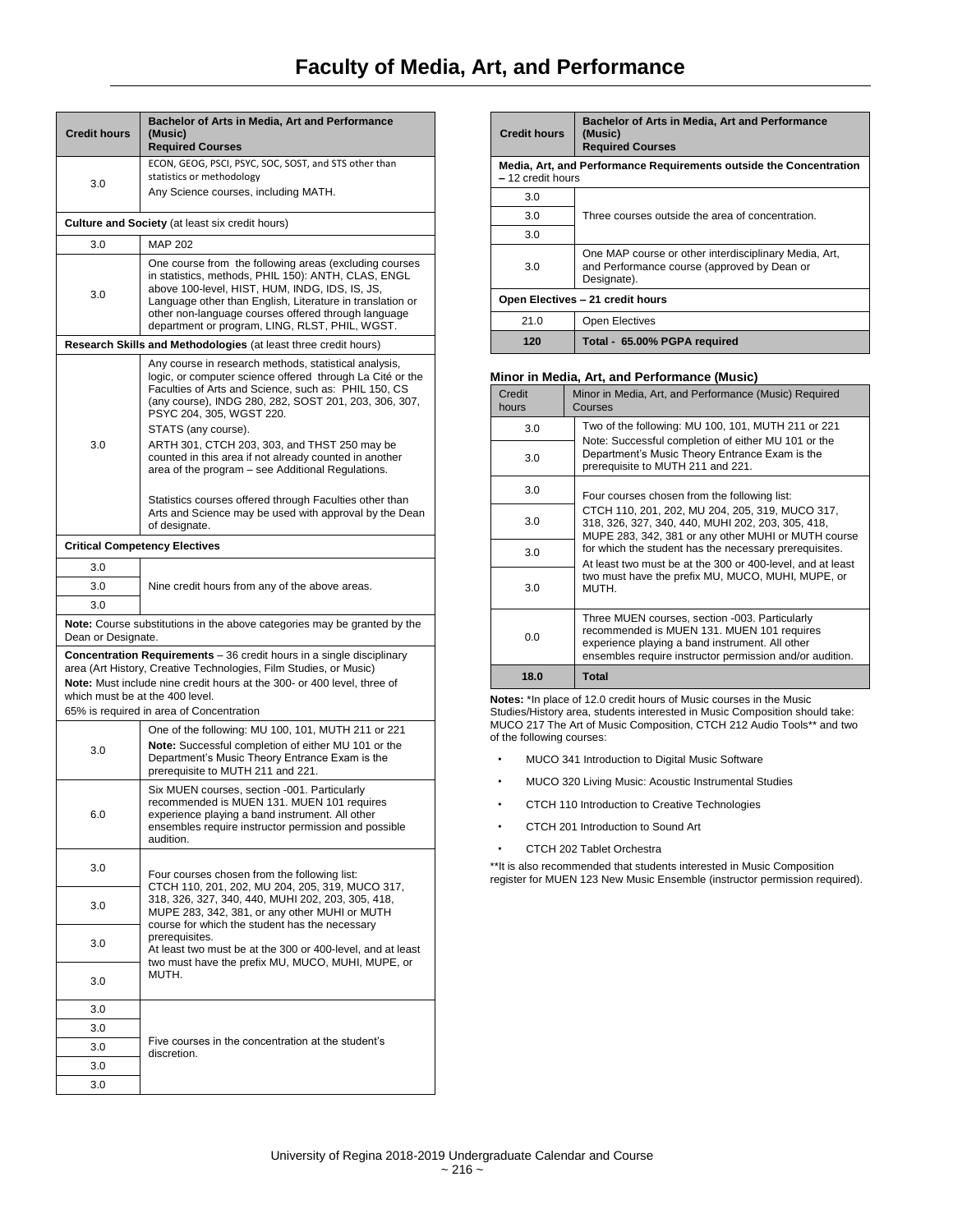## **Bachelor of Arts Honours in Media, Art, and Performance (Music)**

The general requirements for this degree can be found under the heading BA Honours in Media, Art, and Performance (4-Year).

| <b>Credit hours</b>                                                                                                                                                                                                              | Bachelor of Arts Honours in Media, Art, and<br><b>Performance (Music) Required Courses</b>                                                                                                                                                                                                                                            |  |
|----------------------------------------------------------------------------------------------------------------------------------------------------------------------------------------------------------------------------------|---------------------------------------------------------------------------------------------------------------------------------------------------------------------------------------------------------------------------------------------------------------------------------------------------------------------------------------|--|
| 0.0                                                                                                                                                                                                                              | <b>MAP 001</b>                                                                                                                                                                                                                                                                                                                        |  |
| Critical Competency Requirements - 30 Credit hours<br>Communication in Writing; Analytical Thinking in the Natural and<br>Social Sciences, Analytical Thinking in Culture and Society; and<br>Research Skills and Methodologies. |                                                                                                                                                                                                                                                                                                                                       |  |
|                                                                                                                                                                                                                                  | <b>Communication in Writing (at least six credit hours)</b>                                                                                                                                                                                                                                                                           |  |
| 3.0                                                                                                                                                                                                                              | Two of: ACAD 100, ENGL 100, or ENGL 110                                                                                                                                                                                                                                                                                               |  |
| 3.0                                                                                                                                                                                                                              |                                                                                                                                                                                                                                                                                                                                       |  |
|                                                                                                                                                                                                                                  | <b>Natural and Social Sciences</b> (at least six credit hours)                                                                                                                                                                                                                                                                        |  |
| 3.0                                                                                                                                                                                                                              | Two courses in the following areas: (excluding courses in<br>research/statistics) ECON, GEOG, PSCI, PSYC, SOC,                                                                                                                                                                                                                        |  |
| 3.0                                                                                                                                                                                                                              | SOST, and STS other than statistics or methodology<br>Any Science courses, including MATH.                                                                                                                                                                                                                                            |  |
|                                                                                                                                                                                                                                  | <b>Culture and Society</b> (at least six credit hours)                                                                                                                                                                                                                                                                                |  |
| 3.0                                                                                                                                                                                                                              | <b>MAP 202</b>                                                                                                                                                                                                                                                                                                                        |  |
| 3.0                                                                                                                                                                                                                              | One course from the following areas (excluding courses<br>in statistics, methods, PHIL 150): ANTH, CLAS, ENGL<br>above 100-level, HIST, HUM, INDG, IDS, IS, JS,<br>Language other than English, Literature in translation or<br>other non-language courses offered through language<br>department or program, LING, RLST, PHIL, WGST. |  |
|                                                                                                                                                                                                                                  | Research Skills and Methodologies (at least three credit hours)                                                                                                                                                                                                                                                                       |  |
|                                                                                                                                                                                                                                  | Any course in research methods, statistical analysis,<br>logic, or computer science offered through La Cité or the<br>Faculties of Arts and Science, such as: PHIL 150, CS<br>(any course), INDG 280, 282, SOST 201, 203, 306, 307,<br>PSYC 204, 305, WGST 220.<br>STATS (any course).                                                |  |
| 3.0                                                                                                                                                                                                                              | ARTH 301, CTCH 203, 303, and THST 250 may be<br>counted in this area if not already counted in another<br>area of the program – see Additional Regulations.<br>Statistics courses offered through Faculties other than                                                                                                                |  |
|                                                                                                                                                                                                                                  | Arts and Science may be used with approval by the Dean<br>of designate.                                                                                                                                                                                                                                                               |  |
|                                                                                                                                                                                                                                  | <b>Critical Competency Electives</b>                                                                                                                                                                                                                                                                                                  |  |
| 3.0                                                                                                                                                                                                                              |                                                                                                                                                                                                                                                                                                                                       |  |
| 3.0                                                                                                                                                                                                                              | Nine credit hours from any of the above areas.                                                                                                                                                                                                                                                                                        |  |
| 3.0                                                                                                                                                                                                                              |                                                                                                                                                                                                                                                                                                                                       |  |
| Dean or Designate.                                                                                                                                                                                                               | Note: Course substitutions in the above categories may be granted by the                                                                                                                                                                                                                                                              |  |
|                                                                                                                                                                                                                                  | <b>Concentration Requirements</b> - 36 credit hours in a single disciplinary<br>area (Art History, Creative Technologies, Film Studies, or Music)                                                                                                                                                                                     |  |
|                                                                                                                                                                                                                                  | Note: Must include nine credit hours at the 300- or 400-level, three of                                                                                                                                                                                                                                                               |  |
|                                                                                                                                                                                                                                  | which must be at the 400-level.                                                                                                                                                                                                                                                                                                       |  |
|                                                                                                                                                                                                                                  | 65% is required in area of Concentration<br>One of the following: MU 100, 101, MUTH 211 or 221                                                                                                                                                                                                                                        |  |
| 3.0                                                                                                                                                                                                                              | Note: Successful completion of either MU 101 or the<br>Department's Music Theory Entrance Exam is the<br>prerequisite to MUTH 211 and 221.                                                                                                                                                                                            |  |
| 6.0                                                                                                                                                                                                                              | Six MUEN courses, section -001. Particularly<br>recommended is MUEN 131. MUEN 101 requires<br>experience playing a band instrument. All other<br>ensembles require instructor permission and possible<br>audition.                                                                                                                    |  |

| <b>Credit hours</b>                                                                     | Bachelor of Arts Honours in Media, Art, and<br><b>Performance (Music) Required Courses</b>                                                                                                                                                                                                                                                                                                            |  |
|-----------------------------------------------------------------------------------------|-------------------------------------------------------------------------------------------------------------------------------------------------------------------------------------------------------------------------------------------------------------------------------------------------------------------------------------------------------------------------------------------------------|--|
| 3.0                                                                                     | Four courses chosen from the following list:<br>CTCH 110, 201, 202, MU 204, 205, 319, MUCO 317,<br>318, 326, 327, 340, 440, MUHI 202, 203, 305, 418,<br>MUPE 283, 342, 381, or any other MUHI or MUTH<br>course for which the student has the necessary<br>prerequisites.<br>At least two must be at the 300 or 400-level, and at least<br>two must have the prefix MU, MUCO, MUHI, MUPE, or<br>MUTH. |  |
| 3.0                                                                                     |                                                                                                                                                                                                                                                                                                                                                                                                       |  |
| 3.0                                                                                     |                                                                                                                                                                                                                                                                                                                                                                                                       |  |
| 3.0                                                                                     |                                                                                                                                                                                                                                                                                                                                                                                                       |  |
| 3.0                                                                                     |                                                                                                                                                                                                                                                                                                                                                                                                       |  |
| 3.0                                                                                     |                                                                                                                                                                                                                                                                                                                                                                                                       |  |
| 3.0                                                                                     | Five courses in the concentration at the student's<br>discretion.                                                                                                                                                                                                                                                                                                                                     |  |
| 3.0                                                                                     |                                                                                                                                                                                                                                                                                                                                                                                                       |  |
| 3.0                                                                                     |                                                                                                                                                                                                                                                                                                                                                                                                       |  |
| disciplinary area of 75.00%                                                             | Honours Requirements - 21 credit hours<br>Students require an overall GPA of 70.00% and a GPA in the                                                                                                                                                                                                                                                                                                  |  |
| 3.0                                                                                     |                                                                                                                                                                                                                                                                                                                                                                                                       |  |
| 3.0                                                                                     | 3 additional courses at the 300- or 400-level                                                                                                                                                                                                                                                                                                                                                         |  |
| 3.0                                                                                     |                                                                                                                                                                                                                                                                                                                                                                                                       |  |
| 3.0                                                                                     | Honours paper or credit                                                                                                                                                                                                                                                                                                                                                                               |  |
| 3.0                                                                                     | MAP 400 seminar (new course or variable topic course<br>as required) or other senior seminar as approved by the<br>Department Head or Associate Dean (Undergraduate)                                                                                                                                                                                                                                  |  |
| 3.0                                                                                     | Two courses in a language other than English relevant to<br>the area of study                                                                                                                                                                                                                                                                                                                         |  |
| 3.0                                                                                     | Note: This requirement may be completed in the Critical<br>Competency area.                                                                                                                                                                                                                                                                                                                           |  |
| Media, Art, and Performance Requirements outside the Concentration<br>- 12 credit hours |                                                                                                                                                                                                                                                                                                                                                                                                       |  |
| 3.0                                                                                     |                                                                                                                                                                                                                                                                                                                                                                                                       |  |
| 3.0                                                                                     | Courses outside the area of concentration.                                                                                                                                                                                                                                                                                                                                                            |  |
| 3.0                                                                                     |                                                                                                                                                                                                                                                                                                                                                                                                       |  |
| 3.0                                                                                     | One MAP course or other interdisciplinary Media, Art,<br>and Performance course (approved by Dean or<br>Designate)                                                                                                                                                                                                                                                                                    |  |
|                                                                                         | Open Electives - 21 credit hours                                                                                                                                                                                                                                                                                                                                                                      |  |
| 21.0                                                                                    | <b>Open Electives</b>                                                                                                                                                                                                                                                                                                                                                                                 |  |
| 120.0                                                                                   | Total - 65.00% PGPA required                                                                                                                                                                                                                                                                                                                                                                          |  |

## **Bachelor of Arts (Music) (Special Three-Year)**

This program is open only to those students wishing to complete a combined BEd Arts Education/BA (Music) degree.

The degree is granted only concurrently with or after the awarding of the BEd in Arts Education. Directed towards arts education generalists and elementary music educators only, the program is not intended to provide adequate professional training for careers in instrumental or choral instruction at any level.

Participation is required in one ensemble for each of the six terms in which the student is registered (graded on a pass/fail basis).

Music courses are to be completed before the liberal arts requirements.

| <b>Credit hours</b>                     | Bachelor of Arts (Music) (Special Three-Year)<br><b>Required Courses</b> |
|-----------------------------------------|--------------------------------------------------------------------------|
| Critical Competencies - 21 credit hours |                                                                          |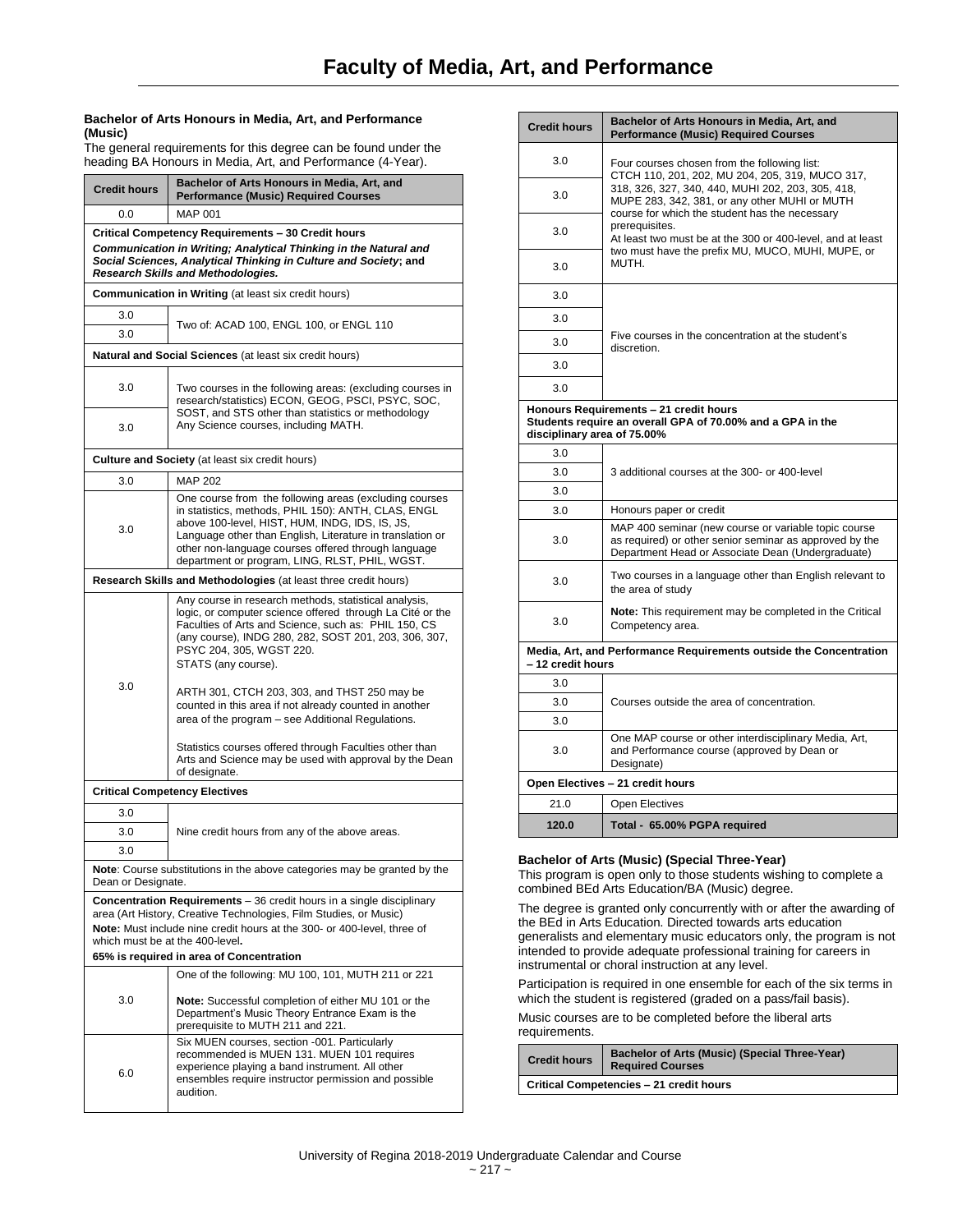| <b>Credit hours</b>               | Bachelor of Arts (Music) (Special Three-Year)<br><b>Required Courses</b>                                                                                                                                                                                                                                                                                                                         |
|-----------------------------------|--------------------------------------------------------------------------------------------------------------------------------------------------------------------------------------------------------------------------------------------------------------------------------------------------------------------------------------------------------------------------------------------------|
| critical competencies.            | See BA Media, Art, and Performance (Music) for complete listing of                                                                                                                                                                                                                                                                                                                               |
| <b>Communication in Writing</b>   |                                                                                                                                                                                                                                                                                                                                                                                                  |
| 3.0                               |                                                                                                                                                                                                                                                                                                                                                                                                  |
| 3.0                               | Two of: ACAD 100, ENGL 100, or 110                                                                                                                                                                                                                                                                                                                                                               |
| <b>Culture and Society</b>        |                                                                                                                                                                                                                                                                                                                                                                                                  |
| 3.0                               | <b>MAP 202</b>                                                                                                                                                                                                                                                                                                                                                                                   |
| 3.0                               | One course from the following areas (excluding courses<br>in statistics, methods, PHIL 150): ANTH, CLAS, ENGL<br>above 100-level, HIST, HUM, INDG, IDS, IS, JS,<br>Language other than English, Literature in translation or<br>other non-language courses offered through language<br>department or program, LING, RLST, PHIL, WGST.                                                            |
| <b>Natural or Social Sciences</b> |                                                                                                                                                                                                                                                                                                                                                                                                  |
| 3.0                               | Two courses in the following areas: (excluding courses in<br>research/statistics) ECON, GEOG, PSCI, PSYC, SOC,<br>SOST, and STS other than statistics or methodology                                                                                                                                                                                                                             |
| 3.0                               | Any Science courses, including MATH.                                                                                                                                                                                                                                                                                                                                                             |
|                                   | <b>Research Skills and Methodologies</b>                                                                                                                                                                                                                                                                                                                                                         |
| 3.0                               | Any course in research methods, statistical analysis,<br>logic, or computer science offered through La Cité or the<br>Faculties of Arts and Science, such as: PHIL 150, CS<br>(any course), INDG 280, 282, SOST 201, 203, 306, 307,<br>PSYC 204, 305, WGST 220.<br>STATS (any course).<br>ARTH 301, CTCH 203, 303, and THST 250 may be<br>counted in this area if not already counted in another |
|                                   | area of the program - see Additional Regulations.<br>Statistics courses offered through Faculties other than<br>Arts and Science may be used with approval by the Dean<br>of designate.                                                                                                                                                                                                          |
|                                   | Media, Art, and Performance - Nine credit hours                                                                                                                                                                                                                                                                                                                                                  |
| 3.0                               | Three Media, Art, and Performance courses (chosen                                                                                                                                                                                                                                                                                                                                                |
| 3.0                               | from ART, ARTH, CTCH, FILM, INA, INAH, MAP,<br>Theatre)                                                                                                                                                                                                                                                                                                                                          |
| 3.0                               |                                                                                                                                                                                                                                                                                                                                                                                                  |
| Music - 36 credit hours           |                                                                                                                                                                                                                                                                                                                                                                                                  |
| 3.0                               | <b>MUTH 211</b>                                                                                                                                                                                                                                                                                                                                                                                  |
| 3.0                               | <b>MUTH 212</b>                                                                                                                                                                                                                                                                                                                                                                                  |
| 3.0                               | <b>MUTH 221</b>                                                                                                                                                                                                                                                                                                                                                                                  |
| 3.0                               | <b>MUTH 222</b>                                                                                                                                                                                                                                                                                                                                                                                  |
| 3.0                               | <b>MUTH 321</b>                                                                                                                                                                                                                                                                                                                                                                                  |
| 3.0                               | <b>MUTH 322</b>                                                                                                                                                                                                                                                                                                                                                                                  |
| 3.0                               | <b>MUHI 202</b>                                                                                                                                                                                                                                                                                                                                                                                  |
| 3.0                               | <b>MUHI 203</b>                                                                                                                                                                                                                                                                                                                                                                                  |
| 3.0                               |                                                                                                                                                                                                                                                                                                                                                                                                  |
| 3.0                               | Four Music electives                                                                                                                                                                                                                                                                                                                                                                             |
| 3.0                               |                                                                                                                                                                                                                                                                                                                                                                                                  |
| 3.0                               |                                                                                                                                                                                                                                                                                                                                                                                                  |
| Electives - 24 credit hours       |                                                                                                                                                                                                                                                                                                                                                                                                  |
| 3.0                               |                                                                                                                                                                                                                                                                                                                                                                                                  |
| 3.0                               | Three La Cité, Arts, or Science Electives                                                                                                                                                                                                                                                                                                                                                        |
| 3.0                               |                                                                                                                                                                                                                                                                                                                                                                                                  |
| 3.0                               | Five Electives (outside Arts and Science; may be Media,                                                                                                                                                                                                                                                                                                                                          |
| 3.0<br>3.0                        | Art, and Performance)                                                                                                                                                                                                                                                                                                                                                                            |
|                                   |                                                                                                                                                                                                                                                                                                                                                                                                  |

| <b>Credit hours</b>                                                                                                                                                                                     | Bachelor of Arts (Music) (Special Three-Year)<br><b>Required Courses</b> |
|---------------------------------------------------------------------------------------------------------------------------------------------------------------------------------------------------------|--------------------------------------------------------------------------|
| 3.0                                                                                                                                                                                                     |                                                                          |
| 3.0                                                                                                                                                                                                     |                                                                          |
| 90.0                                                                                                                                                                                                    | <b>Total</b>                                                             |
| Bachelor of Arts (Media, Art, and Performance)<br>Special Three-year)<br>This program is open only to those students wishing to complete a<br>combined BMusEd/BA degree in Media, Art, and Performance. |                                                                          |

| <b>Credit hours</b>               | Bachelor of Arts (Media, Art, and Performance)<br>(Special Three-year) Required Courses                                                                                                                                                                                                                                                                                                                                                                                                                          |  |  |  |
|-----------------------------------|------------------------------------------------------------------------------------------------------------------------------------------------------------------------------------------------------------------------------------------------------------------------------------------------------------------------------------------------------------------------------------------------------------------------------------------------------------------------------------------------------------------|--|--|--|
| critical competencies.            | Critical Competencies - 21 credit hours<br>See BA Media, Art, and Performance (Music) for complete listing of                                                                                                                                                                                                                                                                                                                                                                                                    |  |  |  |
| <b>Communication in Writing</b>   |                                                                                                                                                                                                                                                                                                                                                                                                                                                                                                                  |  |  |  |
| 3.0                               |                                                                                                                                                                                                                                                                                                                                                                                                                                                                                                                  |  |  |  |
| 3.0                               | Two of: ACAD 100, ENGL 100, or 110                                                                                                                                                                                                                                                                                                                                                                                                                                                                               |  |  |  |
|                                   | <b>Research Skills and Methodologies</b>                                                                                                                                                                                                                                                                                                                                                                                                                                                                         |  |  |  |
| 3.0                               | Any course in research methods, statistical analysis,<br>logic, or computer science offered through La Cité or<br>the Faculties of Arts and Science, such as: PHIL 150,<br>CS (any course), INDG 280, 282, SOST 201, 203, 306,<br>307, PSYC 204, 305, WGST 220.<br>STATS (any course).<br>ARTH 301, CTCH 203, 303, and THST 250 may be<br>counted in this area if not already counted in another<br>area of the program – see Additional Regulations.<br>Statistics courses offered through Faculties other than |  |  |  |
|                                   | Arts and Science may be used with approval by the<br>Dean of designate.                                                                                                                                                                                                                                                                                                                                                                                                                                          |  |  |  |
| <b>Culture and Society</b>        |                                                                                                                                                                                                                                                                                                                                                                                                                                                                                                                  |  |  |  |
| 3.0                               | <b>MAP 202</b>                                                                                                                                                                                                                                                                                                                                                                                                                                                                                                   |  |  |  |
| 3.0                               | One course from the following areas (excluding<br>courses in statistics, methods, PHIL 150): ANTH, CLAS,<br>ENGL above 100-level, HIST, HUM, INDG, IDS, IS, JS,<br>Language other than English, Literature in translation or<br>other non-language courses offered through language<br>department or program, LING, RLST, PHIL, WGST.                                                                                                                                                                            |  |  |  |
| <b>Natural or Social Sciences</b> |                                                                                                                                                                                                                                                                                                                                                                                                                                                                                                                  |  |  |  |
| 3.0                               | Two courses in the following areas: (excluding courses in<br>research/statistics)<br>ECON, GEOG, PSCI, PSYC, SOC, SOST, and STS other than<br>statistics or methodology                                                                                                                                                                                                                                                                                                                                          |  |  |  |
|                                   |                                                                                                                                                                                                                                                                                                                                                                                                                                                                                                                  |  |  |  |
| 3.0                               | Any Science courses, including MATH.                                                                                                                                                                                                                                                                                                                                                                                                                                                                             |  |  |  |
|                                   | Media, Art, and Performance - 24 credit hours                                                                                                                                                                                                                                                                                                                                                                                                                                                                    |  |  |  |
| 3.0                               |                                                                                                                                                                                                                                                                                                                                                                                                                                                                                                                  |  |  |  |
| 3.0                               |                                                                                                                                                                                                                                                                                                                                                                                                                                                                                                                  |  |  |  |
| 3.0                               |                                                                                                                                                                                                                                                                                                                                                                                                                                                                                                                  |  |  |  |
| 3.0                               | Media, Art, and Performance courses (chosen from<br>ART, ARTH CTCH, FILM, INA, INAH, MAP, Theatre)                                                                                                                                                                                                                                                                                                                                                                                                               |  |  |  |
| 3.0                               |                                                                                                                                                                                                                                                                                                                                                                                                                                                                                                                  |  |  |  |
| 3.0                               |                                                                                                                                                                                                                                                                                                                                                                                                                                                                                                                  |  |  |  |
| 3.0                               |                                                                                                                                                                                                                                                                                                                                                                                                                                                                                                                  |  |  |  |
| 3.0                               |                                                                                                                                                                                                                                                                                                                                                                                                                                                                                                                  |  |  |  |
| Music - 30 credit hours           |                                                                                                                                                                                                                                                                                                                                                                                                                                                                                                                  |  |  |  |
| 3.0                               | <b>MUHI 202</b>                                                                                                                                                                                                                                                                                                                                                                                                                                                                                                  |  |  |  |
| 3.0                               | <b>MUHI 203</b>                                                                                                                                                                                                                                                                                                                                                                                                                                                                                                  |  |  |  |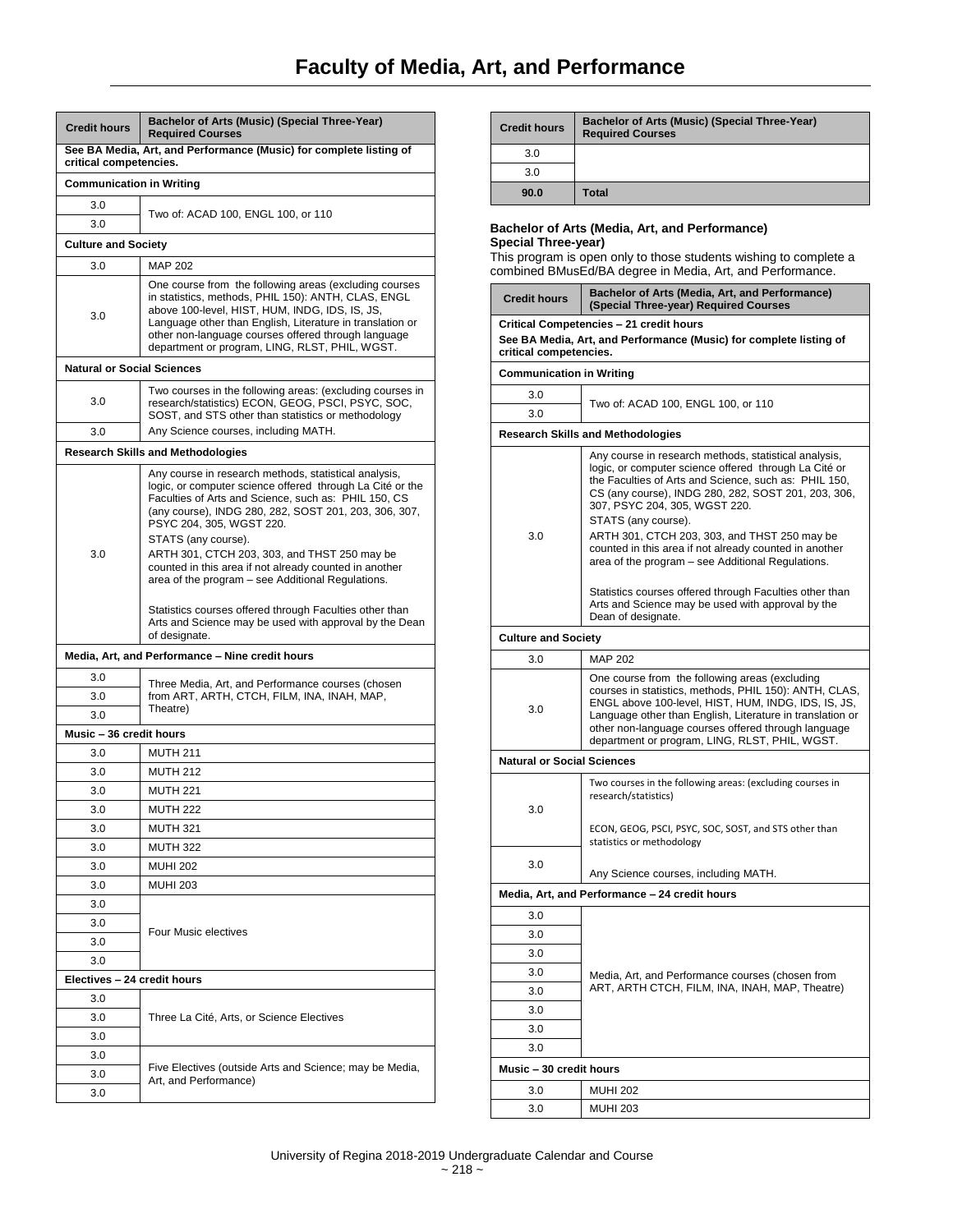| <b>Credit hours</b>         | Bachelor of Arts (Media, Art, and Performance)<br>(Special Three-year) Required Courses |  |
|-----------------------------|-----------------------------------------------------------------------------------------|--|
| 3.0                         | <b>MUTH 211</b>                                                                         |  |
| 3.0                         | <b>MUTH 212</b>                                                                         |  |
| 3.0                         | <b>MUTH 221</b>                                                                         |  |
| 3.0                         | <b>MUTH 222</b>                                                                         |  |
| 3.0                         | <b>MUTH 321</b>                                                                         |  |
| 3.0                         | <b>MUTH 322</b>                                                                         |  |
| 3.0                         | Music Elective (music theory or history)                                                |  |
| 3.0                         | Music Elective                                                                          |  |
| Electives - 30 credit hours |                                                                                         |  |
| 3.0                         | Three La Cité, Arts, or Science Electives                                               |  |
| 3.0                         |                                                                                         |  |
| 3.0                         |                                                                                         |  |
| 3.0                         | Four Electives (Outside La Cité, Arts, Science, Media,<br>Art, and Performance)         |  |
| 3.0                         |                                                                                         |  |
| 90.0                        | <b>Total</b>                                                                            |  |

## **Bachelor of Music (BMus)**

In addition to the normal entrance requirements, an interview and an audition in the applicant's major applied area are required, as well as a theory entrance test. Further tests will determine the granting of advanced standing in music theory. Dates of the test are available on request from the head of the Music Department. Those desiring consideration for music entrance scholarships should complete the audition and entrance test by April 1.

All first-year students are classified as majoring in Comprehensive. The other majors (Composition, History or Performance) begin in year 2, term 1. First-year students should consult a music department instructor in the area (the composition professor, their music history teacher or their applied music teacher) concerning the level of achievement required to qualify for a major other than Comprehensive in years two through four. Potential performance majors must indicate to the department head, as well as to their applied music instructor, during year 1, term 2, that they wish their next jury also to serve as an audition for the major in Performance.

Study in one performance medium (the applied major) is required for a varying number of terms, which may include one or more required recitals, depending upon the program major. No more than 9 credit hours of directed study courses may count toward graduation requirements.

Except with the special permission of the head of the Music Department, all degree requirements must be completed within seven calendar years from the date that the program commenced.

Non-keyboard majors may be required to enrol in class piano. Failure to meet the proficiency level required by the department will mean additional study.

To qualify for the BMus degree students must complete at least 120 credit hours (75 credit hours of core courses and 45 credit hours in one of the areas of comprehensive, composition, music history or performance).

#### **Bachelor of Music Programs, Common First Year** (30 credit hours of core requirements)

| Bachelor Of Music Programs, Common First Year |                                  |  |  |
|-----------------------------------------------|----------------------------------|--|--|
| (30 credit hours of core requirements)        |                                  |  |  |
| Term One-15 credit hours                      | Term Two-15 credit hours         |  |  |
| 0.0 MAP 001                                   | 3.0 Communication in Writing-    |  |  |
| 3.0 Communication in Writing -                | One of ACAD 100, ENGL 100 or     |  |  |
| One of ACAD 100 or ENGL 100                   | <b>ENGL 110</b>                  |  |  |
| 3.0 History and Literature- MUHI              | 3.0 History and Literature- MUHI |  |  |
| 202                                           | 203                              |  |  |
| 6.0 Theory and Analysis- MUTH                 | 6.0 Theory and Analysis - MUTH   |  |  |
| 211.221                                       | 212.222                          |  |  |
| 2.0 Applied music lesson                      | 2.0 Applied music lesson MUxx    |  |  |
| MUxx131                                       | 132                              |  |  |
| 1.0 Core Ensembles- Two of                    | 1.0 Core Ensembles - Two of      |  |  |
| MUEN 101, 103, 107, 131, 135 and              | MUEN 101, 103, 107, 131, 135 and |  |  |
| 171. Section. 001 of one (1.0),               | 171 Section.001 of one (1.0),    |  |  |
| Section 003 of another (0)                    | Section 003 of another (0)       |  |  |

#### **Bachelor of Music, Years Two through Four: All Majors (A further 45 credit hours of core requirements**

|                            | rummer 45 cream nours or core requirements.                                                                                                                                                                                                                                                  |
|----------------------------|----------------------------------------------------------------------------------------------------------------------------------------------------------------------------------------------------------------------------------------------------------------------------------------------|
| <b>Credit hours</b>        | Bachelor of Music, Years Two through Four: All<br><b>Majors Required Courses</b>                                                                                                                                                                                                             |
|                            | Critical Competencies - 12 credit hours                                                                                                                                                                                                                                                      |
| <b>Culture and Society</b> |                                                                                                                                                                                                                                                                                              |
| 3.0                        | <b>MAP 202</b>                                                                                                                                                                                                                                                                               |
| 3.0                        | One course from the following areas (excluding courses<br>in statistics, methods, PHIL 150):<br>ANTH, CLAS, ENGL above 100 level, HIST, HUM, INDG,<br>IDS, IS, JS, Language other than English, Literature in<br>translation, PHIL, LING, RLST, WGST                                         |
|                            | Natural and Social Sciences and Research and Methodology                                                                                                                                                                                                                                     |
| 3.0                        | Any two courses in the following areas:<br>ECON, GEOG, PSCI, PSYC, STS, SOC, SOST, any<br>Science courses (including MATH): PHIL 150, CS (any<br>course), STATS (any course.)<br>ARTH 301, CTCH 203, 303, and THST 250 may be<br>counted in this area if not already counted in another area |
| 3.0                        | of the program – see Additional Regulations.<br>Statistics courses offered through Faculties other than<br>Arts and Science may be used with approval by the Dean<br>or designate.                                                                                                           |
|                            | Media, Art, and Performance - 9 credit hours                                                                                                                                                                                                                                                 |
| 3.0                        |                                                                                                                                                                                                                                                                                              |
| 3.0                        | Three Media, Art, and Performance courses (chosen from<br>ART, ARTH, CTCH, FILM, INA, INAH, MAP, Theatre)                                                                                                                                                                                    |
| 3.0                        |                                                                                                                                                                                                                                                                                              |
|                            | Music History and Literature - 12 credit hours                                                                                                                                                                                                                                               |
| 3.0                        | <b>MUHI 305</b>                                                                                                                                                                                                                                                                              |
| 3.0                        | MUHI course at the 400-level                                                                                                                                                                                                                                                                 |
| 3.0                        | Two MUHI courses at any level.<br>May include courses with a music component that are<br>cross-listed with another Media, Art, and Performance                                                                                                                                               |
| 3.0                        | area. MU 204, 205, and 319 may be counted in this area.                                                                                                                                                                                                                                      |
|                            | Music Theory and Analysis - Nine credit hours                                                                                                                                                                                                                                                |
| 3.0                        | <b>MUTH 321</b>                                                                                                                                                                                                                                                                              |
| 3.0                        | <b>MUTH 322</b>                                                                                                                                                                                                                                                                              |
| 3.0                        | <b>MUTH 422</b>                                                                                                                                                                                                                                                                              |
|                            | <b>Conducting - Three credit hours</b>                                                                                                                                                                                                                                                       |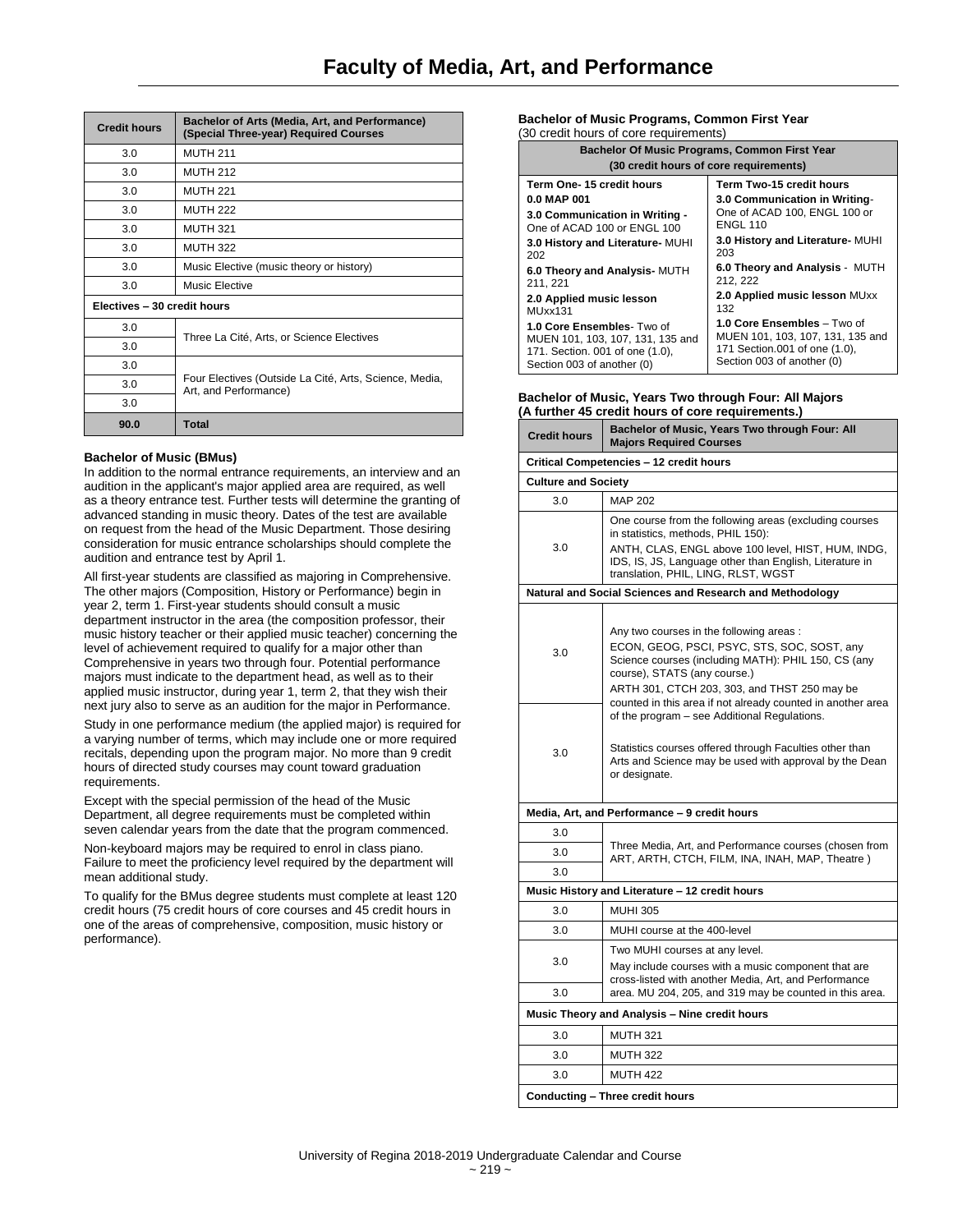| <b>Credit hours</b> | Bachelor of Music, Years Two through Four: All<br><b>Majors Required Courses</b>                                                                                                                                                         |  |
|---------------------|------------------------------------------------------------------------------------------------------------------------------------------------------------------------------------------------------------------------------------------|--|
| 3.0                 | MUPE 283 or 342                                                                                                                                                                                                                          |  |
|                     | Core Ensembles - 0 credit hours                                                                                                                                                                                                          |  |
| 0.0                 | Two ensembles in each of terms 3 through 8 chosen<br>from:<br>MUEN 101, 103, 107, 131, 135, and 171<br>A maximum of four of these required twelve ensembles<br>may be taken for 1.0 credit hour each, in the category<br>Open Electives. |  |
| 0.0                 | <b>Test of Keyboard Proficiency</b>                                                                                                                                                                                                      |  |
| 45.0                | Total                                                                                                                                                                                                                                    |  |

## **Bachelor of Music, Composition Major Requirements**

| <b>Credit hours</b>                 | <b>BMus Composition Major Requirements - 45 credit</b><br>hours                                                                                                                                                                                                                                                              |  |
|-------------------------------------|------------------------------------------------------------------------------------------------------------------------------------------------------------------------------------------------------------------------------------------------------------------------------------------------------------------------------|--|
| Music Composition - 27 credit hours |                                                                                                                                                                                                                                                                                                                              |  |
| 3.0                                 | <b>MUCO 217</b>                                                                                                                                                                                                                                                                                                              |  |
| 3 O                                 | CTCH 212                                                                                                                                                                                                                                                                                                                     |  |
| 3.0                                 | <b>MUCO 341</b>                                                                                                                                                                                                                                                                                                              |  |
| 3.0                                 | <b>MUCO 320</b>                                                                                                                                                                                                                                                                                                              |  |
| 3.0                                 | <b>MUCO 417</b>                                                                                                                                                                                                                                                                                                              |  |
| 3.0                                 | <b>MUCO 418</b>                                                                                                                                                                                                                                                                                                              |  |
| 3.0                                 | <b>MUHI 304</b>                                                                                                                                                                                                                                                                                                              |  |
| 3.0                                 | CTCH <sub>110</sub>                                                                                                                                                                                                                                                                                                          |  |
| 3.0                                 | CTCH 201                                                                                                                                                                                                                                                                                                                     |  |
|                                     | Applied Music Lessons - Four credit hours                                                                                                                                                                                                                                                                                    |  |
| 2.0                                 | Taken in terms three and four.                                                                                                                                                                                                                                                                                               |  |
| 20                                  |                                                                                                                                                                                                                                                                                                                              |  |
| Open Electives -14 credit hours     |                                                                                                                                                                                                                                                                                                                              |  |
|                                     | Courses in any category applicable to BMus programs,<br>including MAP 499AA-ZZ. Professional Placement and<br>non-core ensembles.                                                                                                                                                                                            |  |
| 14.0                                | May include: up to nine credit hours of applied music<br>beyond the required eight credit hours (four in first year<br>+ four in second year); up to four credit hours of core<br>ensembles beyond the first-year requirement of two<br>credit hours. Total program credit hours from all MUEN<br>courses may not exceed 12. |  |
| 45.0                                | <b>Total</b>                                                                                                                                                                                                                                                                                                                 |  |

## **Bachelor of Music, Comprehensive Major Requirements**

| <b>Credit hours</b>              | <b>BMus Comprehensive Major Requirements (45 credit</b><br>hours) |  |
|----------------------------------|-------------------------------------------------------------------|--|
| Music - 15 credit hours          |                                                                   |  |
| 3.0                              |                                                                   |  |
| 3.0                              |                                                                   |  |
| 3.0                              | Chosen from MAP 499AA-ZZ, MUCO, MUHI, MUPE or<br><b>MUTH</b>      |  |
| 3.0                              |                                                                   |  |
| 3.0                              |                                                                   |  |
|                                  | Applied Music Lessons - Six credit hours                          |  |
| 2.0                              |                                                                   |  |
| 2.0                              | Taken in terms three through five.                                |  |
| 2.0                              |                                                                   |  |
| Open Electives - 24 credit hours |                                                                   |  |
| 3.0                              |                                                                   |  |

| <b>Credit hours</b> | <b>BMus Comprehensive Major Requirements (45 credit</b><br>hours)                                                 |
|---------------------|-------------------------------------------------------------------------------------------------------------------|
| 3.0                 |                                                                                                                   |
| 3.0                 | Courses in any category applicable to BMus programs,<br>including Professional Placement MAP 499AA-ZZ and         |
| 3.0                 | non-core ensembles. May include: up to seven credit<br>hours of applied music beyond the total requirement of 10  |
| 3.0                 | credit hours; up to four credit hours of core ensembles<br>beyond the first-year requirement of two credit hours. |
| 3.0                 | Total program credit hours from all MUEN courses may<br>not exceed 12 credit hours.                               |
| 3.0                 | 18 credit hours may be used to earn the Media, Art, and<br>Performance Minor in Arts Administration.              |
| 3.0                 |                                                                                                                   |
| 45.0                | <b>Total</b>                                                                                                      |

## **Bachelor of Music, History Major Requirements**

|                     | . <b>.</b>                                                                                                                                                              |
|---------------------|-------------------------------------------------------------------------------------------------------------------------------------------------------------------------|
| <b>Credit hours</b> | <b>BMus History Major Requirements (45 credit hours)</b>                                                                                                                |
| 3.0                 | German or French course chosen in consultation with an<br>academic advisor, beyond the requirement under Culture<br>and Society.                                        |
|                     | Music History and Literature - 15 credit hours                                                                                                                          |
| 3.0                 | MUHI course at the 400-level beyond the core<br>requirement                                                                                                             |
| 3.0                 | MUHI 494AA                                                                                                                                                              |
| 3.0                 | MUHI 495AA-ZZ                                                                                                                                                           |
| 3.0                 | Two MUHI courses at any level.                                                                                                                                          |
| 3.0                 | May include courses with a music component that are<br>cross-listed with another Media, Art, and Performance<br>area. MU 204, 205, and 319 may be counted in this area. |
|                     | Applied Music Lessons - Six credit hours                                                                                                                                |
| 2.0                 |                                                                                                                                                                         |
| 2.0                 | Taken in terms three through five.                                                                                                                                      |
| 2.0                 |                                                                                                                                                                         |
|                     | Open Electives - 21 credit hours                                                                                                                                        |
| 3.0                 |                                                                                                                                                                         |
| 3.0                 | Courses in any category applicable to BMus programs,                                                                                                                    |
| 3.0                 | including Professional Placement MAP 499AA-ZZ and<br>non-core ensembles. May include: up to 7 credit hours of                                                           |
| 3.0                 | applied music beyond the total requirement of 10 credit<br>hours; up to four credit hours of core ensembles beyond                                                      |
| 3.0                 | the first-year requirement of two.<br>Total program credit hours from all MUEN courses may                                                                              |
| 3.0                 | not exceed 12.                                                                                                                                                          |
| 3.0                 |                                                                                                                                                                         |
| 45.0                | <b>Total</b>                                                                                                                                                            |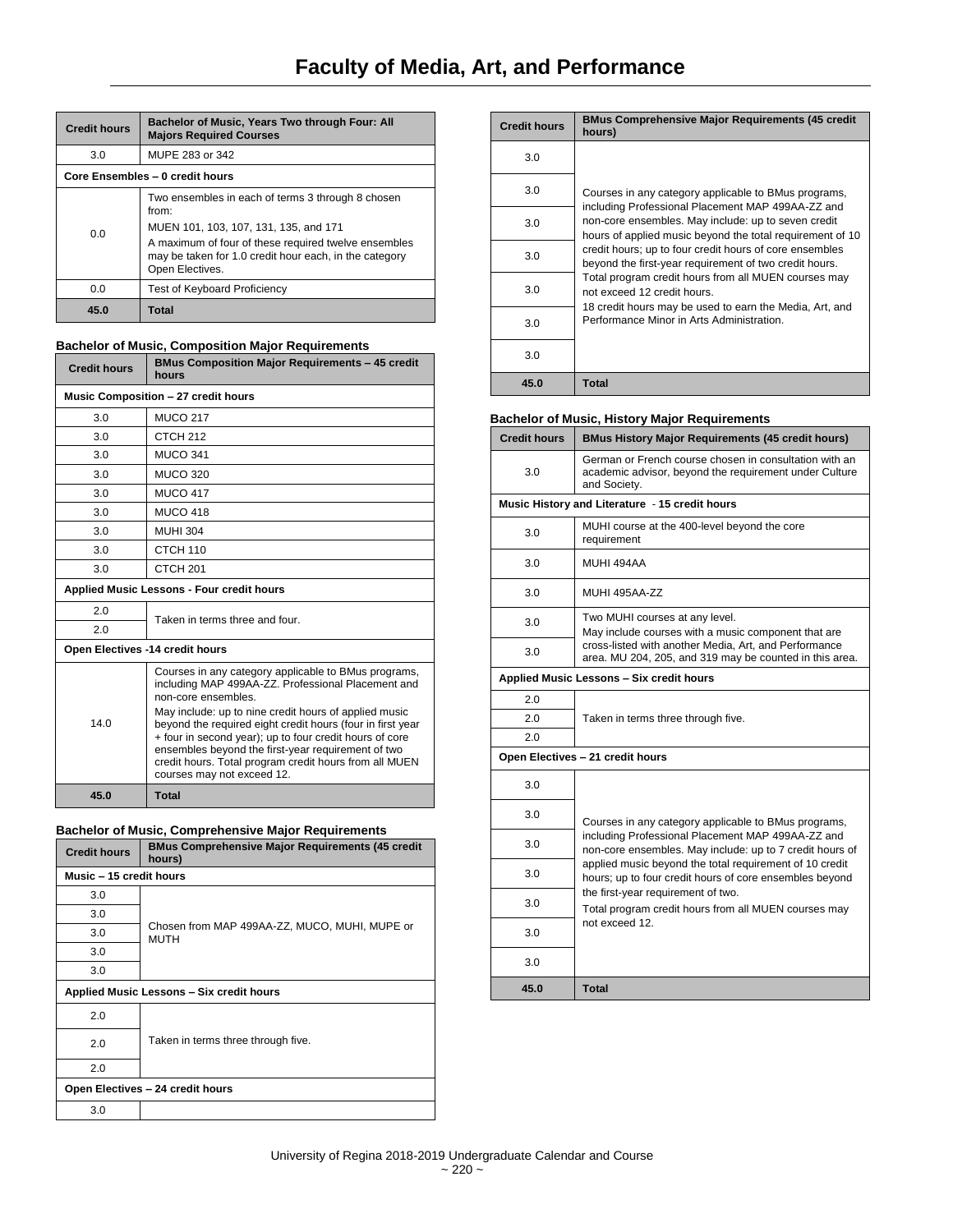#### **Bachelor of Music in Performance – Major Requirements**

| <b>Credit hours</b> | <b>BMUS in Performance Major Requirements - 45</b><br>credit hours                                                                                                                                                                                                                                                                                              |
|---------------------|-----------------------------------------------------------------------------------------------------------------------------------------------------------------------------------------------------------------------------------------------------------------------------------------------------------------------------------------------------------------|
|                     | <b>Note:</b> Progress is reviewed periodically during the first two years to<br>determine whether the student shall remain in the program. A minimum of<br>70% is required in each and every applied music course in order to<br>continue in, or graduate from, the program. A minimum average of 75% in<br>the applied music major is required for graduation. |
|                     | Applied Music Lessons -21 credit hours                                                                                                                                                                                                                                                                                                                          |
| 3.0                 |                                                                                                                                                                                                                                                                                                                                                                 |
| 3.0                 | Four courses taken in terms three, four, five, and seven.                                                                                                                                                                                                                                                                                                       |
| 3.0                 |                                                                                                                                                                                                                                                                                                                                                                 |
| 3.0                 |                                                                                                                                                                                                                                                                                                                                                                 |
| 3.0                 | MUxx 349 (taken in term six)                                                                                                                                                                                                                                                                                                                                    |
| 6.0                 | MUxx 449 (taken in term eight)                                                                                                                                                                                                                                                                                                                                  |
|                     | Performance - nine credit hours                                                                                                                                                                                                                                                                                                                                 |
| 9.0                 | May include: Professional Placement MAP 499AA-ZZ; up<br>to 6 credit hours of non-core ensembles: MUPE courses<br>beyond the core requirement.<br>Voice majors must include MUPE 270 (2.0) and MUTQ<br>283 (3.0)                                                                                                                                                 |
|                     | Open Electives - 15 credit hours                                                                                                                                                                                                                                                                                                                                |
| 3.0                 |                                                                                                                                                                                                                                                                                                                                                                 |
| 3.0                 | Courses in any category applicable to BMus programs,<br>including Professional Placement MAP 499AA-ZZ and                                                                                                                                                                                                                                                       |
| 3.0                 | non-core ensembles.<br>May include: up to four credit hours of core ensembles                                                                                                                                                                                                                                                                                   |
| 3.0                 | beyond the first-year requirement of two. Total program<br>credit hours from all MUEN courses may not exceed 12.                                                                                                                                                                                                                                                |
| 3.0                 |                                                                                                                                                                                                                                                                                                                                                                 |
| 45.0                | <b>Total</b>                                                                                                                                                                                                                                                                                                                                                    |

## **Bachelor of Music Education (BMusEd)/Bachelor of Music (BMus) Joint Degrees Program**

This five-year program is offered jointly by the Faculty of Media, Art, and Performance and the Faculty of Education under the supervision of a joint coordinating committee of the two faculties. The program prepares students to teach secondary choral and instrumental music. The program consists of minimum of 150 credit hours and depending on the teaching minor chosen, students may be required to complete additional credit hours in order to qualify for teacher certification. Once students enter the program they must complete the entire integrated program to graduate with either degree. Should a student decide to pursue only one of the degrees identified, they must officially apply to transfer out of the joint program. Upon the completion, students will receive a Bachelor of Music Education degree and a Bachelor of Music degree.

All students in the program register in the Faculty of Media, Art, and Performance for term 1 through 6 and obtain academic advising from the Department of Music in the Faculty of Media, Art, and Performance. In term 7 through 10, students register through the Faculty of Education and must obtain academic advising from the Student Program Center, Faculty of Education and the Chair of Music Education, Faculty of Education. Students must apply to both the Faculty of Education and the Faculty of Media, Art, and Performance for graduation. Refer to the Joint Degrees program section.

## **Admission Criteria and Application Process**

Students applying to the joint BMusEd/BMus Program must meet the admission criteria for both the Faculty of Education (BMusEd) and the Faculty of Media, Art, and Performance (BMus), including successful completion of an audition and an examination in music theory to be given by the Music Department. Application deadline dates and process can be found in the Admissions section. Dates of auditions are available on request from the Music Department.

In addition, all applications to the Joint Program require a Teacher Education Application and Profile. Contact the Student Program Center, Faculty of Education for application procedures.

## **Program Requirements**

Students pursue applied music study on one instrument or voice for six terms, presenting a half-hour public recital during the sixth term. This recital requirement may be fulfilled by a one half-hour jury recital before music faculty members with the permission of the Music Department Head. The recital requirement must be completed before students enter term seven of the program.

Successful participation in two core ensembles is required during each of the first six terms.

A PGPA of 70.00% is required in their combined music and music education courses in order to proceed to pre-internship in term 8.

One term is devoted to internship (EFLD 400) with 15 credits to be counted toward graduation.

Term 10 has been strategically constructed to allow for a term of international study (optional).

Qualifying for the Professional A Certificate granted by the provincial Ministry of Education will require careful management of all of the options and electives available in the program.

Students must seek academic advising in their minor area of study in the Student Program Center, Faculty of Education prior to the end of term two (see Faculty of Education).

#### **Academic Advising**

Academic advising will be done jointly with representatives from both faculties.

## **Joint Program Academic Performance and Progress**

Student's performance will be governed by both the university academic standards (Academic Regulations section) and program standards as outlined by the Faculty of Education (Evaluation of Academic Performance section) and the Faculty of Media, Art, and Performance (Evaluation of Academic Performance section). Student progress is monitored regularly by the Joint Coordinating Committee.

#### **Appeals of Academic Standing**

Students are subject to the academic performance regulations of both faculties and student progress is monitored regularly by the Joint Coordinating Committee. For details on academic performance see Student Code of Conduct and Right to Appeal section, and the respective Faculty sections.

The PGPA required for graduation is 65.00%.

If there are extenuating circumstances related to academic performance, students may appeal the application of academic probation or a requirement to discontinue by writing to:

Joint BMusEd/BMus Program Review Committee c/o Faculty of Education Student Program Centre (ED 354) University of Regina, SK S4S 0A2 Fax: 306-585-4006

## **Re-admission after being Required to Discontinue from the Joint Program**

Students who have been required to discontinue from the joint program must petition using the Teacher Education Application and Profile and a letter of petition to the Joint BMusEd/BMus Program Review Committee by February 1st for the subsequent fall term.

## **Joint Degrees Program Course Requirements** Students must complete:

All Bachelor of Music Education course requirements as

- outlined in the Faculty of Education section; All Bachelor of Music requirements as outlined in the program template; and
- ENGL 100 as their writing competency course.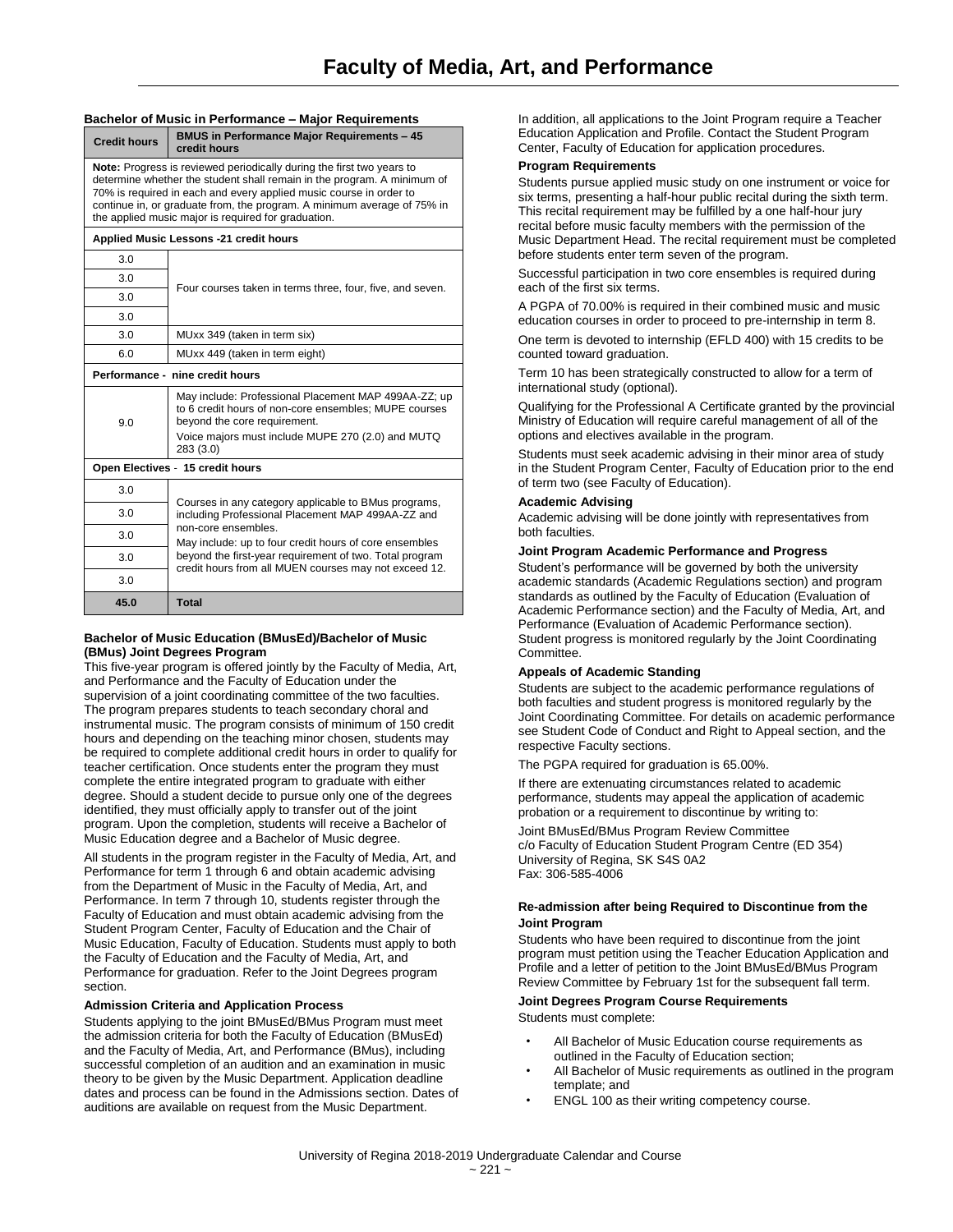# **Faculty of Media, Art, and Performance**

| Joint Bachelor of Music Education (BMusEd)/Bachelor of Music<br>Program (BMus)<br>(150 Credit Hours) |  |                                 |    |
|------------------------------------------------------------------------------------------------------|--|---------------------------------|----|
| 15<br>Term 1 (Fall)<br>credit hours                                                                  |  | Term 2 (Winter)<br>credit hours | 15 |
| ECS 100 (3)                                                                                          |  | ENGL100 (3)                     |    |
| MAP 001 (0)                                                                                          |  | MUTH 212 (3)                    |    |
| MUTH 211 (3)                                                                                         |  | MUTH 222 (3)                    |    |
| MUTH 221 (3)                                                                                         |  | MUHI 203 (3)                    |    |
| MUHI 202 (3)                                                                                         |  | MU (lesson) (2)                 |    |
| MU (lesson) (2)                                                                                      |  | MUEN ___(core ensemble)* (1)    |    |
| MUEN ___(core ensemble)* (1)                                                                         |  | MUEN ___(core ensemble)* (0)    |    |
| MUEN ___(core ensemble)* (0)                                                                         |  |                                 |    |
| Term 3<br>15<br>credit hours                                                                         |  | Term 4<br>credit hours          | 15 |
| ECS 110 (3)                                                                                          |  | INDG 100 (3)                    |    |
| MU 399 AA-ZZ* (3)                                                                                    |  | MUTQ 288** (3)                  |    |
| MUTQ 283 (2)                                                                                         |  | MUPE 342** (3)                  |    |
| MUTH 321 (3)                                                                                         |  | CTCH or MUPE 381*** (3)         |    |
| MU (lesson) (2)                                                                                      |  | MU (lesson) (2)                 |    |
| MUEN __(core ensemble)* (1)                                                                          |  | MUEN __(core ensemble)* (1)     |    |
| MUEN __(core ensemble)* (1)                                                                          |  | MUEN ___(core ensemble)* (0)    |    |
| Term 5<br>15<br>credit hours                                                                         |  | Term 6<br>credit hours          | 15 |
| ECS 200 (3)                                                                                          |  | MU 204/205/319 (3)              |    |
| MUTQ 285 (2)                                                                                         |  | MUTQ 287 (2)                    |    |
| MUPE 283 (3)                                                                                         |  | MUTQ 286** (3)                  |    |
| Minor (3)                                                                                            |  | MUXX 339 Recital (3)            |    |
| MU (lesson) (2)                                                                                      |  | CTCH or MUPE 381 (3)            |    |
| MUEN ___(core ensemble)* (1)                                                                         |  | MUEN ___(core ensemble)* (1)    |    |
| MUEN $_{\_\_}$ (core ensemble)* (1).                                                                 |  | MUEN ___(core ensemble)* (0).   |    |
| Term 7<br>15<br>credit hours                                                                         |  | Term 8<br>credit hours          | 15 |
| ECS 210 (3)                                                                                          |  | ECS 310 (3)                     |    |
| EMUS 377 (3)                                                                                         |  | ECS 350 (3)                     |    |
| Minor (3)                                                                                            |  | ECS 410 (3)                     |    |
| E________ (minor curr course) (3)                                                                    |  | EMUS 366 (3)                    |    |
| ECS 300 (3).                                                                                         |  | EMUS 350 (3)                    |    |
| Term 9<br>15<br>credit hours                                                                         |  | Term 10<br>credit hours         | 15 |
| EFLD 400 Internship (15)                                                                             |  | MATH 101 (3)                    |    |
|                                                                                                      |  | Natural Science (3)             |    |
|                                                                                                      |  | EPSY 400 (3)                    |    |
|                                                                                                      |  | Minor (3)                       |    |
|                                                                                                      |  | Minor (3)                       |    |
|                                                                                                      |  |                                 |    |

|                                                              |                                                                                         | Program (BMus)<br>(150 Credit Hours)                   |    | Joint Bachelor of Music Education (BMusEd)/Bachelor of Music                                                |
|--------------------------------------------------------------|-----------------------------------------------------------------------------------------|--------------------------------------------------------|----|-------------------------------------------------------------------------------------------------------------|
|                                                              |                                                                                         | * Functional Performance Technology                    |    |                                                                                                             |
|                                                              |                                                                                         |                                                        |    |                                                                                                             |
| ** Participation in Lab Band required                        |                                                                                         |                                                        |    |                                                                                                             |
| *** One term of MUPE 381 required for applied voice students |                                                                                         |                                                        |    |                                                                                                             |
|                                                              | <b>Additional Notes:</b>                                                                |                                                        |    |                                                                                                             |
|                                                              | Students completing the program will earn a BMus and a BMusEd<br>(Secondary Education). |                                                        |    |                                                                                                             |
|                                                              | In order to move to term seven of the program, students must:                           |                                                        |    |                                                                                                             |
|                                                              |                                                                                         | Be in good standing;                                   |    |                                                                                                             |
|                                                              | ٠                                                                                       |                                                        |    | Have a successfully completed all courses in Terms 1 to<br>6 (including field requirements in ECS courses); |
|                                                              |                                                                                         | Recital; and                                           |    | Have successfully completed MUXX 339 Applied                                                                |
|                                                              |                                                                                         | education courses.                                     |    | Have a PGPA of 70% in combined music and music                                                              |
|                                                              |                                                                                         |                                                        |    |                                                                                                             |
|                                                              |                                                                                         |                                                        |    | Joint Bachelor of Music Education (BMusEd)/ Bachelor of Music                                               |
|                                                              |                                                                                         | Program (BMus)                                         |    |                                                                                                             |
|                                                              |                                                                                         |                                                        |    |                                                                                                             |
|                                                              |                                                                                         | <b>Minor Options</b>                                   |    |                                                                                                             |
|                                                              |                                                                                         | <b>Secondary English Minor (EENM)</b>                  |    | <b>Health Education (EHEM)</b>                                                                              |
| 1.                                                           | <b>ENGL 110</b>                                                                         |                                                        | 1. | <b>EHE 258</b>                                                                                              |
| 2.                                                           |                                                                                         | One of ENGL 213, 312-315,                              | 2. | <b>EHE 300</b>                                                                                              |
|                                                              | or HUM 260                                                                              |                                                        | 3. | <b>EHE 385</b>                                                                                              |
| 3.                                                           | ENGL 251 or 252                                                                         |                                                        | 4. | <b>EHE 487</b>                                                                                              |
| 4.                                                           | ENGL 301 or 302                                                                         |                                                        | 5. | BIOL 140 (Natural Science)                                                                                  |
| 5.                                                           | <b>CTCH</b>                                                                             |                                                        | 6. | <b>INDG 100</b>                                                                                             |
| 6.                                                           | course in the minor<br>sequence)                                                        | ELNG 300 (to be taken as<br>the fourth, fifth or sixth |    |                                                                                                             |
|                                                              | Minor (EDRM)                                                                            | <b>Secondary Drama Education</b>                       |    | <b>Secondary French Minor (EFRM)</b>                                                                        |
| 1.                                                           | <b>EDRA 101</b>                                                                         |                                                        | 1. | FRN 200* or 201                                                                                             |
| 2.                                                           | <b>EDRA 202</b>                                                                         |                                                        | 2. | <b>FRN 300</b>                                                                                              |
| 3.                                                           |                                                                                         | EDRA 203 (Curriculum                                   | 3. | <b>FRN 301</b>                                                                                              |
| 4.                                                           | course)                                                                                 | THEA/THDS/THAC/THST                                    | 4. | FRN niveau 300/400                                                                                          |

246 6. EFRN 300

**Minor (EVIM)**

**NOTE** : Students admitted to the français de base Education Program at a level lower than FRN 200, such as FRN 101 or 110, will have to take these courses to bring their level of proficiency up to FRN 200 before they can take the FRN courses required by their program (major or minor)

**Secondary Visual Education** 

5. THEA/THDS/THAC/THST

**Secondary Inclusive Education** 

course **6.** CTCH course

**Minor (EDIE)**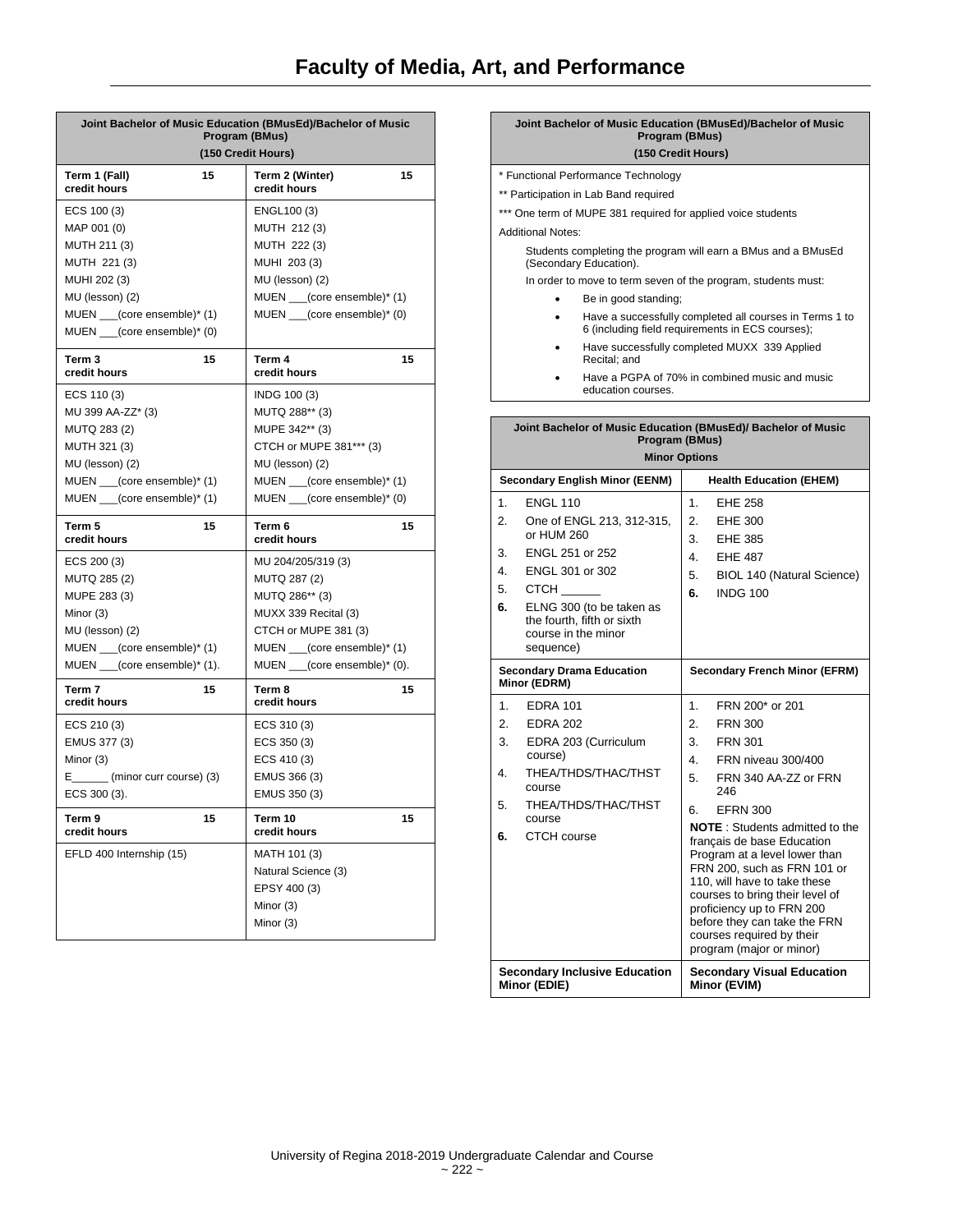|                | Joint Bachelor of Music Education (BMusEd)/ Bachelor of Music<br>Program (BMus)<br><b>Minor Options</b>                                                                |    |                                     |
|----------------|------------------------------------------------------------------------------------------------------------------------------------------------------------------------|----|-------------------------------------|
| 1.             | EPSY 322 or 400                                                                                                                                                        | 1. | ART or INA                          |
| 2.             | <b>EPSY 323</b>                                                                                                                                                        | 2. | ART or INA (studio                  |
| 3.             | <b>EPSY 324</b>                                                                                                                                                        |    | course)                             |
| 4.             | <b>EPSY 326</b>                                                                                                                                                        | 3. | ART or INA _____ (studio<br>course) |
| 5.             | <b>EPSY 328</b>                                                                                                                                                        | 4. | ART, INA, or CTCH                   |
| 6.             | Approved elective - EPSY<br>329, EPSY 300-level or                                                                                                                     | 5. | ART, INA, or CTCH                   |
|                | 400-level (Inclusive                                                                                                                                                   | 6. | <b>EVIS 326</b>                     |
|                | Ed./Special Ed. Course), or<br>KIN 120 (KHS 190)                                                                                                                       |    |                                     |
|                | <b>Secondary Social Studies</b><br><b>Education Minor (ESST)</b>                                                                                                       |    |                                     |
| 1 <sub>1</sub> | <b>ESST 300</b>                                                                                                                                                        |    |                                     |
| 2.             | <b>GEOG 100</b>                                                                                                                                                        |    |                                     |
| 3.             | HIST 100-level                                                                                                                                                         |    |                                     |
| 4.             | <b>INDG 100</b>                                                                                                                                                        |    |                                     |
| 5.             | An approved social science<br>course from political<br>science, history, economics,<br>anthropology, sociology,<br>indigenous studies, GEOG<br>210 or 120, or ESST 369 |    |                                     |
| 6.             | Senior, Canadian history -<br>201, 202, 219, 310, 317,<br>318 or 330                                                                                                   |    |                                     |

## **Applied Music Lessons (MUBC, MUBN, etc.)**

As a sample number for applied music lessons, MUPI 141 designates lessons for a piano student in the first term, first year of a BMus performance degree.

The performing medium is indicated by the following two-letter symbols:

| <b>BC</b> bass clarinet | HD harpsichord | TB trombone    |
|-------------------------|----------------|----------------|
| BN bassoon              | HN horn        | TP trumpet     |
| CL clarinet             | OB oboe        | TU tuba        |
| DB bass                 | OR organ       | VA viola       |
| EU euphonium            | PC percussion  | VC violoncello |
| FL flute                | PI piano       | VN violin      |
| GR quitar               | SX saxophone   | VO voice       |

The first digit refers to the year of study.

The second digit indicates the degree program towards which the credit is taken, according to the following scheme:

- 4 BMus applied major (performance concentration) 3 - BMusEd/BMus applied major; BMus applied major (comprehensive, music history, music theory, or
- composition concentration)
- 2 BEd, BMus minor or other.

The third digit indicates the term of study at a particular level. Participation in an ensemble may be required of students enrolled in an applied music lesson.

Prerequisite: Permission of Music Department.

Students should note that:

- Students in the third through eighth terms in the BMus degree program concentration in performance receive three (3) hours of credit for the applied major lesson. All others receive two (2) hours of credit.
- Students should not register for the second, third, or fourth year of study without having received credit for the previous year or advanced standing from the Music Department.
- Unless there are extenuating circumstances, no student may enroll for more than the regular sequence of eight terms of applied music lessons.
- For students in the BMus and BMusEd/BMus programs applied lessons in a secondary area are dependent upon the availability of regular, full-time faculty, and the permission of the department head.
- Students in the BMus and BMusEd/BMus degree programs will not receive credit towards their degree program for applied lessons in the MUXX 121 series in the primary applied area.

## **Post-Baccalaureate Diploma in String Performance**

This one year diploma program will focus on the string quartet, performance practices, repertoire, and private lessons. This diploma will help bridge the gap between being a Bachelor of Music in string performance graduate to a professional musician.

| <b>Credit Hours</b>      | Post-Baccalaureate Diploma in String Performance |  |  |
|--------------------------|--------------------------------------------------|--|--|
|                          | Term 1 - 15 credit hours                         |  |  |
| 9.0                      | MUPE 463AA-ZZ                                    |  |  |
| 2.0                      | Applied Music Lessons - MUPE 451                 |  |  |
| 1.0                      | <b>MUEN 171</b>                                  |  |  |
| 3.0                      | MU Elective (may include MU 370 or MAP 401)      |  |  |
| Term 2 - 15 credit hours |                                                  |  |  |
| 9.0                      | MUPE 463AA-ZZ(string quartet)                    |  |  |
| 2.0                      | Applied Music Lessons - MUPE 452                 |  |  |
| 1.0                      | <b>MUEN 171</b>                                  |  |  |
| 3.0                      | MU Elective (may include MU 370 or MAP 401)      |  |  |
| 30.0                     | Total                                            |  |  |

## **Department of Theatre**

The Department of Theatre offers a Bachelor of Arts degree in Theatre and Performance with optional concentrations in either Acting or Design and Stage Management.

Requirements for the degree and optional concentrations are outlined under separate headings below.

## **Bachelor of Arts, Theatre and Performance Major** The first digit refers to the year of study.

The second digit indicates the degree program towards which the credit is taken, according to the following scheme:

- 4 BMus applied major (performance concentration)
- 3 BMusEd/BMus applied major; BMus applied major (comprehensive, music history, music theory, or composition concentration) 2 - BEd, BMus minor or other.

The third digit indicates the term of study at a particular level.

Participation in an ensemble may be required of students enrolled in an applied music lesson.

Prerequisite: Permission of Music Department. Students should note that:

- 1. Students in the third through eighth terms in the BMus degree program concentration in performance receive three (3) hours of credit for the applied major lesson. All others receive two (2) hours of credit.
- 2. Students should not register for the second, third, or fourth year of study without having received credit for the previous year or advanced standing from the Music Department.
- 3. Unless there are extenuating circumstances, no student may enroll for more than the regular sequence of eight terms of applied music lessons.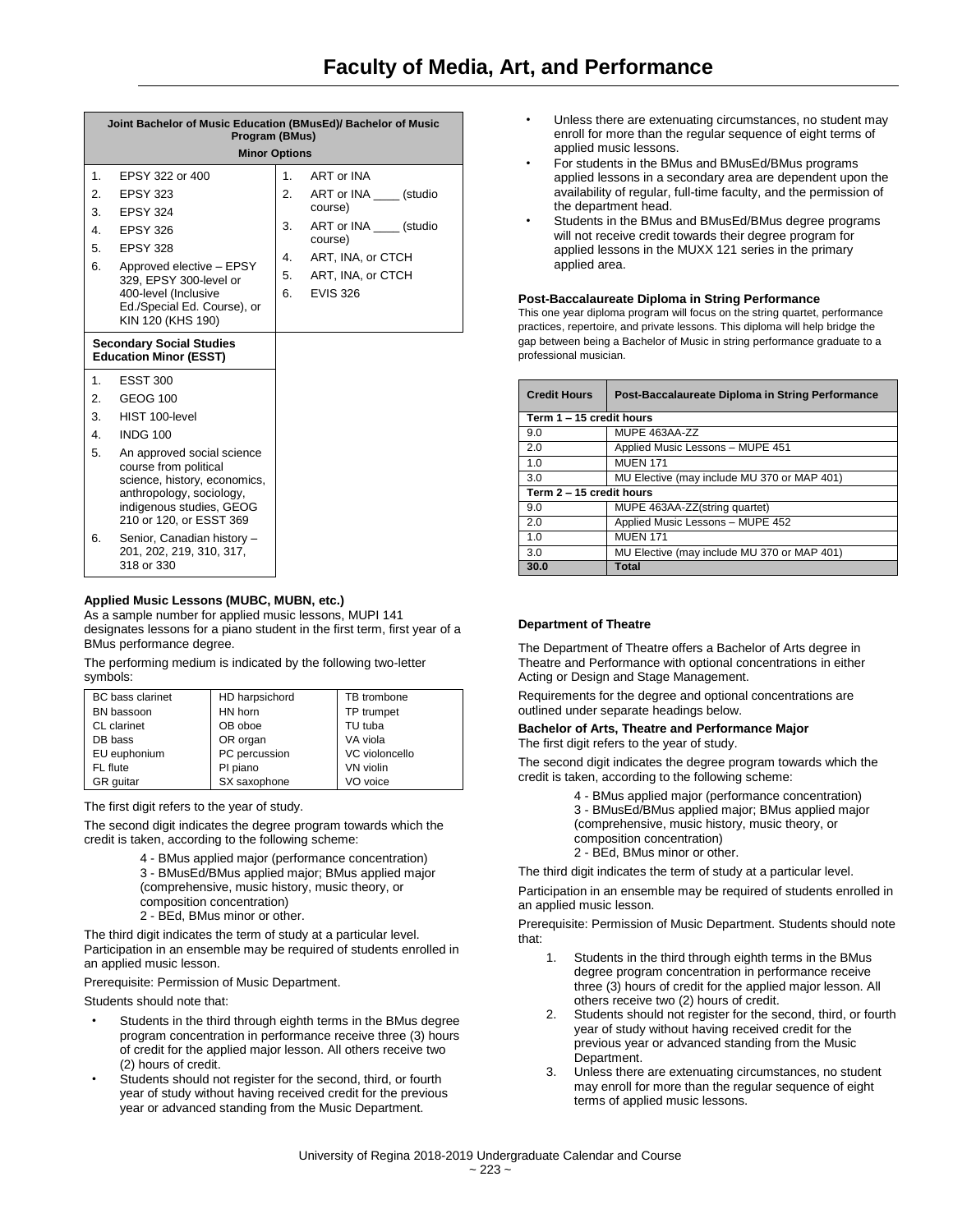- 4. For students in the BMus and BMusEd/BMus programs applied lessons in a secondary area are dependent upon the availability of regular, full-time faculty and the permission of the department head.
- 5. Students in the BMus and BMusEd/BMus degree programs will not receive credit towards their degree program for applied lessons in the MUXX 121 series in the primary applied area.

| <b>Credit hours</b>                                                               | Bachelor of Arts, Theatre and Performance Major<br><b>Required Courses</b>                                 |  |
|-----------------------------------------------------------------------------------|------------------------------------------------------------------------------------------------------------|--|
| Media, Art, and Performance - 12 credit hours                                     |                                                                                                            |  |
| 3.0                                                                               |                                                                                                            |  |
| 3.0                                                                               | Four Media, Art, and Performance (chosen from ART,<br>ARTH, CTCH, FILM, INA, INAH, MAP, Music)             |  |
| 3.0                                                                               |                                                                                                            |  |
| 3.0                                                                               |                                                                                                            |  |
|                                                                                   | Theatre Requirements - 54 credit hours                                                                     |  |
| 3.0                                                                               | <b>THAC 260</b>                                                                                            |  |
| 3.0                                                                               |                                                                                                            |  |
| 3.0                                                                               | Nine credit hours THAC 200-, 300-, or 400-level                                                            |  |
| 3.0                                                                               |                                                                                                            |  |
| 3.0                                                                               | <b>THAC 365 AA-ZZ</b>                                                                                      |  |
| 3.0                                                                               | <b>THDS 121</b>                                                                                            |  |
| 3.0                                                                               | <b>THDS 240</b>                                                                                            |  |
| 3.0                                                                               | THDS 365 AA-ZZ                                                                                             |  |
| 3.0                                                                               |                                                                                                            |  |
| 3.0                                                                               | Nine credit hours THDS 200-, 300-, or 400-level                                                            |  |
| 3.0                                                                               |                                                                                                            |  |
| 3.0                                                                               | <b>THST 200</b>                                                                                            |  |
| 3.0                                                                               | <b>THST 250</b>                                                                                            |  |
| 3.0                                                                               | <b>THST 380</b>                                                                                            |  |
| 3.0                                                                               | THST 300- or 400-level                                                                                     |  |
| 3.0                                                                               | THST 300- or 400-level                                                                                     |  |
| 3.0                                                                               | THST 400-level                                                                                             |  |
| 3.0                                                                               | <b>THST</b> elective                                                                                       |  |
| Critical Competency or Media, Art, and Performance electives - 12<br>credit hours |                                                                                                            |  |
| 3.0                                                                               |                                                                                                            |  |
| 3.0                                                                               | Any four courses offered by La Cité, the Faculties of<br>Arts, or Science, or Media, Art, and Performance. |  |
| 3.0                                                                               |                                                                                                            |  |
| 3.0                                                                               |                                                                                                            |  |
| Open Electives - 15 credit hours                                                  |                                                                                                            |  |
| 3.0                                                                               |                                                                                                            |  |
| 3.0                                                                               |                                                                                                            |  |
| 3.0                                                                               | <b>Open Electives</b>                                                                                      |  |
| 3.0                                                                               |                                                                                                            |  |
| 3.0                                                                               |                                                                                                            |  |
| 120.0                                                                             | <b>TotalL</b>                                                                                              |  |

## **BA Theatre and Performance Major - Acting Concentration**

| <b>Credit hours</b>                                       | <b>BA Theatre and Performance Major - Acting</b><br><b>Concentration</b><br><b>Required Courses</b> |
|-----------------------------------------------------------|-----------------------------------------------------------------------------------------------------|
| 0.0                                                       | MAP 001 Foundations of University Practices                                                         |
| <b>Critical Competency Requirements - 27 credit hours</b> |                                                                                                     |

| <b>Communication in Writing - Six credit hours</b>                                  |                                                                                                      |  |
|-------------------------------------------------------------------------------------|------------------------------------------------------------------------------------------------------|--|
| 3.0                                                                                 | Two of ACAD 100, ENGL 100 or 110                                                                     |  |
| 3.0                                                                                 |                                                                                                      |  |
| 3.0                                                                                 | THST (300- or 400-level)                                                                             |  |
| 3.0                                                                                 | THST (300- or 400-level)                                                                             |  |
| 3.0                                                                                 | THST (400-level)                                                                                     |  |
| 3.0                                                                                 | <b>THST</b> elective                                                                                 |  |
| 3.0                                                                                 | Any THAC, THEA, THDS or THST course                                                                  |  |
| Media, Art, and Performance or Critical Competency Elective -<br>Three credit hours |                                                                                                      |  |
| 3.0                                                                                 | Any course offered by La Cité, the Faculties of Arts, or<br>Science, or Media, Art, and Performance. |  |
| Open Electives - 18 credit hours                                                    |                                                                                                      |  |
| 3.0                                                                                 |                                                                                                      |  |
| 3.0                                                                                 |                                                                                                      |  |
|                                                                                     |                                                                                                      |  |
| 3.0                                                                                 |                                                                                                      |  |
| 3.0                                                                                 | <b>Open Electives</b>                                                                                |  |
| 3.0                                                                                 |                                                                                                      |  |
| 3.0                                                                                 |                                                                                                      |  |

#### **BA, Theatre and Performance Major-Design/Stage Management Concentration**

| <b>Credit hours</b>                           | BA, Theatre and Performance Major -<br><b>Design/Stage Management Concentration</b><br><b>Required Courses</b>                                                                                                                                                          |  |  |
|-----------------------------------------------|-------------------------------------------------------------------------------------------------------------------------------------------------------------------------------------------------------------------------------------------------------------------------|--|--|
| 0.0                                           | MAP 001 Foundations of University Practices                                                                                                                                                                                                                             |  |  |
|                                               | Critical Competency Requirements* - 27 credit hours                                                                                                                                                                                                                     |  |  |
|                                               | <b>Communication in Writing - Six credit hours</b>                                                                                                                                                                                                                      |  |  |
| 3.0                                           | Two of ACAD 100, ENGL 100 or 110                                                                                                                                                                                                                                        |  |  |
| 3.0                                           |                                                                                                                                                                                                                                                                         |  |  |
|                                               | Culture and Society - 12 credit hours                                                                                                                                                                                                                                   |  |  |
| 3.0                                           | <b>MAP 202</b>                                                                                                                                                                                                                                                          |  |  |
| 3.0                                           | Any three courses in the following areas (excluding<br>courses in statistics, methods, PHIL 150): ANTH,<br>CLAS, ENGL above 100-level, HIST, HUM, INDG,<br>IDS, IS, JS, Language other than English, Literature in<br>translation or other non-language courses offered |  |  |
| 3.0                                           |                                                                                                                                                                                                                                                                         |  |  |
| 3.0                                           | through language department or program (e.g. LING,<br>RLST, PHIL, WGST).                                                                                                                                                                                                |  |  |
| Natural or Social Sciences - Six credit hours |                                                                                                                                                                                                                                                                         |  |  |
| 3.0                                           | Two courses in the following areas: (excluding courses<br>in research/statistics) ECON, GEOG, PSCI, PSYC,                                                                                                                                                               |  |  |
| 3.0                                           | SOC, SOST, and STS other than statistics or<br>methodology. Any Science courses, including MATH                                                                                                                                                                         |  |  |
| Research and Methodology - Three credit hours |                                                                                                                                                                                                                                                                         |  |  |
|                                               | Any course in research methods, statistical analysis,<br>logic, or computer science offered through the<br>Faculties of Arts and Science, such as: PHIL 150, CS<br>(any course), INDG 280, 282, SOST 201, 203, 306,<br>307, PSYC 204, 305, WGST 220                     |  |  |
| 3.0                                           | STATS (any course)                                                                                                                                                                                                                                                      |  |  |
|                                               | ARTH 301, CTCH 203, 303, and THST 250 may be<br>counted in this area if not already counted in another<br>area of the program - see Additional Regulations.                                                                                                             |  |  |
|                                               | Statistics courses offered through Faculties other than<br>Arts and Science may be used with approval by the<br>Dean of designate.                                                                                                                                      |  |  |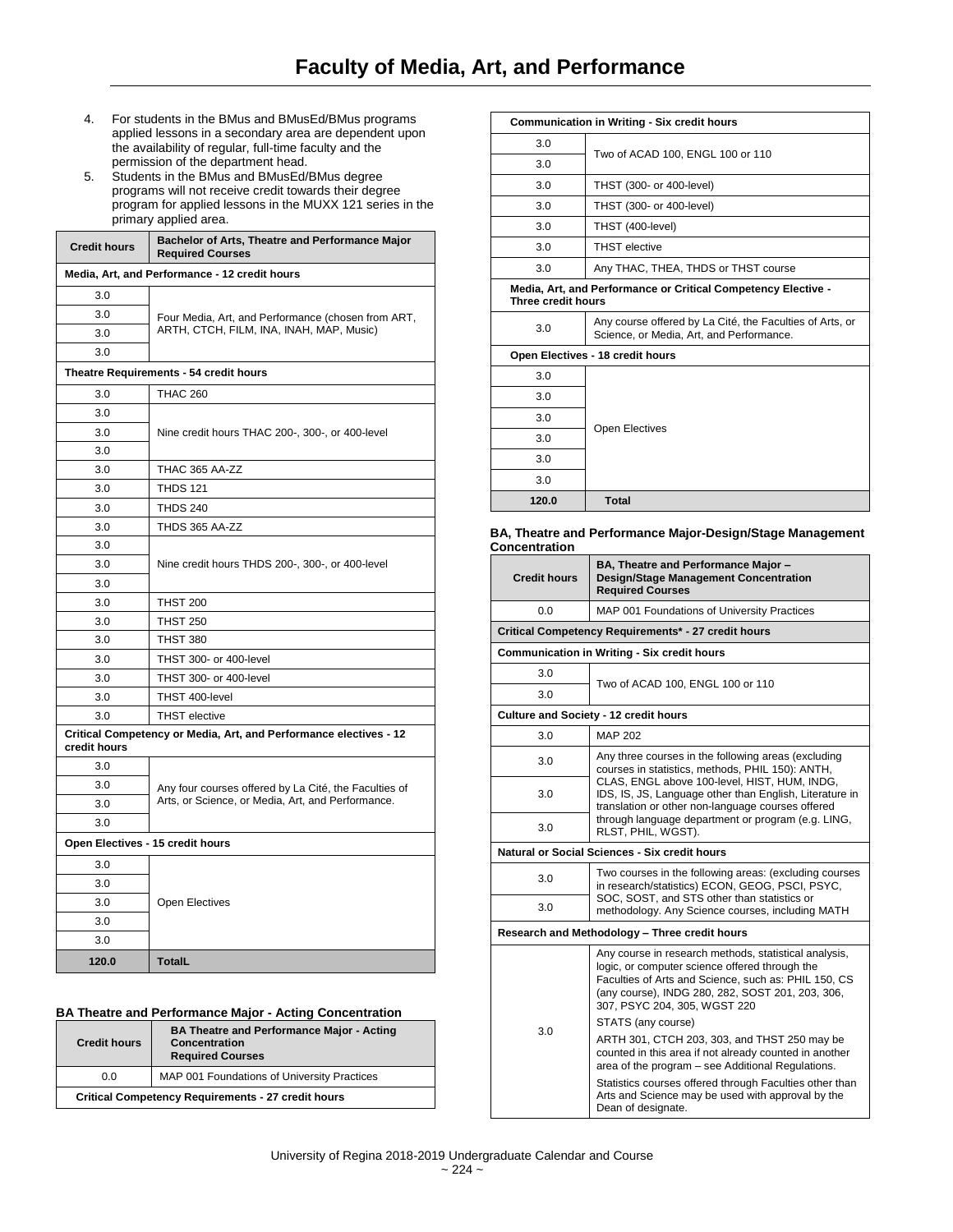| <b>Credit hours</b>                                                                 | BA, Theatre and Performance Major -<br><b>Design/Stage Management Concentration</b><br><b>Required Courses</b> |  |  |
|-------------------------------------------------------------------------------------|----------------------------------------------------------------------------------------------------------------|--|--|
| Media, Art, and Performance - 12 credit hours                                       |                                                                                                                |  |  |
| 3.0                                                                                 |                                                                                                                |  |  |
| 3.0                                                                                 | Four Media, Art, and Performance courses (chosen<br>from ART, ARTH, CTCH, FILM, INA, INAH, MAP,<br>Music)      |  |  |
| 3.0                                                                                 |                                                                                                                |  |  |
| 3.0                                                                                 |                                                                                                                |  |  |
|                                                                                     | Theatre Requirements - 60 credit hours                                                                         |  |  |
| 3.0                                                                                 | <b>THAC 260</b>                                                                                                |  |  |
| 3.0                                                                                 | <b>THDS 121</b>                                                                                                |  |  |
| 3.0                                                                                 | <b>THDS 240</b>                                                                                                |  |  |
| 3.0                                                                                 |                                                                                                                |  |  |
| 3.0                                                                                 |                                                                                                                |  |  |
| 3.0                                                                                 | 15 credit hours of THDS 200- or 300-level                                                                      |  |  |
| 3.0                                                                                 |                                                                                                                |  |  |
| 3.0                                                                                 |                                                                                                                |  |  |
| 3.0                                                                                 |                                                                                                                |  |  |
| 3.0                                                                                 | 12 credit hours THDS 365 AA-ZZ                                                                                 |  |  |
| 3.0                                                                                 |                                                                                                                |  |  |
| 3.0                                                                                 |                                                                                                                |  |  |
| 3.0                                                                                 | <b>THST 200</b>                                                                                                |  |  |
| 3.0                                                                                 | <b>THST 250</b>                                                                                                |  |  |
| 3.0                                                                                 | <b>THST 380</b>                                                                                                |  |  |
| 3.0                                                                                 | THST 300- or 400-leve)                                                                                         |  |  |
| 3.0                                                                                 | THST 300- or 400-level                                                                                         |  |  |
| 3.0                                                                                 | THST 400-level                                                                                                 |  |  |
| 3.0                                                                                 | <b>THST</b> elective                                                                                           |  |  |
| 3.0                                                                                 | Any THAC, THEA, THDS, or THST course                                                                           |  |  |
| Media, Art, and Performance or Critical Competency Elective - Three<br>credit hours |                                                                                                                |  |  |
| 3.0                                                                                 | Any course offered by La Cité, the Faculties of Arts, or<br>Science, or Media, Art, and Performance            |  |  |
| Open Electives - 18 credit hours                                                    |                                                                                                                |  |  |
| 3.0                                                                                 |                                                                                                                |  |  |
| 3.0                                                                                 |                                                                                                                |  |  |
| 3.0                                                                                 |                                                                                                                |  |  |
| 3.0                                                                                 | <b>Open Electives</b>                                                                                          |  |  |
| 3.0                                                                                 |                                                                                                                |  |  |
| 3.0                                                                                 |                                                                                                                |  |  |
| 120.0                                                                               | <b>Total</b>                                                                                                   |  |  |

## **Minor in Theatre and Performance**

| <b>Credit hours</b> | Minor in Theatre and Performance Required<br><b>Courses</b> |
|---------------------|-------------------------------------------------------------|
| 3.0                 | <b>THAC 260</b>                                             |
| 3.0                 | <b>THDS 121</b>                                             |
| 3.0                 | THAC or THDS (300- or 400-level                             |
| 3.0                 | <b>THST 250</b>                                             |
| 3.0                 | <b>THST 380</b>                                             |
| 3.0                 | THAC, THDS, or THST (300- or 400-level)                     |
| 18.0                | <b>Total</b>                                                |

## **Minor in Media, Art, and Performance (Theatre Studies)**

| <b>Credit hours</b>                                               | Minor in Media, Art, and Performance (Theatre<br><b>Studies) Required Courses</b> |
|-------------------------------------------------------------------|-----------------------------------------------------------------------------------|
| 3.0                                                               | <b>THST 200</b>                                                                   |
| 3.0                                                               | <b>THST 250</b>                                                                   |
| 3.0                                                               | Two THST at the 300-level                                                         |
| 3.0                                                               |                                                                                   |
| 3.0                                                               | Two THST at the 400-level                                                         |
| 3.0                                                               |                                                                                   |
| 18.0                                                              | Total                                                                             |
| Note: Three credit hours may be in a performance or studio course |                                                                                   |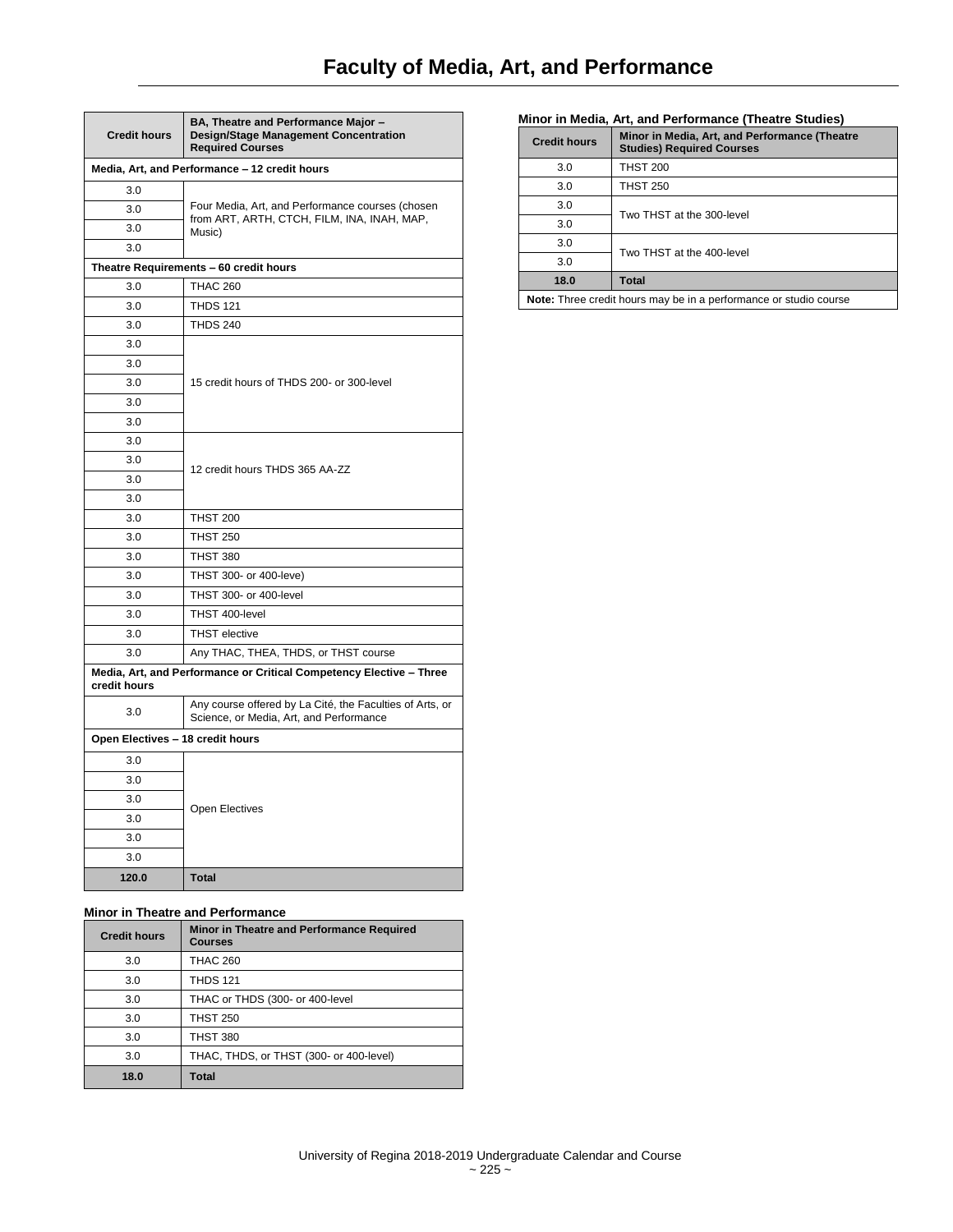## **Bachelor of Arts Theatre (Three-Year Special)**

This degree is open only to students wishing to complete a combined BEd Arts Education/BA Theatre degree.

| <b>Credit hours</b>                                | <b>Bachelor of Arts Theatre (Three-Year Special)</b><br><b>Required Courses</b>                                                                                                                                                                                                                                                                                                                                                                                                                                                                                                |  |  |
|----------------------------------------------------|--------------------------------------------------------------------------------------------------------------------------------------------------------------------------------------------------------------------------------------------------------------------------------------------------------------------------------------------------------------------------------------------------------------------------------------------------------------------------------------------------------------------------------------------------------------------------------|--|--|
| Critical Competency Requirements - 24 credit hours |                                                                                                                                                                                                                                                                                                                                                                                                                                                                                                                                                                                |  |  |
| Communication in Writing - Six credit hours        |                                                                                                                                                                                                                                                                                                                                                                                                                                                                                                                                                                                |  |  |
| 3.0                                                | Two of ACAD 100, ENGL 100 or 110                                                                                                                                                                                                                                                                                                                                                                                                                                                                                                                                               |  |  |
| 3.0                                                |                                                                                                                                                                                                                                                                                                                                                                                                                                                                                                                                                                                |  |  |
|                                                    | Culture and Society - Nine credit hours                                                                                                                                                                                                                                                                                                                                                                                                                                                                                                                                        |  |  |
| 3.0                                                | <b>MAP 202</b>                                                                                                                                                                                                                                                                                                                                                                                                                                                                                                                                                                 |  |  |
| 3.0                                                | Any two courses in the following areas (excluding<br>courses in statistics, methods, PHIL 150): ANTH, CLAS,<br>ENGL above 100-level, HIST, HUM, INDG, IDS, IS, JS,                                                                                                                                                                                                                                                                                                                                                                                                             |  |  |
| 3.0                                                | Language other than English, Literature in translation or<br>other non-language courses offered through language<br>department or program, LING, RLST, PHIL, WGST                                                                                                                                                                                                                                                                                                                                                                                                              |  |  |
|                                                    | Natural or Social Sciences - Six credit hours                                                                                                                                                                                                                                                                                                                                                                                                                                                                                                                                  |  |  |
| 3.0                                                | Two courses in the following areas: (excluding courses in<br>research/statistics)<br>ECON, GEOG, PSCI, PSYC, SOC, SOST, and STS                                                                                                                                                                                                                                                                                                                                                                                                                                                |  |  |
| 3.0                                                | other than statistics or methodology<br>Any Science courses, including MATH                                                                                                                                                                                                                                                                                                                                                                                                                                                                                                    |  |  |
|                                                    | Research and Methodology - Three credit hours                                                                                                                                                                                                                                                                                                                                                                                                                                                                                                                                  |  |  |
| 3.0                                                | Any course in research methods, statistical analysis,<br>logic, or computer science offered through the Faculties<br>of Arts and Science, such as: PHIL 150, CS (any<br>course), INDG 280, 282, SOST 201, 203, 306, 307,<br>PSYC 204, 305, WGST 220.<br>STATS (any course)<br>ARTH 301, CTCH 203, 303, and THST 250 may be<br>counted in this area if not already counted in another<br>area of the program – see Additional Regulations<br>Statistics courses offered through Faculties other than<br>Arts and Science may be used with approval by the Dean<br>of designate. |  |  |
|                                                    | Media, Art, and Performance - Nine credit hours                                                                                                                                                                                                                                                                                                                                                                                                                                                                                                                                |  |  |
| 3.0                                                |                                                                                                                                                                                                                                                                                                                                                                                                                                                                                                                                                                                |  |  |
| 3.0                                                | Three Media, Art, and Performance courses outside the<br>major area.                                                                                                                                                                                                                                                                                                                                                                                                                                                                                                           |  |  |
| 30                                                 |                                                                                                                                                                                                                                                                                                                                                                                                                                                                                                                                                                                |  |  |
| Theatre - 36 credit hours                          |                                                                                                                                                                                                                                                                                                                                                                                                                                                                                                                                                                                |  |  |
| 3.0                                                | <b>THAC 260</b>                                                                                                                                                                                                                                                                                                                                                                                                                                                                                                                                                                |  |  |
| 3.0                                                | THST 200                                                                                                                                                                                                                                                                                                                                                                                                                                                                                                                                                                       |  |  |
| 3.0                                                | <b>THST 250</b>                                                                                                                                                                                                                                                                                                                                                                                                                                                                                                                                                                |  |  |
| 3.0                                                | <b>THST 380</b>                                                                                                                                                                                                                                                                                                                                                                                                                                                                                                                                                                |  |  |
| 3.0                                                | Two THST at the 300- or 400-level*                                                                                                                                                                                                                                                                                                                                                                                                                                                                                                                                             |  |  |
| 3.0                                                |                                                                                                                                                                                                                                                                                                                                                                                                                                                                                                                                                                                |  |  |
| 3.0                                                | One of THAC 365AA-ZZ, THAC 465AA-ZZ, THDS<br>365AA-ZZ. THDS 465AA-ZZ.                                                                                                                                                                                                                                                                                                                                                                                                                                                                                                          |  |  |
| 3.0                                                |                                                                                                                                                                                                                                                                                                                                                                                                                                                                                                                                                                                |  |  |
| 3.0                                                | Five Theatre chosen from THDS, THAC or THST (can<br>include 3 more credit hours of 365 AA-ZZ and 465AA-                                                                                                                                                                                                                                                                                                                                                                                                                                                                        |  |  |
| 3.0                                                | ZZ.)                                                                                                                                                                                                                                                                                                                                                                                                                                                                                                                                                                           |  |  |
| 3.0                                                |                                                                                                                                                                                                                                                                                                                                                                                                                                                                                                                                                                                |  |  |

| <b>Credit hours</b>         | <b>Bachelor of Arts Theatre (Three-Year Special)</b><br><b>Required Courses</b> |  |
|-----------------------------|---------------------------------------------------------------------------------|--|
| 3.0                         |                                                                                 |  |
| Electives - 21 credit hours |                                                                                 |  |
| 3.0                         |                                                                                 |  |
| 3.0                         |                                                                                 |  |
| 3.0                         |                                                                                 |  |
| 3.0                         | Open Electives                                                                  |  |
| 3.0                         |                                                                                 |  |
| 3.0                         |                                                                                 |  |
| 3.0                         |                                                                                 |  |
| 90.0                        | <b>Total</b>                                                                    |  |

\*With the approval of the department head, ENGL 301, 302, 460AA-ZZ may be used to satisfy some theatre requirements

#### **Department of Visual Arts**

The Department of Visual Arts offers programs leading to the degrees of BA (Visual Arts); BA (Special Three-Year); BA in Media, Art, and Performance (Art History or Cultures of Display concentrations); BA Honours (Visual Arts); BA Honours in Media, Art, and Performance (Art History concentration) and BFA (Ceramics, Drawing, Painting, Photography, Print Media, Sculpture). Certificates in Visual Arts and Advanced Studio Art, as well as a Post-Baccalaureate Certificate are also offered.

Requirements for each program are outlined under the separate heading for the specific area of study.

## **Bachelor of Arts (Visual Arts)**

The general requirements for this degree are described under the heading BA (4-Year) section above.

| <b>Bachelor of Arts (Visual Arts) Required Courses</b>                                                                                                                                                                                                                      |  |  |
|-----------------------------------------------------------------------------------------------------------------------------------------------------------------------------------------------------------------------------------------------------------------------------|--|--|
| <b>MAP 001</b>                                                                                                                                                                                                                                                              |  |  |
| Critical Competency Requirements - 24 credit hours                                                                                                                                                                                                                          |  |  |
| Communication in Writing - Six credit hours                                                                                                                                                                                                                                 |  |  |
| Two of: ACAD 100, ENGL 100, 110                                                                                                                                                                                                                                             |  |  |
|                                                                                                                                                                                                                                                                             |  |  |
| Natural or Social Sciences - Six credit hours                                                                                                                                                                                                                               |  |  |
| Two courses in the following areas: (excluding courses in<br>research/statistics)                                                                                                                                                                                           |  |  |
| ECON, GEOG, PSCI, PSYC, SOC, SOST, and STS<br>other than statistics or methodology                                                                                                                                                                                          |  |  |
| Any Science courses, including MATH                                                                                                                                                                                                                                         |  |  |
| Culture and Society - Nine credit hours                                                                                                                                                                                                                                     |  |  |
| <b>MAP 202</b>                                                                                                                                                                                                                                                              |  |  |
| Any two courses in the following areas (excluding<br>courses in statistics, methods, PHIL 150): ANTH, CLAS,<br>ENGL above 100-level, HIST, HUM, INDG, IDS, IS, JS,                                                                                                          |  |  |
| Language other than English, Literature in translation or<br>other non-language courses offered through language<br>department or program, LING, RLST, PHIL, WGST                                                                                                           |  |  |
| Research Skills and Methodologies - Three credit hours                                                                                                                                                                                                                      |  |  |
| <b>Research and Methodology:</b>                                                                                                                                                                                                                                            |  |  |
| Any course in research methods, statistical analysis,<br>logic, or computer science offered through the Faculties<br>of Arts and Science, such as: PHIL 150, CS (any<br>course), INDG 280, 282, SOST 201, 203, 306, 307,<br>PSYC 204, 305, WGST 220.<br>STATS (any course), |  |  |
|                                                                                                                                                                                                                                                                             |  |  |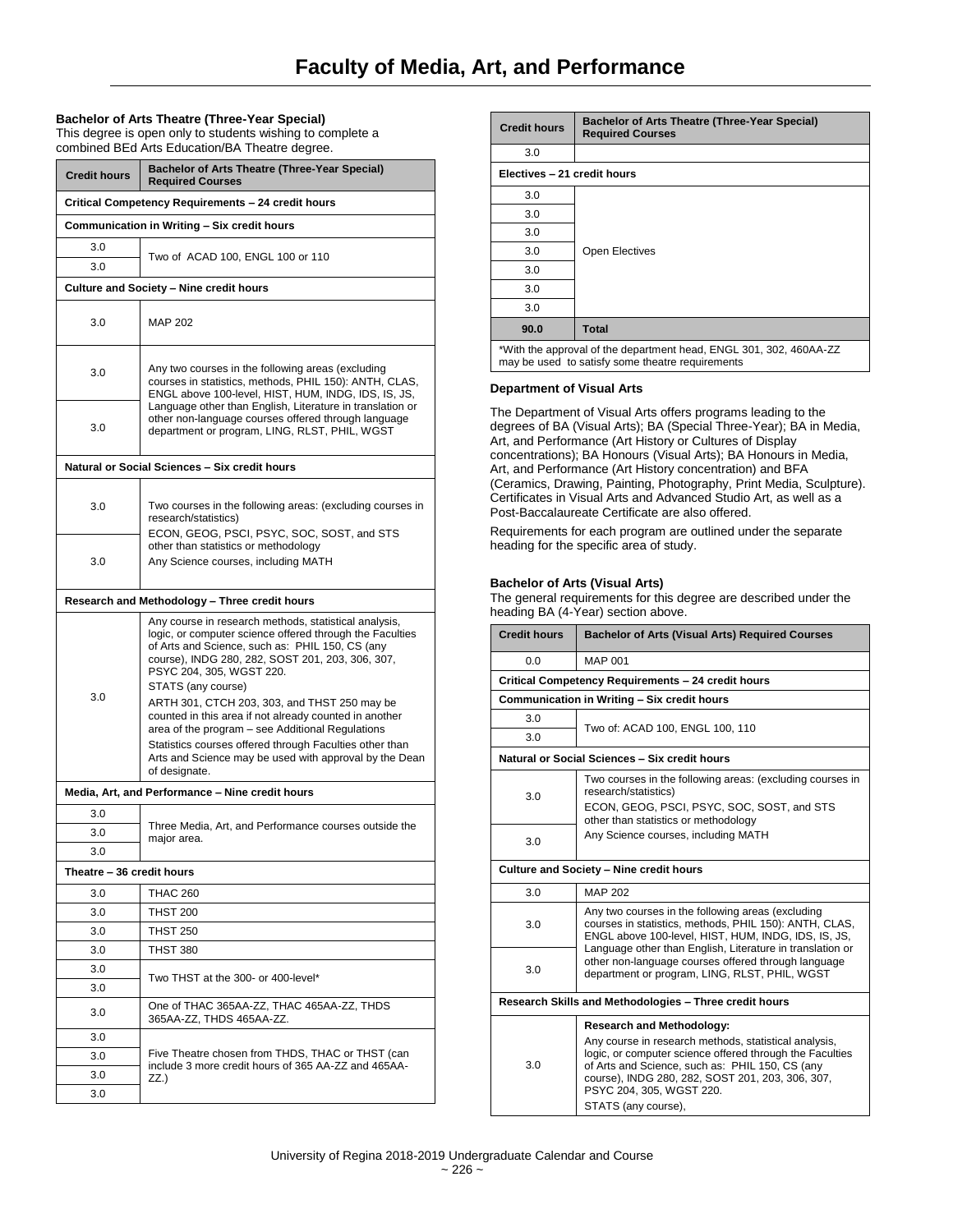| <b>Credit hours</b>   | <b>Bachelor of Arts (Visual Arts) Required Courses</b>                                                                                                      |
|-----------------------|-------------------------------------------------------------------------------------------------------------------------------------------------------------|
|                       | ARTH 301, CTCH 203, 303, and THST 250 may be<br>counted in this area if not already counted in another<br>area of the program - see Additional Regulations. |
|                       | Statistics courses offered through Faculties other than<br>Arts and Science may be used with approval by the<br>Dean or designate.                          |
|                       | Note: Course substitutions in the above categories may be granted by the<br>Dean or Designate.                                                              |
|                       | Media, Art, and Performance - 12 credit hours                                                                                                               |
| 3.0                   |                                                                                                                                                             |
| 3.0                   | Four Media, Art, and Performance courses outside the                                                                                                        |
| 3.0                   | major area.                                                                                                                                                 |
| 3.0                   |                                                                                                                                                             |
| Art - 54 credit hours |                                                                                                                                                             |
| 3.0                   | ART 100 or INA 100                                                                                                                                          |
| 3.0                   | ART 220 or INA 220                                                                                                                                          |
| 3.0                   | ART 221 or INA 230                                                                                                                                          |
| 3.0                   |                                                                                                                                                             |
| 3.0                   | Three ART courses at the 200-level (may include FILM<br>205)                                                                                                |
| 3.0                   |                                                                                                                                                             |
| 18.0                  | ART courses at the 300- or 400-level (with at least six<br>credit hours taken at the 400-level)                                                             |
| 3.0                   | <b>ARTH 100</b>                                                                                                                                             |
| 3.0                   | <b>ARTH 301</b>                                                                                                                                             |
| 3.0                   | <b>INAH 100*</b>                                                                                                                                            |
| 3.0                   | <b>ARTH or INAH elective</b>                                                                                                                                |
| 3.0                   | ARTH or INAH at the 200-level                                                                                                                               |
| 3.0                   | ARTH or INAH at the 300- or 400-level                                                                                                                       |
|                       | Open Electives - 30 credit hours                                                                                                                            |
| 3.0                   |                                                                                                                                                             |
| 3.0                   |                                                                                                                                                             |
| 3.0                   |                                                                                                                                                             |
| 3.0                   |                                                                                                                                                             |
| 3.0                   | Open Electives                                                                                                                                              |
| 3.0                   |                                                                                                                                                             |
| 3.0                   |                                                                                                                                                             |
| 3.0                   |                                                                                                                                                             |
| 3.0                   |                                                                                                                                                             |
| 3.0                   |                                                                                                                                                             |
| 120.0                 | <b>TotalL</b>                                                                                                                                               |
|                       | * or other course with Aboriginal/First nations content as approved by the                                                                                  |

Art History Committee.

## **Double Major**

A double major in Visual Arts in the Faculties of Arts and Media, Art, and Performance must include the following courses:

- ART 220 or INA 220, ART 221 or INA 230, and 15-credit hours of 200-level studio art courses (may include FILM 206) six credits of 300-level ART courses, six credits of 400- level ART courses (excluding ART 400 and ART 401
- ARTH 100 and ARTH 301

## **Bachelor of Arts Honours (Visual Arts)**

The general requirements for this degree are as follows: students apply for admission to the Honours program in the term in which they will complete 90 credit hours. All applicants for entry to the Honours BA Studio Art require i) an overall GPA of at least 70.00% and a GPA in courses required for the major of at least 75.00%, ii) completion of the basic BA (69 credit hours) as outlined above or ability to complete the degree by the end of 102 credit hours, iii) agreement by a member of the regular faculty to serve as the student's supervisor,

iii) A list of approved courses required for the major (Studio and Studies) must accompany the Application for Honours degree form. Additional information is described under the heading Honours Programs in Media, Art, and Performance in this section above.

| <b>Credit hours</b>                                                                                                                       | <b>Bachelor of Arts Honours (Visual Arts) Required</b><br>Courses                                                                                                                                                                                    |  |
|-------------------------------------------------------------------------------------------------------------------------------------------|------------------------------------------------------------------------------------------------------------------------------------------------------------------------------------------------------------------------------------------------------|--|
| 0.0                                                                                                                                       | <b>MAP 001</b>                                                                                                                                                                                                                                       |  |
| Critical Competency Requirements 24 credit hours - See BA Media,<br>Art, and Performance (Art History Concentration) for list of courses. |                                                                                                                                                                                                                                                      |  |
|                                                                                                                                           | Communication in Writing - Six credit hours                                                                                                                                                                                                          |  |
| 3.0                                                                                                                                       |                                                                                                                                                                                                                                                      |  |
| 3.0                                                                                                                                       | Two of: ACAD 100, ENGL 100, 110                                                                                                                                                                                                                      |  |
|                                                                                                                                           | Natural or Social Sciences - Six credit hours                                                                                                                                                                                                        |  |
| 3.0                                                                                                                                       | Two courses in the following areas: (excluding courses in<br>research/statistics)<br>ECON, GEOG, PSCI, PSYC, SOC, SOST, and STS                                                                                                                      |  |
| 3.0                                                                                                                                       | other than statistics or methodology<br>Any Science courses, including MATH.                                                                                                                                                                         |  |
|                                                                                                                                           | Culture and Society - Nine credit hours                                                                                                                                                                                                              |  |
| 3.0                                                                                                                                       | <b>MAP 202</b>                                                                                                                                                                                                                                       |  |
| 3.0                                                                                                                                       | Any two courses in the following areas (excluding<br>courses in statistics, methods, PHIL 150): ANTH, CLAS,<br>ENGL above 100-level, HIST, HUM, INDG, IDS, IS, JS,                                                                                   |  |
| 3.0                                                                                                                                       | Language other than English, Literature in translation or<br>other non-language courses offered through language<br>department or program, LING, RLST, PHIL, WGST.                                                                                   |  |
|                                                                                                                                           | Research Skills and Methodologies - Three credit hours                                                                                                                                                                                               |  |
|                                                                                                                                           | <b>Research and Methodology:</b>                                                                                                                                                                                                                     |  |
|                                                                                                                                           | Any course in research methods, statistical analysis,<br>logic, or computer science offered through the Faculties<br>of Arts and Science, such as: PHIL 150, CS (any<br>course), INDG 280, 282, SOST 201, 203, 306, 307,<br>PSYC 204, 305, WGST 220. |  |
| 3.0                                                                                                                                       | STATS (any course),                                                                                                                                                                                                                                  |  |
|                                                                                                                                           | ARTH 301, CTCH 203, 303, and THST 250 may be<br>counted in this area if not already counted in another<br>area of the program – see the Additional Regulations<br>section above                                                                      |  |
|                                                                                                                                           | Statistics courses offered through Faculties other than<br>Arts and Science may be used with approval by the Dean<br>or designate.                                                                                                                   |  |
|                                                                                                                                           | Media, Art, and Performance - 12 credit hours                                                                                                                                                                                                        |  |
| 3.0                                                                                                                                       |                                                                                                                                                                                                                                                      |  |
| 3.0                                                                                                                                       | Four Media, Art, and Performance courses outside the                                                                                                                                                                                                 |  |
| 3.0                                                                                                                                       | major area.                                                                                                                                                                                                                                          |  |
| 3.0                                                                                                                                       |                                                                                                                                                                                                                                                      |  |
| Art - 72 credit hours                                                                                                                     |                                                                                                                                                                                                                                                      |  |
| 3.0                                                                                                                                       | ART 100 or INA 100                                                                                                                                                                                                                                   |  |
| 3.0                                                                                                                                       | ART 220 or INA 220                                                                                                                                                                                                                                   |  |
| 3.0                                                                                                                                       | ART 221 or INA 230                                                                                                                                                                                                                                   |  |
| 3.0                                                                                                                                       |                                                                                                                                                                                                                                                      |  |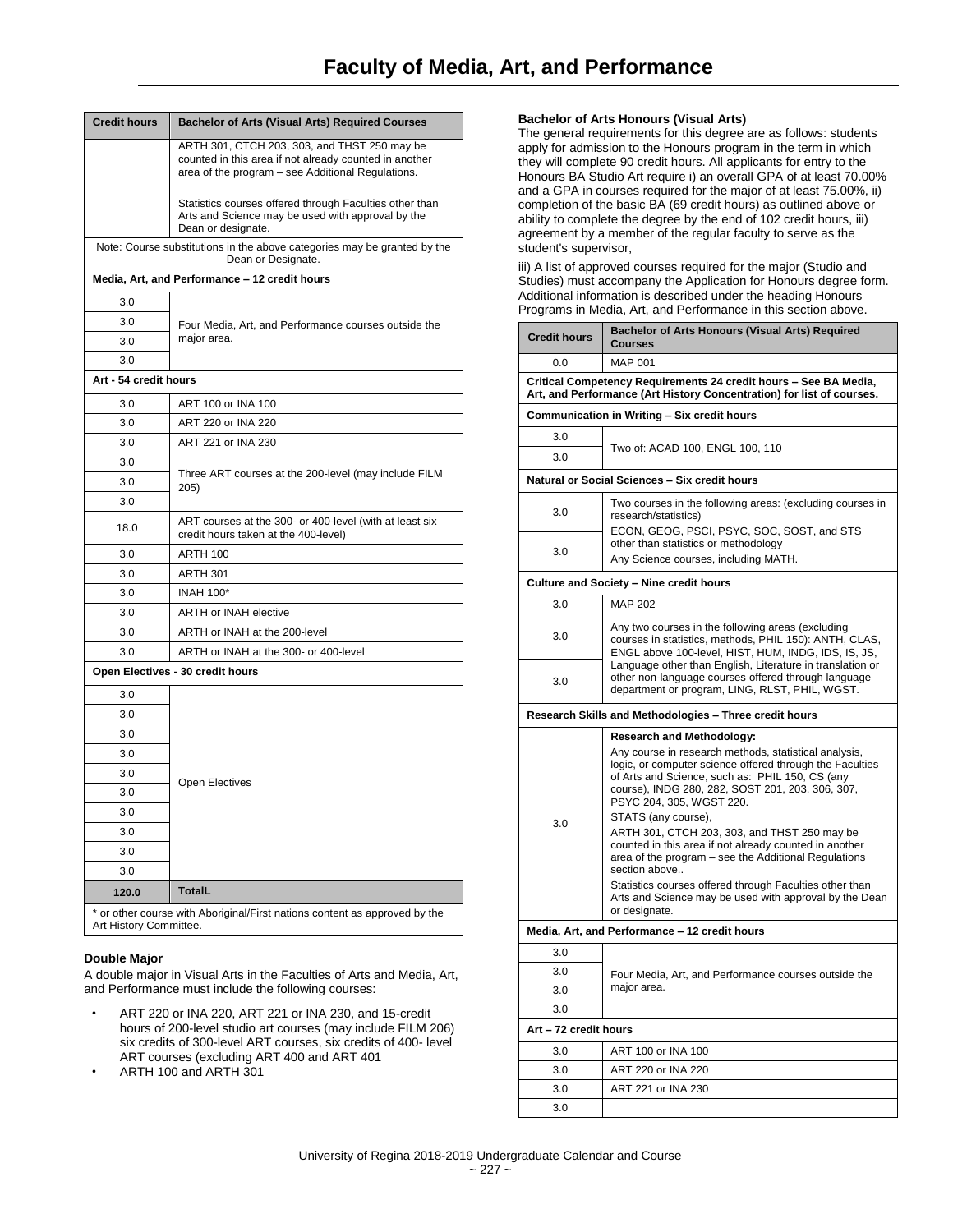| <b>Credit hours</b>              | Bachelor of Arts Honours (Visual Arts) Required<br><b>Courses</b>                                                                                                                                                                                                                                                                                                                                                                                            |  |
|----------------------------------|--------------------------------------------------------------------------------------------------------------------------------------------------------------------------------------------------------------------------------------------------------------------------------------------------------------------------------------------------------------------------------------------------------------------------------------------------------------|--|
| 3.0                              | Three courses chosen from ART 223, 230, 240 250, 260,                                                                                                                                                                                                                                                                                                                                                                                                        |  |
| 3.0                              | 270. or FILM 205                                                                                                                                                                                                                                                                                                                                                                                                                                             |  |
| 3.0                              |                                                                                                                                                                                                                                                                                                                                                                                                                                                              |  |
| 3.0                              | 18 credit hours chosen from ART 300-level (Intermediate)<br>and 400-level (Advanced) (at least six credit hours at the                                                                                                                                                                                                                                                                                                                                       |  |
| 3.0                              | 400-level                                                                                                                                                                                                                                                                                                                                                                                                                                                    |  |
| 3.0                              | <b>VISUAL ARTS STUDIO ART</b>                                                                                                                                                                                                                                                                                                                                                                                                                                |  |
| 3.0                              | 18 credit hours of studio, approved by the Department<br>Head, of which 12 must be at the 400-level with a                                                                                                                                                                                                                                                                                                                                                   |  |
| 3.0                              | minimum grade of at least 75% in each class; students<br>may take up to nine credit hours in Advanced General<br>Studio.<br>A Graduate Exhibition to take place within the last 30<br>credit hours of the program and completed before<br>approval for graduation with Honours. Exhibition will<br>consist of work approved by the student's supervisor and<br>through a portfolio review, shown in a space approved by<br>the Supervisor or Department Head |  |
| 3.0                              |                                                                                                                                                                                                                                                                                                                                                                                                                                                              |  |
| 3.0                              | <b>VISUAL ARTS STUDIES</b>                                                                                                                                                                                                                                                                                                                                                                                                                                   |  |
| 3.0                              | 18 credit hours: six credit hours of studio any level; 12<br>credit hours ARTH or approved MAP courses to include a                                                                                                                                                                                                                                                                                                                                          |  |
| 3.0                              | minimum of six credit hours at 400-level, approved<br>seminar course and honours paper options could include<br>ARTH 410, ARTH 440 or a reading course.                                                                                                                                                                                                                                                                                                      |  |
| 3.0                              |                                                                                                                                                                                                                                                                                                                                                                                                                                                              |  |
| 3.0                              |                                                                                                                                                                                                                                                                                                                                                                                                                                                              |  |
| 3.0                              | <b>ARTH 100</b>                                                                                                                                                                                                                                                                                                                                                                                                                                              |  |
| 3.0                              | <b>ARTH 301</b>                                                                                                                                                                                                                                                                                                                                                                                                                                              |  |
| 3.0                              | <b>INAH 100*</b>                                                                                                                                                                                                                                                                                                                                                                                                                                             |  |
| 3.0                              | <b>ARTH or INAH elective</b>                                                                                                                                                                                                                                                                                                                                                                                                                                 |  |
| 3.0                              | ARTH or INAH at the 200-level                                                                                                                                                                                                                                                                                                                                                                                                                                |  |
| 3.0                              | ARTH or INAH at the 300- or 400-level                                                                                                                                                                                                                                                                                                                                                                                                                        |  |
| Open Electives - 12 credit hours |                                                                                                                                                                                                                                                                                                                                                                                                                                                              |  |
| 3.0                              |                                                                                                                                                                                                                                                                                                                                                                                                                                                              |  |
| 3.0                              | <b>Open Electives</b>                                                                                                                                                                                                                                                                                                                                                                                                                                        |  |
| 3.0                              |                                                                                                                                                                                                                                                                                                                                                                                                                                                              |  |
| 3.0                              |                                                                                                                                                                                                                                                                                                                                                                                                                                                              |  |
| 120.0                            | <b>Total</b>                                                                                                                                                                                                                                                                                                                                                                                                                                                 |  |
| Art History Committee.           | *or other course with Aboriginal/First Nations content as approved by the                                                                                                                                                                                                                                                                                                                                                                                    |  |

# **Bachelor of Arts in Media, Art, and Performance (Art History)**

The general requirements for this degree are described under the section BA in Media, Art, and Performance (4-Year) in 14.9.1.

| <b>Credit hours</b>                                                                                                                                                               | Bachelor of Arts in Media, Art, and Performance (Art<br><b>History) Required Courses</b> |
|-----------------------------------------------------------------------------------------------------------------------------------------------------------------------------------|------------------------------------------------------------------------------------------|
| 0.0                                                                                                                                                                               | <b>MAP 001</b>                                                                           |
| Critical Competency Requirements - 30 Credit hours                                                                                                                                |                                                                                          |
| Communication in Writing; Analytical Thinking in the Natural and<br>Social Sciences, Analytical Thinking in Culture and Society; and<br><b>Research Skills and Methodologies.</b> |                                                                                          |
| <b>Communication in Writing (at least six credit hours)</b>                                                                                                                       |                                                                                          |
| 3.0                                                                                                                                                                               | Two of: ACAD 100, ENGL 100, 110                                                          |
| 3.0                                                                                                                                                                               |                                                                                          |
| Natural or Social Sciences (at least six credit hours)                                                                                                                            |                                                                                          |
| 3.0                                                                                                                                                                               | Two courses in the following areas: (excluding courses in<br>research/statistics)        |

| <b>Credit hours</b>              | Bachelor of Arts in Media, Art, and Performance (Art<br><b>History) Required Courses</b>                                                                                                                                                             |
|----------------------------------|------------------------------------------------------------------------------------------------------------------------------------------------------------------------------------------------------------------------------------------------------|
|                                  | ECON, GEOG, PSCI, PSYC, SOC, SOST, and STS other than                                                                                                                                                                                                |
| 3.0                              | statistics or methodology<br>Any Science courses, including MATH.                                                                                                                                                                                    |
|                                  |                                                                                                                                                                                                                                                      |
|                                  | Culture and Society (at least six credit hours)                                                                                                                                                                                                      |
| 3.0                              | <b>MAP 202</b>                                                                                                                                                                                                                                       |
|                                  | Any course in the following areas (excluding courses in<br>statistics, methods, PHIL 150):                                                                                                                                                           |
| 3.0                              | ANTH, CLAS, ENGL above 100-level, HIST, HUM, INDG,<br>IDS, IS, JS, Language other than English, Literature in<br>translation or other non-language courses offered<br>through language department or program, LING, RLST,<br>PHIL, WGST.             |
|                                  | Research Skills and Methodologies (at least three credit hours)                                                                                                                                                                                      |
|                                  | <b>Research and Methodology:</b>                                                                                                                                                                                                                     |
|                                  | Any course in research methods, statistical analysis,<br>logic, or computer science offered through the Faculties<br>of Arts and Science, such as: PHIL 150, CS (any<br>course), INDG 280, 282, SOST 201, 203, 306, 307,<br>PSYC 204, 305, WGST 220. |
| 3.0                              | STATS (any course),                                                                                                                                                                                                                                  |
|                                  | ARTH 301, CTCH 203, 303, and THST 250 may be<br>counted in this area if not already counted in another<br>area of the program - see the Additional Regulations<br>section above.                                                                     |
|                                  | Statistics courses offered through Faculties other than<br>Arts and Science may be used with approval by the Dean<br>or designate.                                                                                                                   |
|                                  | Critical Competency Electives - Nine credit hours                                                                                                                                                                                                    |
| 3.0                              |                                                                                                                                                                                                                                                      |
| 3.0                              | Nine credit hours from any of the above areas.                                                                                                                                                                                                       |
| 3.0                              |                                                                                                                                                                                                                                                      |
| Dean or Designate.               | Note: Course substitutions in the above categories may be granted by the                                                                                                                                                                             |
|                                  | <b>Concentration Requirements</b> - 36 credit hours in a single disciplinary                                                                                                                                                                         |
|                                  | area (Art History, Film Studies, or Music)<br>Note: Must include nine credit hours at the 300-or 400-level, three of which<br>must be at the 400-level. 65% required in Concentration                                                                |
| 3.0                              |                                                                                                                                                                                                                                                      |
| 3.0                              | Two Studio courses                                                                                                                                                                                                                                   |
| 3.0                              | ARTH 100                                                                                                                                                                                                                                             |
| 3.0                              | ARTH 301                                                                                                                                                                                                                                             |
| 3.0                              |                                                                                                                                                                                                                                                      |
| 3.0                              |                                                                                                                                                                                                                                                      |
| 3.0                              |                                                                                                                                                                                                                                                      |
| 3.0                              | ARTH courses: nine credit hours must be at the 300- or                                                                                                                                                                                               |
| 3.0                              | 400-level; three of which must be at the 400-level.                                                                                                                                                                                                  |
| 3.0                              |                                                                                                                                                                                                                                                      |
| 3.0                              |                                                                                                                                                                                                                                                      |
| 3.0                              |                                                                                                                                                                                                                                                      |
| - 12 credit hours                | Media, Art, and Performance Requirements outside the Concentration                                                                                                                                                                                   |
| 3.0                              |                                                                                                                                                                                                                                                      |
| 3.0                              | Three courses outside the area of concentration.                                                                                                                                                                                                     |
| 3.0                              |                                                                                                                                                                                                                                                      |
| 3.0                              | One MAP course or other interdisciplinary Media, Art,<br>and Performance course (approved by Dean or<br>Designate).                                                                                                                                  |
| Open Electives - 42 credit hours |                                                                                                                                                                                                                                                      |
| 42.0                             | <b>Open Electives</b>                                                                                                                                                                                                                                |
|                                  |                                                                                                                                                                                                                                                      |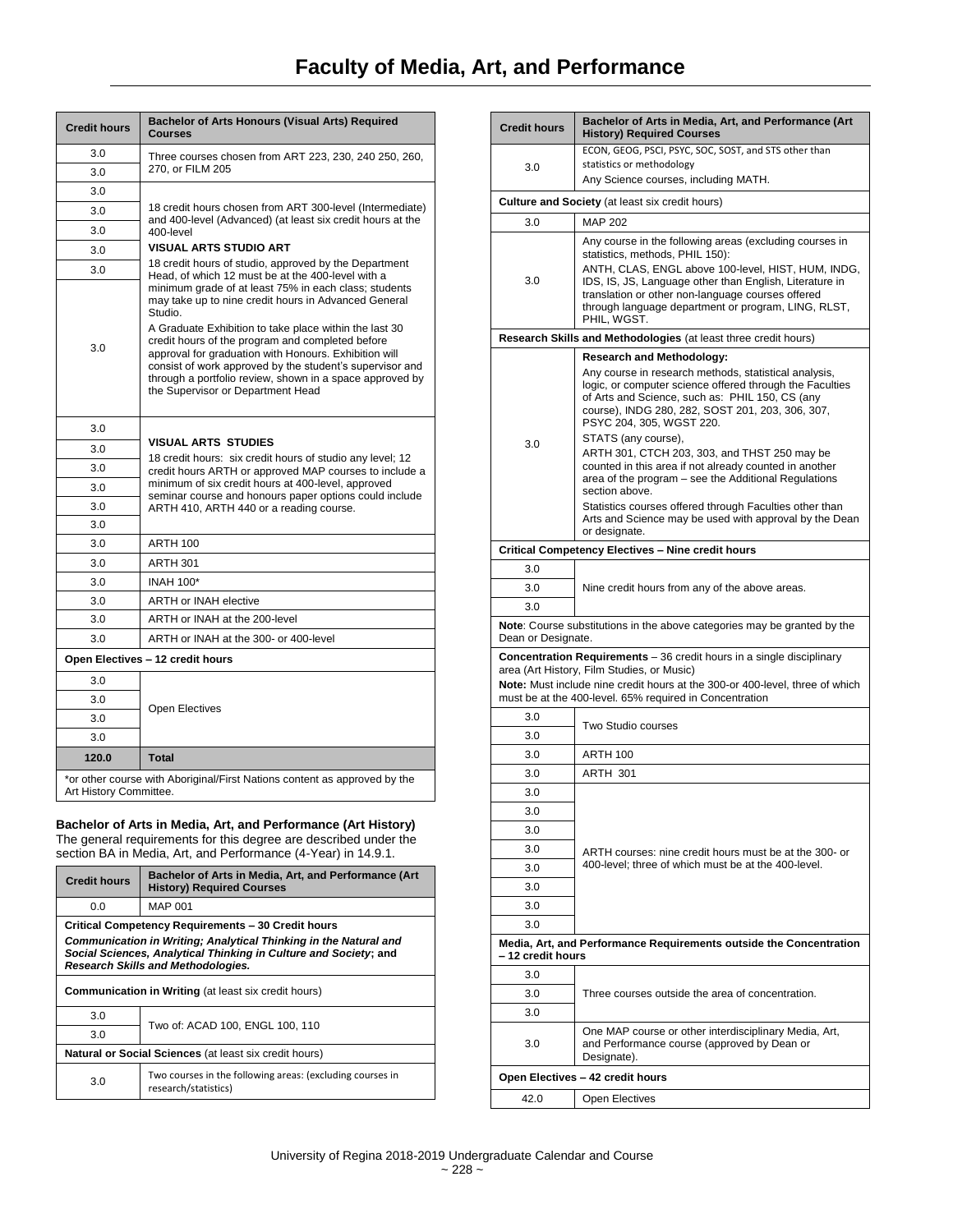| <b>Credit hours</b> | Bachelor of Arts in Media, Art, and Performance (Art<br><b>History) Required Courses</b> |
|---------------------|------------------------------------------------------------------------------------------|
| 120.0               | Total: 65.00% PGPA required.                                                             |

**Note:** PHIL 278 may be used for concentration credit in the BA Media, Art, and Performance (Art History)

#### **Bachelor of Arts Honours in Media, Art, and Performance (Art History)**

The general requirements for this degree are described under the heading Honours Programs in Media, Art, and Performance in this section above.

Admission to the honours program requires:

- 70.00% overall average and 75.00% in the concentration;<br>• Accentance by the Art History faculty members
- Acceptance by the Art History faculty members.

Students are advised to apply to the Honours Program after the completion of second year.

| <b>Credit hours</b>                                                                                                                                                                                                              | Bachelor of Arts Honours in Media, Art, and<br><b>Performance (Art History) Required Courses</b>                                                                                                                                                                                                                                                                                                                                          |  |
|----------------------------------------------------------------------------------------------------------------------------------------------------------------------------------------------------------------------------------|-------------------------------------------------------------------------------------------------------------------------------------------------------------------------------------------------------------------------------------------------------------------------------------------------------------------------------------------------------------------------------------------------------------------------------------------|--|
| 0.0                                                                                                                                                                                                                              | <b>MAP 001</b>                                                                                                                                                                                                                                                                                                                                                                                                                            |  |
| Critical Competency Requirements - 30 Credit hours as noted in the<br>Bachelor of Arts, Media, Art, and Performance, Art History<br><b>Concentration section above</b>                                                           |                                                                                                                                                                                                                                                                                                                                                                                                                                           |  |
|                                                                                                                                                                                                                                  | <b>Communication in Writing (at least six credit hours)</b>                                                                                                                                                                                                                                                                                                                                                                               |  |
| 3.0                                                                                                                                                                                                                              | Two of: ACAD 100, ENGL 100, 110                                                                                                                                                                                                                                                                                                                                                                                                           |  |
| 3.0                                                                                                                                                                                                                              |                                                                                                                                                                                                                                                                                                                                                                                                                                           |  |
|                                                                                                                                                                                                                                  | <b>Natural and Social Sciences</b> (at least six credit hours)                                                                                                                                                                                                                                                                                                                                                                            |  |
| 3.0<br>3.0                                                                                                                                                                                                                       | Two courses in the following areas: excluding courses in<br>research/statistics, ECON, GEOG, PSCI, PSYC, SOC,<br>SOST, STS, other than Statistics or methodology.                                                                                                                                                                                                                                                                         |  |
|                                                                                                                                                                                                                                  | Any Science courses, including MATH.                                                                                                                                                                                                                                                                                                                                                                                                      |  |
|                                                                                                                                                                                                                                  | <b>Culture and Society (at least six credit hours)</b>                                                                                                                                                                                                                                                                                                                                                                                    |  |
| 3.0                                                                                                                                                                                                                              | <b>MAP 202</b>                                                                                                                                                                                                                                                                                                                                                                                                                            |  |
| 3.0                                                                                                                                                                                                                              | One course from the following areas (excluding courses<br>in statistics, methods, PHIL 150): ANTH, CLAS, ENGL<br>above 100-level, HIST, HUM, INDG, IDS, IS, JS,<br>Language other than English, Literature in translation or<br>other non-language courses offered through language<br>department or program, LING, RLST, PHIL, WGST                                                                                                      |  |
|                                                                                                                                                                                                                                  | Research Skills and Methodologies (at least 3 credit hours)                                                                                                                                                                                                                                                                                                                                                                               |  |
| 3.0                                                                                                                                                                                                                              | Any course in research methods, statistical analysis,<br>logic, or computer science offered through the Faculties<br>of Arts and Science, such as PHIL 150, CS (any course),<br>INDG 280, 282, SOST 201, 203, 306, 307, PSYC 204,<br>305, WGST 229, STATS (any course).<br>ARTH 301, CTCH 203, 303, and THST 250 may be<br>counted in this area if not already counted in another<br>area of the program - see the Additional Regulations |  |
|                                                                                                                                                                                                                                  | section above.<br>Statistics courses offered through Faculties other than<br>Arts and Science may be used with approval by the Dean<br>or designate.                                                                                                                                                                                                                                                                                      |  |
|                                                                                                                                                                                                                                  | Critical Competency Electives - Nine credit hours                                                                                                                                                                                                                                                                                                                                                                                         |  |
| 3.0                                                                                                                                                                                                                              |                                                                                                                                                                                                                                                                                                                                                                                                                                           |  |
| 3.0                                                                                                                                                                                                                              | Nine credit hours from any of the above areas.                                                                                                                                                                                                                                                                                                                                                                                            |  |
| 3.0                                                                                                                                                                                                                              |                                                                                                                                                                                                                                                                                                                                                                                                                                           |  |
| Note: Course substitutions in the above categories may be granted by the<br>Dean or Designate.                                                                                                                                   |                                                                                                                                                                                                                                                                                                                                                                                                                                           |  |
| Concentration Requirements - 36 credit hours in a single disciplinary<br>area (Art History, Film Studies or Music,<br>Note: Must include nine credit hours at the 300- or 400 level, three of<br>which must be at the 400 level. |                                                                                                                                                                                                                                                                                                                                                                                                                                           |  |
|                                                                                                                                                                                                                                  |                                                                                                                                                                                                                                                                                                                                                                                                                                           |  |
| 3.0                                                                                                                                                                                                                              | Two Studio courses                                                                                                                                                                                                                                                                                                                                                                                                                        |  |
| 3.0                                                                                                                                                                                                                              |                                                                                                                                                                                                                                                                                                                                                                                                                                           |  |

| <b>Credit hours</b>                                                                                                                                           | Bachelor of Arts Honours in Media, Art, and<br><b>Performance (Art History) Required Courses</b>                                                              |  |
|---------------------------------------------------------------------------------------------------------------------------------------------------------------|---------------------------------------------------------------------------------------------------------------------------------------------------------------|--|
| 3.0                                                                                                                                                           | <b>ARTH 100</b>                                                                                                                                               |  |
| 3.0                                                                                                                                                           | <b>ARTH 301</b>                                                                                                                                               |  |
| 3.0                                                                                                                                                           |                                                                                                                                                               |  |
| 3.0                                                                                                                                                           |                                                                                                                                                               |  |
| 3.0                                                                                                                                                           |                                                                                                                                                               |  |
| 3.0                                                                                                                                                           | ARTH courses: nine credit hours must be at the 300- or                                                                                                        |  |
| 3.0                                                                                                                                                           | 400-level; three of which must be at the 400-level.                                                                                                           |  |
| 3.0                                                                                                                                                           |                                                                                                                                                               |  |
| 3.0                                                                                                                                                           |                                                                                                                                                               |  |
| 3.0                                                                                                                                                           |                                                                                                                                                               |  |
| Honours Requirements - 21 credit hours<br>Students require an overall GPA of 70% and a GPA of 75% in the<br>disciplinary area to complete the Honours degree. |                                                                                                                                                               |  |
| 3.0                                                                                                                                                           |                                                                                                                                                               |  |
| 3.0                                                                                                                                                           | Three additional courses at the 300- or 400-level                                                                                                             |  |
| 3,0                                                                                                                                                           |                                                                                                                                                               |  |
| 3.0                                                                                                                                                           | Honours paper or project                                                                                                                                      |  |
| 3.0                                                                                                                                                           | MAP 400 seminar (new course or variable topic as<br>required) or other senior seminar as approved by the<br>Department Head or Associate Dean, Undergraduate. |  |
| 6.0                                                                                                                                                           | Language other than English relevant to the area of<br>study. May be taken as part of the Critical Competency<br>requirements)                                |  |
| Media, Art, and Performance Requirements outside the Concentration<br>- 12 credit hours                                                                       |                                                                                                                                                               |  |
| 3.0                                                                                                                                                           |                                                                                                                                                               |  |
| 3.0                                                                                                                                                           | Courses outside the area of concentration.                                                                                                                    |  |
| 3.0                                                                                                                                                           |                                                                                                                                                               |  |
| 3.0                                                                                                                                                           | One MAP course or other interdisciplinary Media, Art,<br>and Performance course (approved by Dean or<br>Designate).                                           |  |
|                                                                                                                                                               | Open Electives - 21 credit hours                                                                                                                              |  |
| 21.0                                                                                                                                                          | <b>Open Electives</b>                                                                                                                                         |  |
| 120.0                                                                                                                                                         | <b>Total</b>                                                                                                                                                  |  |

## **Bachelor of Arts in Media, Art, and Performance (Cultures of Display)**

The general requirements for this degree are described under BA in Media, Art, and Performance (4-Year).

| <b>Credit hours</b>                                                                                                                                                                                                           | Bachelor of Arts, in Media, Art, and Performance<br>(Cultures of Display) Required Courses                    |  |
|-------------------------------------------------------------------------------------------------------------------------------------------------------------------------------------------------------------------------------|---------------------------------------------------------------------------------------------------------------|--|
| 0.0                                                                                                                                                                                                                           | MAP 001 Foundations of University Practices                                                                   |  |
| Critical Competency Requirements - 30 Credit hours Communication in<br>Writing; Analytical Thinking in the Natural and Social Sciences, Analytical<br>Thinking in Culture and Society; and Research Skills and Methodologies. |                                                                                                               |  |
| <b>Communication in Writing (at least six credit hours)</b>                                                                                                                                                                   |                                                                                                               |  |
| 3.0                                                                                                                                                                                                                           |                                                                                                               |  |
| 3.0                                                                                                                                                                                                                           | Two of: ACAD 100, ENGL 100, 110                                                                               |  |
| Natural and Social Sciences (at least six credit hours)                                                                                                                                                                       |                                                                                                               |  |
| 3.0                                                                                                                                                                                                                           | Two courses in the following areas: excluding courses in<br>research/statistics, ECON, GEOG, PSCI, PSYC, SOC, |  |
| 3.0                                                                                                                                                                                                                           | SOST, STS, other than Statistics or methodology.<br>Any Science courses, including MATH.                      |  |
| <b>Culture and Society (at least six credit hours)</b>                                                                                                                                                                        |                                                                                                               |  |
| 3.0                                                                                                                                                                                                                           | <b>MAP 202</b>                                                                                                |  |
| 3.0                                                                                                                                                                                                                           | One course from the following areas (excluding courses<br>in statistics, methods, PHIL 150): ANTH, CLAS, ENGL |  |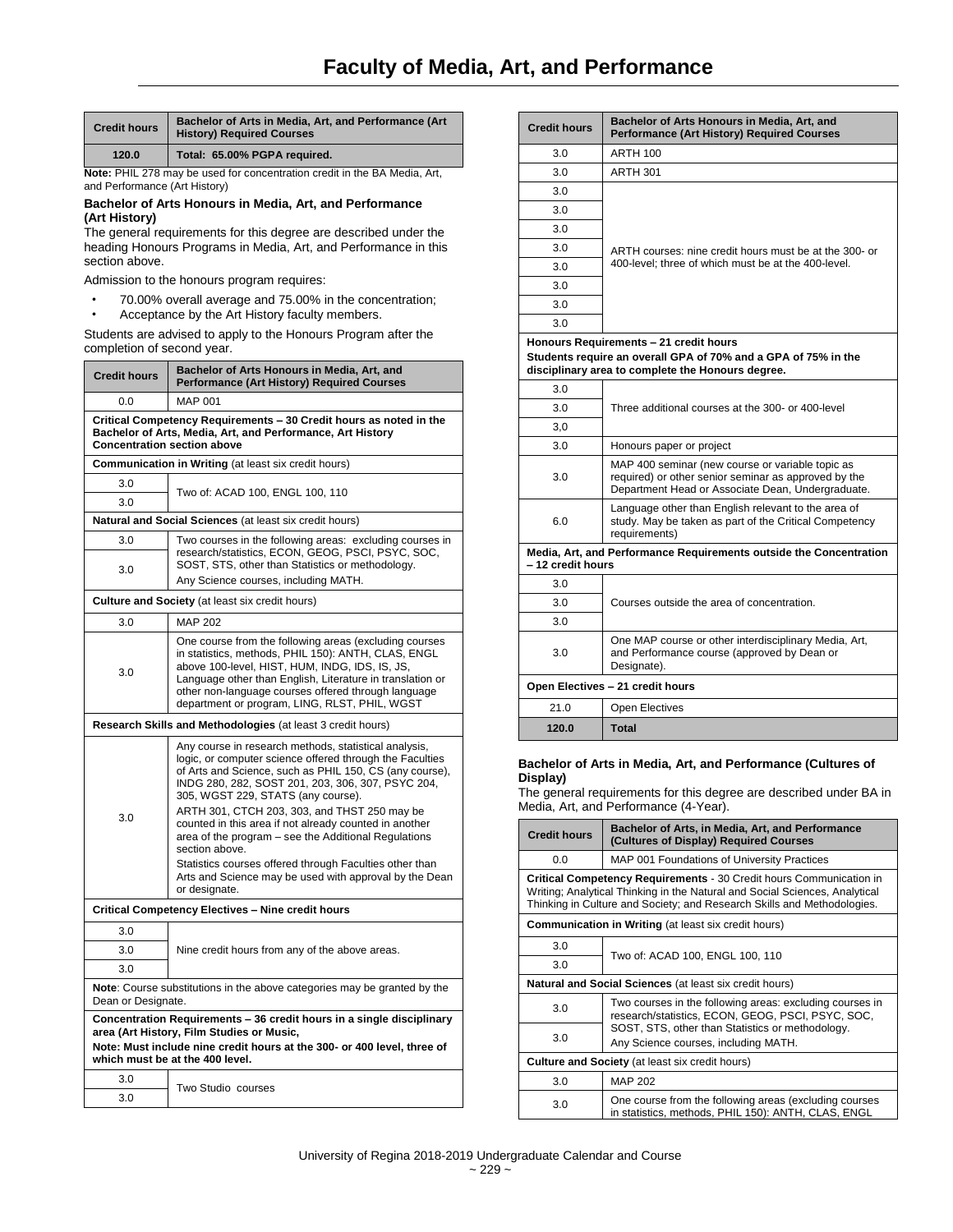| <b>Credit hours</b>                                                                                   | Bachelor of Arts, in Media, Art, and Performance<br>(Cultures of Display) Required Courses                                                                                                                                                                                                                                                                                                                                                                                                                                                                                   |  |
|-------------------------------------------------------------------------------------------------------|------------------------------------------------------------------------------------------------------------------------------------------------------------------------------------------------------------------------------------------------------------------------------------------------------------------------------------------------------------------------------------------------------------------------------------------------------------------------------------------------------------------------------------------------------------------------------|--|
|                                                                                                       | above 100- level, HIST, HUM, INDG, IDS, IS, JS,<br>Language other than English, Literature in translation or<br>other non-language courses offered through language                                                                                                                                                                                                                                                                                                                                                                                                          |  |
|                                                                                                       | department or program, LING, RLST, PHIL, WGST.                                                                                                                                                                                                                                                                                                                                                                                                                                                                                                                               |  |
|                                                                                                       | Research Skills and Methodologies (at least three credit hours)                                                                                                                                                                                                                                                                                                                                                                                                                                                                                                              |  |
| 3.0                                                                                                   | Any course in research methods, statistical analysis,<br>logic, or computer science offered through the Faculties<br>of Arts and Science, such as PHIL 150, CS (any course),<br>INDG 280, 282, SOST 201, 203, 306, 307, PSYC 204,<br>305, WGST 229, STATS (any course).<br>ARTH 301, CTCH 203, 303, and THST 250 may be<br>counted in this area if not already counted in another<br>area of the program - see Additional Regulations.<br>Statistics courses offered through Faculties other than<br>Arts and Science may be used with approval by the Dean<br>or designate. |  |
|                                                                                                       | Critical Competency Electives - Nine credit hours                                                                                                                                                                                                                                                                                                                                                                                                                                                                                                                            |  |
| 3.0                                                                                                   |                                                                                                                                                                                                                                                                                                                                                                                                                                                                                                                                                                              |  |
| 3.0                                                                                                   | Nine credit hours from critical competencies.                                                                                                                                                                                                                                                                                                                                                                                                                                                                                                                                |  |
| 3.0                                                                                                   |                                                                                                                                                                                                                                                                                                                                                                                                                                                                                                                                                                              |  |
| <b>Note:</b> Course substitutions in the above categories may be granted by the<br>Dean or Designate. |                                                                                                                                                                                                                                                                                                                                                                                                                                                                                                                                                                              |  |
| Concentration                                                                                         | Concentration Requirements - 48 credit hours. 65.00% required in                                                                                                                                                                                                                                                                                                                                                                                                                                                                                                             |  |
| 3.0<br>3.0                                                                                            | Two ART courses                                                                                                                                                                                                                                                                                                                                                                                                                                                                                                                                                              |  |
| 3.0                                                                                                   | <b>ARTH 100</b>                                                                                                                                                                                                                                                                                                                                                                                                                                                                                                                                                              |  |
| 3.0                                                                                                   | <b>ARTH 210</b>                                                                                                                                                                                                                                                                                                                                                                                                                                                                                                                                                              |  |
| 3.0                                                                                                   | ARTH 301                                                                                                                                                                                                                                                                                                                                                                                                                                                                                                                                                                     |  |
| 3.0                                                                                                   | <b>ARTH 410</b>                                                                                                                                                                                                                                                                                                                                                                                                                                                                                                                                                              |  |
| 3.0                                                                                                   | ARTH - Cultures of Display*                                                                                                                                                                                                                                                                                                                                                                                                                                                                                                                                                  |  |
| 3.0                                                                                                   | ARTH - Cultures of Display*                                                                                                                                                                                                                                                                                                                                                                                                                                                                                                                                                  |  |
| 3.0                                                                                                   | ARTH - Cultures of Display*                                                                                                                                                                                                                                                                                                                                                                                                                                                                                                                                                  |  |
| 3.0                                                                                                   | ART, ARTH, or MAP                                                                                                                                                                                                                                                                                                                                                                                                                                                                                                                                                            |  |
| 3.0                                                                                                   | ART, ARTH, or MAP                                                                                                                                                                                                                                                                                                                                                                                                                                                                                                                                                            |  |
| 3.0                                                                                                   | ART, ARTH, or MAP                                                                                                                                                                                                                                                                                                                                                                                                                                                                                                                                                            |  |
| 3.0                                                                                                   | ART, ARTH, or MAP at the 300- or 400-level                                                                                                                                                                                                                                                                                                                                                                                                                                                                                                                                   |  |
| 3.0                                                                                                   | ART, ARTH, or MAP at the 300- or 400-level                                                                                                                                                                                                                                                                                                                                                                                                                                                                                                                                   |  |
| 3.0<br>3.0                                                                                            | CTCH 203                                                                                                                                                                                                                                                                                                                                                                                                                                                                                                                                                                     |  |
|                                                                                                       | <b>ART 400</b><br>Media, Art, and Performance Requirements outside the Concentration                                                                                                                                                                                                                                                                                                                                                                                                                                                                                         |  |
| - 12 credit hours                                                                                     |                                                                                                                                                                                                                                                                                                                                                                                                                                                                                                                                                                              |  |
| 3.0                                                                                                   |                                                                                                                                                                                                                                                                                                                                                                                                                                                                                                                                                                              |  |
| 3.0                                                                                                   | Media, Arts, and Performance electives outside of ART or<br>ARTH                                                                                                                                                                                                                                                                                                                                                                                                                                                                                                             |  |
| 3.0                                                                                                   |                                                                                                                                                                                                                                                                                                                                                                                                                                                                                                                                                                              |  |
| 3.0                                                                                                   |                                                                                                                                                                                                                                                                                                                                                                                                                                                                                                                                                                              |  |
|                                                                                                       | Open Electives - 30 credit hours                                                                                                                                                                                                                                                                                                                                                                                                                                                                                                                                             |  |
| 30.0                                                                                                  | <b>Open Electives</b>                                                                                                                                                                                                                                                                                                                                                                                                                                                                                                                                                        |  |
| 120.0                                                                                                 | Total                                                                                                                                                                                                                                                                                                                                                                                                                                                                                                                                                                        |  |

\* ARTH courses that fulfill the Culture of Display requirement are noted as such in the course Catalogue.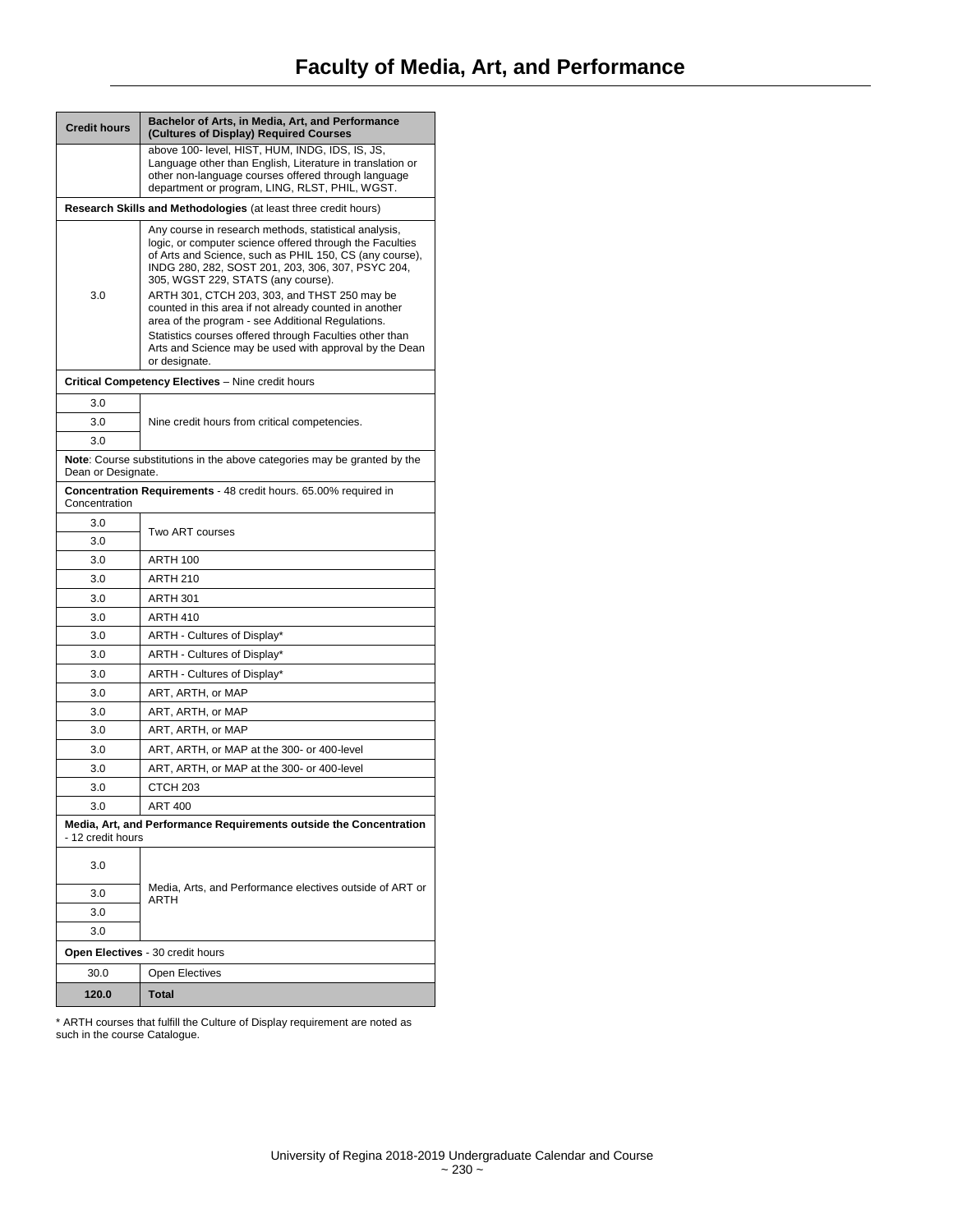## **Bachelor of Arts (Visual Arts): Three-Year Special**

This program is open only to students wishing to complete a combined BEd Arts Education/BA Visual Arts degree. To qualify for the BA in Visual Arts: Three-Year Special degree, students must be accepted in the BEd Arts Education program.

| <b>Credit hours</b>                                                                                                                                        | Bachelor of Arts (Visual Arts) Three-Year Special<br><b>Required Courses</b>                                                                                                                                                                                                                                                                                                                                                                                                                                                                                |  |
|------------------------------------------------------------------------------------------------------------------------------------------------------------|-------------------------------------------------------------------------------------------------------------------------------------------------------------------------------------------------------------------------------------------------------------------------------------------------------------------------------------------------------------------------------------------------------------------------------------------------------------------------------------------------------------------------------------------------------------|--|
| Critical Competency Requirements - 24 credit hours<br>Requirements are noted in the BA Media, Art, and Performance (Art<br>History concentration) program. |                                                                                                                                                                                                                                                                                                                                                                                                                                                                                                                                                             |  |
|                                                                                                                                                            | <b>Communication in Writing (at least six credit hours)</b>                                                                                                                                                                                                                                                                                                                                                                                                                                                                                                 |  |
| 3.0                                                                                                                                                        | Two of: ACAD 100, ENGL 100 or 110                                                                                                                                                                                                                                                                                                                                                                                                                                                                                                                           |  |
| 3.0                                                                                                                                                        |                                                                                                                                                                                                                                                                                                                                                                                                                                                                                                                                                             |  |
|                                                                                                                                                            | <b>Natural and Social Sciences</b> (at least six credit hours)                                                                                                                                                                                                                                                                                                                                                                                                                                                                                              |  |
| 3.0                                                                                                                                                        | Two courses in the following areas: excluding courses in<br>research/statistics, ECON, GEOG, PSCI, PSYC, SOC,                                                                                                                                                                                                                                                                                                                                                                                                                                               |  |
| 3.0                                                                                                                                                        | SOST, STS, other than Statistics or methodology.<br>Any Science courses, including MATH.                                                                                                                                                                                                                                                                                                                                                                                                                                                                    |  |
|                                                                                                                                                            | <b>Culture and Society</b> (at least nine credit hours)                                                                                                                                                                                                                                                                                                                                                                                                                                                                                                     |  |
| 3.0                                                                                                                                                        | <b>MAP 202</b>                                                                                                                                                                                                                                                                                                                                                                                                                                                                                                                                              |  |
| 3.0                                                                                                                                                        | One course from the following areas (excluding courses<br>in statistics, methods, PHIL 150): ANTH, CLAS, ENGL<br>above 100-level, HIST, HUM, INDG, IDS, IS, JS,<br>Language other than English, Literature in translation or                                                                                                                                                                                                                                                                                                                                |  |
| 3.0                                                                                                                                                        | other non-language courses offered through language<br>department or program, LING, RLST, PHIL, WGST.                                                                                                                                                                                                                                                                                                                                                                                                                                                       |  |
|                                                                                                                                                            | Research Skills and Methodologies (at least three credit hours)                                                                                                                                                                                                                                                                                                                                                                                                                                                                                             |  |
| 3.0                                                                                                                                                        | Any course in research methods, statistical analysis,<br>logic, or computer science offered through the Faculties<br>of Arts and Science, such as PHIL 150, CS (any course),<br>INDG 280, 282, SOST 201, 203, 306, 307, PSYC 204,<br>305, WGST 229, STATS (any course).<br>ARTH 301, CTCH 203, 303, and THST 250 may be<br>counted in this area if not already counted in another<br>area of the program – see Additional Regulations.<br>Statistics courses offered through Faculties other than<br>Arts and Science may be used with approval by the Dean |  |
|                                                                                                                                                            | or designate.<br>Media, Art, and Performance - Nine credit hours                                                                                                                                                                                                                                                                                                                                                                                                                                                                                            |  |
| 3.0                                                                                                                                                        |                                                                                                                                                                                                                                                                                                                                                                                                                                                                                                                                                             |  |
| 3.0                                                                                                                                                        | Three Media, Art, and Performance (chosen from<br>courses designated as MAP, FILM, Music, Theatre) at                                                                                                                                                                                                                                                                                                                                                                                                                                                       |  |
| 3.0                                                                                                                                                        | least one course must be at the 200-level or higher)                                                                                                                                                                                                                                                                                                                                                                                                                                                                                                        |  |
| Art – 39 credit hours                                                                                                                                      |                                                                                                                                                                                                                                                                                                                                                                                                                                                                                                                                                             |  |
| 3.0                                                                                                                                                        | ART 100 or INA 100                                                                                                                                                                                                                                                                                                                                                                                                                                                                                                                                          |  |
| 3.0                                                                                                                                                        | ART 220 or INA 220                                                                                                                                                                                                                                                                                                                                                                                                                                                                                                                                          |  |
| 3.0                                                                                                                                                        | ART 221 or INA 230                                                                                                                                                                                                                                                                                                                                                                                                                                                                                                                                          |  |
| 3.0                                                                                                                                                        |                                                                                                                                                                                                                                                                                                                                                                                                                                                                                                                                                             |  |
| 3.0                                                                                                                                                        | Four ART courses at the 200- or 300-level                                                                                                                                                                                                                                                                                                                                                                                                                                                                                                                   |  |
| 3.0                                                                                                                                                        |                                                                                                                                                                                                                                                                                                                                                                                                                                                                                                                                                             |  |
| 3.0                                                                                                                                                        |                                                                                                                                                                                                                                                                                                                                                                                                                                                                                                                                                             |  |
| 3.0                                                                                                                                                        | <b>ARTH 100</b>                                                                                                                                                                                                                                                                                                                                                                                                                                                                                                                                             |  |
| 3.0<br>3.0                                                                                                                                                 | ARTH, INAH or MAP courses at the 200-level or higher                                                                                                                                                                                                                                                                                                                                                                                                                                                                                                        |  |
| 3.0<br>3.0                                                                                                                                                 | ART, ARTH, INA, INAH, or MAP courses at the 300- or<br>400-level                                                                                                                                                                                                                                                                                                                                                                                                                                                                                            |  |
| 3.0                                                                                                                                                        | <b>INAH 100</b>                                                                                                                                                                                                                                                                                                                                                                                                                                                                                                                                             |  |
|                                                                                                                                                            | Open Electives - 18 credit hours                                                                                                                                                                                                                                                                                                                                                                                                                                                                                                                            |  |
|                                                                                                                                                            |                                                                                                                                                                                                                                                                                                                                                                                                                                                                                                                                                             |  |

| <b>Credit hours</b> | Bachelor of Arts (Visual Arts) Three-Year Special<br><b>Required Courses</b> |
|---------------------|------------------------------------------------------------------------------|
| 3.0                 |                                                                              |
| 3.0                 | Open Electives                                                               |
| 3.0                 |                                                                              |
| 3.0                 |                                                                              |
| 3.0                 |                                                                              |
| 3.0                 |                                                                              |
| 90.0                | <b>Total</b>                                                                 |

## **Bachelor of Fine Arts (Visual Arts)**

Admission by portfolio. Deadline for submission: December 1 for entrance into the winter term; April 1 for entrance into the fall term.

| <b>Credit hours</b>   | <b>Bachelor of Fine Arts (Visual Arts) Required Courses</b>                                                                                                                                                                                                                                                                           |
|-----------------------|---------------------------------------------------------------------------------------------------------------------------------------------------------------------------------------------------------------------------------------------------------------------------------------------------------------------------------------|
| 0.0                   | <b>MAP 001</b>                                                                                                                                                                                                                                                                                                                        |
|                       | Critical Competency Requirements - 18 credit hours                                                                                                                                                                                                                                                                                    |
|                       | Communication in Writing (at least six credit hours)                                                                                                                                                                                                                                                                                  |
| 3.0                   | Two of: ACAD 100, ENGL 100, 110                                                                                                                                                                                                                                                                                                       |
| 3.0                   |                                                                                                                                                                                                                                                                                                                                       |
|                       | Natural and Social Sciences (at least 6 credit hours)                                                                                                                                                                                                                                                                                 |
| 3.0                   | Two courses in the following areas: excluding courses in<br>research/statistics, ECON, GEOG, PSCI, PSYC, SOC,<br>SOST, STS, other than Statistics or methodology.                                                                                                                                                                     |
| 3.0                   | Any Science courses, including MATH.                                                                                                                                                                                                                                                                                                  |
|                       | <b>Culture and Society</b> (at least 6 credit hours)                                                                                                                                                                                                                                                                                  |
| 3.0                   | <b>MAP 202</b>                                                                                                                                                                                                                                                                                                                        |
| 3.0                   | One course from the following areas (excluding courses<br>in statistics, methods, PHIL 150): ANTH, CLAS, ENGL<br>above 100-level, HIST, HUM, INDG, IDS, IS, JS,<br>Language other than English, Literature in translation or<br>other non-language courses offered through language<br>department or program, LING, RLST, PHIL, WGST. |
|                       | Media, Art, and Performance - 9 credit hours                                                                                                                                                                                                                                                                                          |
| 3.0                   |                                                                                                                                                                                                                                                                                                                                       |
| 3.0                   | Three Media, Art, and Performance (chosen from<br>courses designated as MAP, FILM, Music, Theatre)                                                                                                                                                                                                                                    |
| 3.0                   |                                                                                                                                                                                                                                                                                                                                       |
| Art - 78 credit hours |                                                                                                                                                                                                                                                                                                                                       |
| 3.0                   | ART 100 or INA 100                                                                                                                                                                                                                                                                                                                    |
| 3.0                   | ART 220 or INA 220                                                                                                                                                                                                                                                                                                                    |
| 3.0                   | ART 221 or INA 230                                                                                                                                                                                                                                                                                                                    |
| 3.0                   |                                                                                                                                                                                                                                                                                                                                       |
| 3.0                   | ART chosen from, 223, 230, 240, 250, 260, 270, or FILM                                                                                                                                                                                                                                                                                |
| 3.0                   | 205                                                                                                                                                                                                                                                                                                                                   |
| 3.0                   |                                                                                                                                                                                                                                                                                                                                       |
| 6.0                   | ART courses at the 300-level                                                                                                                                                                                                                                                                                                          |
| 6.0                   |                                                                                                                                                                                                                                                                                                                                       |
| 3.0                   | ART 400                                                                                                                                                                                                                                                                                                                               |
| 3.0                   | <b>ART 401</b>                                                                                                                                                                                                                                                                                                                        |
| 15.0                  | ART courses at the 400-level.<br>Students who wish to declare a specific concentration<br>within the Visual Arts major should consult with a<br>program advisor.<br>Students must take a minimum of three credit hours and<br>a maximum of 12 credit hours of Senior Group Studio                                                     |
| 3.0                   | (ART416-419)<br><b>ARTH 100</b>                                                                                                                                                                                                                                                                                                       |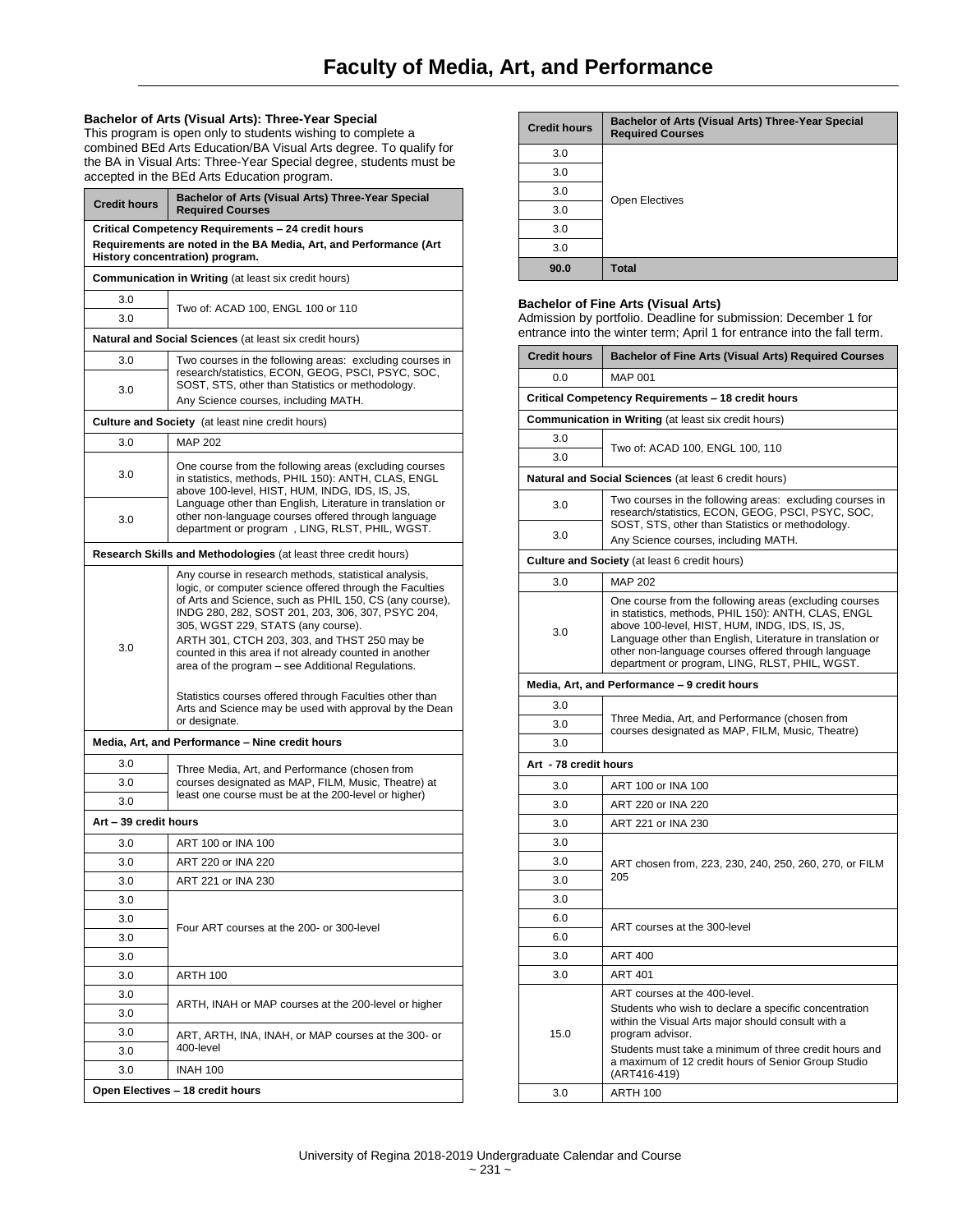| <b>Credit hours</b>              | <b>Bachelor of Fine Arts (Visual Arts) Required Courses</b> |  |
|----------------------------------|-------------------------------------------------------------|--|
| 3.0                              | <b>ARTH 301</b>                                             |  |
| 3.0                              | ARTH at the 200- or 300-level                               |  |
| 3.0                              | ARTH at the 200- or 300-level                               |  |
| 3.0                              | ARTH at the 300- or 400-level                               |  |
| 3.0                              | ARTH at the 300- or 400-level                               |  |
| 3.0                              | <b>INA</b> elective                                         |  |
| 3.0                              | <b>INAH 100</b>                                             |  |
| Open Electives - 15 credit hours |                                                             |  |
| 3.0                              |                                                             |  |
| 3.0                              |                                                             |  |
| 3.0                              | <b>Open Electives</b>                                       |  |
| 3.0                              |                                                             |  |
| 3.0                              |                                                             |  |
| 120.0                            | <b>Total</b>                                                |  |

**Notes:** Students may use elective credit to gain additional depth in a second studio major.

Faculty of Media, Art, and Performance regulation requires a minimum GPA of 65.00% in all courses and a minimum GPA of at least 65.00% in all courses taken in the major subject and in courses in other disciplines required for the major, within a four-year BA and BFA program for graduation.

To receive an Honours degree, the minimum grade point average is 75.00% in the area of concentration (major discipline).

Students who receive a grade of less than 65.00% in a studio course and who wish to continue to the next level of studio courses must petition the Department Head for a review to take place before the end of that term's exam week. The review will be chaired by the Department Head and will consist of two other faculty members. The purpose of the review is for the student and faculty to find solutions for successfully resolving studio problems. If the review goes well, the student may be given permission to register in the next level studio course.

Visual Arts majors in the BA program who wish to apply into the BFA program must do so before taking a 400-level course in the major. Students must complete all required 200-level courses in studio before taking a 300-level studio course. Graduating BFA majors are required to take three credits in senior studio in each of their final two terms leading towards their exhibition, as well as ART 400 and ART 401. Students must prepare their graduation exhibition in the term in which they graduate.

#### **Certificate in Visual Arts**

Admission by portfolio. Deadline for submission: December 1 for entrance into the winter term; April 1 for entrance into the fall term.

| <b>Credit hours</b> | <b>Certificate in Visual Arts Required Courses</b>          |
|---------------------|-------------------------------------------------------------|
| 3.0                 | <b>ART 100</b>                                              |
| 3.0                 | ART 220 or INA 220                                          |
| 3.0                 | ART 221 or INA 230                                          |
| 3.0                 | ART 400                                                     |
| 15.0                | Five ART courses at the 200-level (may include FILM<br>205) |
| 12.0                | Four ART courses at the 300-level                           |
| 9.0                 | Three ART courses at the 400-level                          |
| 3.0                 | <b>ARTH 100</b>                                             |
| 3.0                 | <b>ARTH</b> elective                                        |
| 3.0                 | Two electives (outside Visual Arts) but within the          |
| 3.0                 | Faculty of Media, Art, and Performance                      |
| 60.0                | Total                                                       |

## **Certificate in Advanced Studio Art**

Admission by portfolio. Deadline for submission: December 1 for entrance into the winter term; April 1 for entrance into the fall term.

| <b>Credit</b><br>hours | <b>Certificate in Advanced Studio Art Required Courses</b>                   |
|------------------------|------------------------------------------------------------------------------|
| 3.0                    | ART course at the 200-level except ART 220 and 221 (may<br>include FILM 205) |
| 9.0                    | ART courses at the 300-level                                                 |
| 12.0                   | ART courses at the 400-level                                                 |
| 3.0                    | ART 400                                                                      |
| 3.0                    | <b>ARTH 301</b>                                                              |
| 30.0                   | <b>Total</b>                                                                 |

**Note**: Students wishing to substitute 400-level courses for 200-level and/or 300-level courses may arrange to take special topics courses or Open Studio credit with permission of the Department Head.

### **Post Baccalaureate Certificate in Visual Arts**

**Entrance requirements**: An undergraduate degree in the Visual Arts, or an undergraduate degree in another field with demonstrated prior learning in visual arts practice.

| <b>Credit hours</b> | Post-Baccalaureate Certificate in Visual Arts<br><b>Requirements</b>                                  |
|---------------------|-------------------------------------------------------------------------------------------------------|
| 15.0                | ART courses at the 300- or 400-level (medium specific or<br>group studio)                             |
| 3.0                 | Two of ART 416-419 (Senior Group Studio)                                                              |
| 3.0                 |                                                                                                       |
| 3.0                 | Electives (ARTH 301 is recommended for students who<br>have not previously taken it or an equivalent) |
| 3.0                 |                                                                                                       |
| 3.0                 |                                                                                                       |
| 30.0                | Total                                                                                                 |

**Note**: Requirements must be fulfilled with new course content, notwithstanding residency regulations noted above.

#### **Minors in Media, Art, and Performance, Art History, Cultures of Display, and Visual Arts**

Minors must be in an area distinct from the major or area of concentration. Courses used in the major discipline cannot be used toward the minor. Indigenous Art History courses cannot be used in the Art History concentration.

Students taking BA or BFA programs in Visual Arts who want to complete a minor in Art History or Cultures of Display may do so, but must substitute six additional credit hours in Art History for ARTH 100 and ARTH 301, since these courses are both in the minor and the major.

## **Minor in Media, Art, and Performance (Art History)**

| <b>Credit hours</b> | Minor in Media, Art, and Performance (Art History)<br><b>Required Courses</b> |
|---------------------|-------------------------------------------------------------------------------|
| 3.0                 | <b>ARTH 100</b>                                                               |
| 3.0                 | <b>ARTH 301</b>                                                               |
| 3.0                 | Two courses in ARTH                                                           |
| 3.0                 |                                                                               |
| 3.0                 | Two courses in ARTH at the 300- or 400-level                                  |
| 3.0                 |                                                                               |
| 18.0                | <b>Total</b>                                                                  |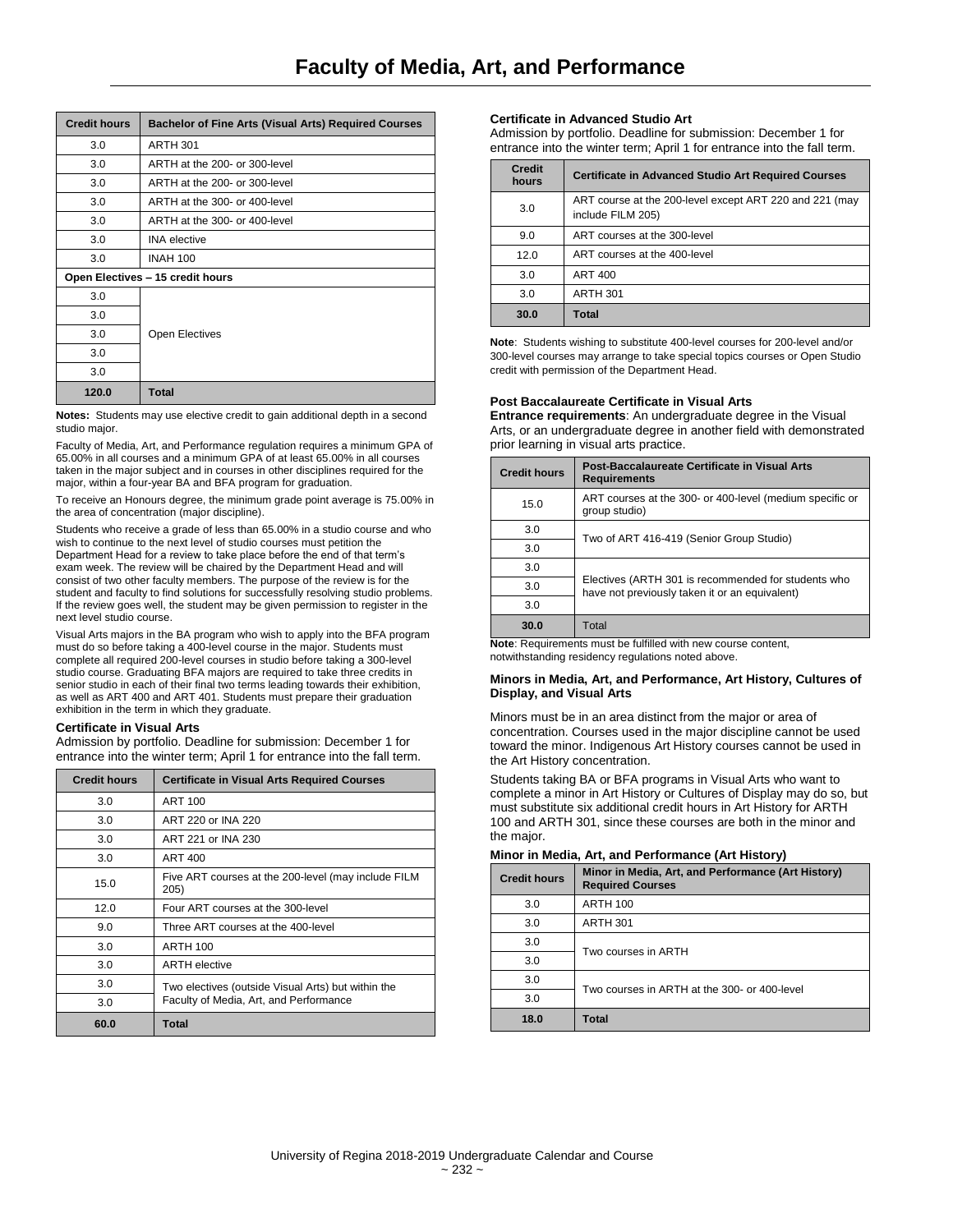## **Minor in Media, Art, and Performance (Cultures of Display)**

| <b>Credit hours</b> | Minor in Media, Art, and Performance (Cultures of<br><b>Display) Required Courses</b> |
|---------------------|---------------------------------------------------------------------------------------|
| 3.0                 | <b>ANTH 313</b>                                                                       |
| 3.0                 | <b>ARTH 100</b>                                                                       |
| 3.0                 | <b>ARTH 210</b>                                                                       |
| 3.0                 | <b>ARTH 301</b>                                                                       |
| 3.0                 | <b>ARTH 302</b>                                                                       |
| 3.0                 | <b>ARTH 410</b>                                                                       |
| 3.0                 | <b>ARTH 440</b>                                                                       |
| 21.0                | <b>Total</b>                                                                          |

## **Minor in Media, Art, and Performance (Visual Arts)**

| <b>Credit hours</b> | Minor in Media, Art, and Performance (Cultures of<br><b>Display) Required Courses</b> |
|---------------------|---------------------------------------------------------------------------------------|
| 3.0                 | ART 100 or INA 100                                                                    |
| 3.0                 | ART 220 or INA 220                                                                    |
| 3.0                 | ART 221 or INA 230                                                                    |
| 3.0                 | ARTH 100 or INAH 100                                                                  |
| 3.0                 | Four ART courses (12 credit hours) at the 200- or 300-<br>level                       |
| 3.0                 |                                                                                       |
| 3.0                 |                                                                                       |
| 3.0                 |                                                                                       |
| 24.0                | Total                                                                                 |

## **Programs in Indigenous Fine Arts (First Nations University of Canada)**

The Department of Indigenous Fine Arts offers programs leading to the degrees of BA (Indigenous Art), BFA (Indigenous Art), BA (Indigenous Art History), and BA (Special three-year).

Requirements for each program are outlined under the separate heading for the specific area of study.

Admission requirements are set out in the Admissions section of this Calendar.

## **Bachelor of Arts (Indigenous Art**)

| <b>Credit hours</b>                        | <b>Bachelor of Arts (Indigenous Art) Required Courses</b>                                                                                                                                                                                                                                                                                                                                                                                                                                                                                                                     |  |  |
|--------------------------------------------|-------------------------------------------------------------------------------------------------------------------------------------------------------------------------------------------------------------------------------------------------------------------------------------------------------------------------------------------------------------------------------------------------------------------------------------------------------------------------------------------------------------------------------------------------------------------------------|--|--|
| 3.0                                        | <b>INDG 104</b>                                                                                                                                                                                                                                                                                                                                                                                                                                                                                                                                                               |  |  |
|                                            | Critical Competency Requirements - 27 credit hours                                                                                                                                                                                                                                                                                                                                                                                                                                                                                                                            |  |  |
| <b>Communication in Writing</b>            |                                                                                                                                                                                                                                                                                                                                                                                                                                                                                                                                                                               |  |  |
| 3.0                                        |                                                                                                                                                                                                                                                                                                                                                                                                                                                                                                                                                                               |  |  |
| 3.0                                        | Two of: ACAD 100, ENGL 100, or ENGL 110                                                                                                                                                                                                                                                                                                                                                                                                                                                                                                                                       |  |  |
| Research skills and methodology            |                                                                                                                                                                                                                                                                                                                                                                                                                                                                                                                                                                               |  |  |
| 3.0                                        | Any course in research methods, statistical analysis,<br>logic, or computer science offered through the Faculties<br>of Arts and Science, such as: PHIL 150, CS (any course),<br>INDG 280, 282, SOST 201, 203, 306, 307, PSYC 204,<br>305, WGST 220. STATS (any course).<br>ARTH 301, CTCH 203, 303, and THST 250 may be<br>counted in this area if not already counted in another<br>area of the program – see Additional Regulations.<br>Statistics courses offered through Faculties other than<br>Arts and Science may be used with approval by the Dean<br>or designate. |  |  |
| Analytical thinking in Culture and Society |                                                                                                                                                                                                                                                                                                                                                                                                                                                                                                                                                                               |  |  |
| 3.0                                        | Any course in the following areas (excluding courses in<br>statistics, methods, PHIL 150):<br>ANTH, CLAS, ENGL above 100 level, HIST, HUM, JS,<br>IDS, IS, Literature in translation or other non-language                                                                                                                                                                                                                                                                                                                                                                    |  |  |

| <b>Credit hours</b>         | <b>Bachelor of Arts (Indigenous Art) Required Courses</b>                                                                  |
|-----------------------------|----------------------------------------------------------------------------------------------------------------------------|
|                             | courses offered through a language department or<br>program, LING, RLST, PHIL, WGST.                                       |
|                             | Analytical thinking in the Natural and Social Sciences                                                                     |
| 3.0                         | Two courses in the following areas: (excluding courses in<br>research/statistics)                                          |
| 3.0                         | ECON, GEOG, PSCI, PSYC, SOC, SOST, and STS<br>other than statistics or methodology<br>Any Science courses, including MATH. |
| Indigenous Language         |                                                                                                                            |
| 3.0                         | Any of the following: CREE, DAK, DENE, NAK or SAUL                                                                         |
| <b>Indigenous Studies</b>   |                                                                                                                            |
| 3.0                         |                                                                                                                            |
| 3.0                         | Any two courses in INDG                                                                                                    |
| Media, Art, and Performance |                                                                                                                            |
| 3.0                         |                                                                                                                            |
| 3.0                         | Three Media, Art, and Performance courses (other than                                                                      |
| 3.0                         | the major and in three different disciplines)                                                                              |
|                             | Indigenous Art Major - 51 credit hours                                                                                     |
| 3.0                         | ART 200-level                                                                                                              |
| 3.0                         | ARTH 100                                                                                                                   |
| 3.0                         | <b>INA 210</b>                                                                                                             |
| 3.0                         | INA 220 or ART 220                                                                                                         |
| 3.0                         | INA 230 or ART 221                                                                                                         |
| 6.0                         | INA 300-level                                                                                                              |
| 6.0                         | INA 300-level                                                                                                              |
| 6.0                         | <b>INA</b> elective                                                                                                        |
| 6.0                         | <b>INA</b> elective                                                                                                        |
| 3.0                         | <b>INAH 100</b>                                                                                                            |
| 3.0                         | <b>INAH 202</b>                                                                                                            |
| 3.0                         | <b>INAH 204</b>                                                                                                            |
| 3.0                         | <b>INAH</b> elective                                                                                                       |
| Electives - 30 credit hours |                                                                                                                            |
| 3.0                         |                                                                                                                            |
| 3.0                         |                                                                                                                            |
| 3.0                         |                                                                                                                            |
| 3.0                         |                                                                                                                            |
| 3.0                         | Electives (15 hours may be outside of Media, Art, and                                                                      |
| 3.0                         | Performance, Arts, La Cité and Science)                                                                                    |
| 3.0                         |                                                                                                                            |
| 3.0                         |                                                                                                                            |
| 3.0                         |                                                                                                                            |
| 3.0                         |                                                                                                                            |
| 120.0                       | Total                                                                                                                      |

## **Bachelor of Arts (Indigenous Art History)**

| <b>Credit hours</b>                                                                                                                                                                                                                                        | Bachelor of Arts (Indigenous Art History) Required<br><b>Courses</b> |
|------------------------------------------------------------------------------------------------------------------------------------------------------------------------------------------------------------------------------------------------------------|----------------------------------------------------------------------|
| 3.0                                                                                                                                                                                                                                                        | <b>INDG 104</b>                                                      |
| Critical Competency Requirements - 27 credit hours<br>These include courses in: Communication in Writing; Analytical<br>Thinking in the Social and Natural Sciences, Analytical Thinking in<br>Culture and Society; and Research Skills and Methodologies. |                                                                      |
| <b>Communication in Writing</b>                                                                                                                                                                                                                            |                                                                      |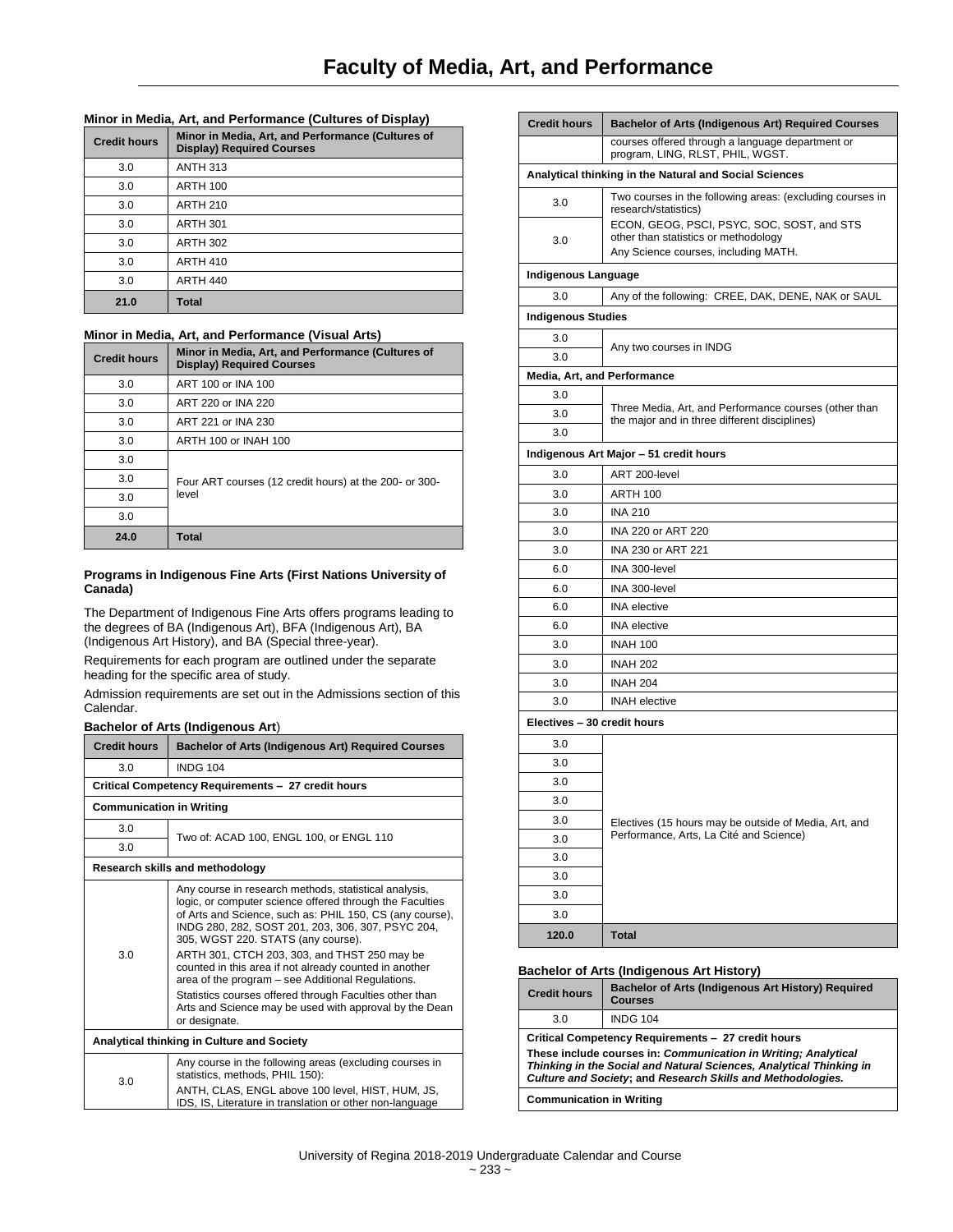| <b>Credit hours</b>                      | Bachelor of Arts (Indigenous Art History) Required<br>Courses                                                                                                                                                                                                                                                                                                                                                                                                                                                                                                               |  |
|------------------------------------------|-----------------------------------------------------------------------------------------------------------------------------------------------------------------------------------------------------------------------------------------------------------------------------------------------------------------------------------------------------------------------------------------------------------------------------------------------------------------------------------------------------------------------------------------------------------------------------|--|
| 3.0                                      |                                                                                                                                                                                                                                                                                                                                                                                                                                                                                                                                                                             |  |
| 3.0                                      | Two of: ACAD 100, ENGL 100, or ENGL 110                                                                                                                                                                                                                                                                                                                                                                                                                                                                                                                                     |  |
| <b>Research skills and Methodologies</b> |                                                                                                                                                                                                                                                                                                                                                                                                                                                                                                                                                                             |  |
| 3.0                                      | Any course in research methods, statistical analysis,<br>logic, or computer science offered through the Faculties<br>of Arts and Science, such as: PHIL 150, CS (any course),<br>INDG 280, 282, SOST 201, 203, 306, 307, PSYC 204,<br>305, WGST 220. STATS (any course<br>ARTH 301, CTCH 203, 303, and THST 250 may be<br>counted in this area if not already counted in another<br>area of the program - see Additional Regulations.<br>Statistics courses offered through Faculties other than<br>Arts and Science may be used with approval by the Dean<br>or designate. |  |
|                                          | Analytical thinking in Culture and Society                                                                                                                                                                                                                                                                                                                                                                                                                                                                                                                                  |  |
| 3.0                                      | Any course in the following areas (excluding courses in<br>statistics, methods, PHIL 150):<br>ANTH, CLAS, ENGL above 100 level, HIST, HUM, IDS,<br>INDG, IS, JS, Literature in translation or other non-<br>language courses offered through a language department<br>or program, LING, RLST, PHIL, WGST.                                                                                                                                                                                                                                                                   |  |
|                                          | Analytical thinking in the Natural and Social Sciences                                                                                                                                                                                                                                                                                                                                                                                                                                                                                                                      |  |
| 3.0                                      | Two courses in the following areas: (excluding courses in<br>research/statistics)                                                                                                                                                                                                                                                                                                                                                                                                                                                                                           |  |
| 3.0                                      | ECON, GEOG, PSCI, PSYC, SOC, SOST, and STS<br>other than statistics or methodology<br>Any Science courses, including MATH.                                                                                                                                                                                                                                                                                                                                                                                                                                                  |  |
| <b>Indigenous Languages</b>              |                                                                                                                                                                                                                                                                                                                                                                                                                                                                                                                                                                             |  |
| 3.0                                      | Any of the following: CREE, DAK, DENE, NAK, or SAUL                                                                                                                                                                                                                                                                                                                                                                                                                                                                                                                         |  |
| <b>Indigenous Studies</b>                |                                                                                                                                                                                                                                                                                                                                                                                                                                                                                                                                                                             |  |
| 3.0                                      | Any two courses in INDG                                                                                                                                                                                                                                                                                                                                                                                                                                                                                                                                                     |  |
| 3.0                                      |                                                                                                                                                                                                                                                                                                                                                                                                                                                                                                                                                                             |  |
| Media, Art, and Performance              |                                                                                                                                                                                                                                                                                                                                                                                                                                                                                                                                                                             |  |
| 3.0                                      | Three Media, Art, and Performance courses (other than                                                                                                                                                                                                                                                                                                                                                                                                                                                                                                                       |  |
| 3.0                                      | the major and in three different disciplines)                                                                                                                                                                                                                                                                                                                                                                                                                                                                                                                               |  |
| 3.0                                      |                                                                                                                                                                                                                                                                                                                                                                                                                                                                                                                                                                             |  |
|                                          | Indigenous Art History - 21 credit hours                                                                                                                                                                                                                                                                                                                                                                                                                                                                                                                                    |  |
| 3.0                                      | <b>INAH 100</b>                                                                                                                                                                                                                                                                                                                                                                                                                                                                                                                                                             |  |
| 3.0                                      | <b>INAH 200</b>                                                                                                                                                                                                                                                                                                                                                                                                                                                                                                                                                             |  |
| 3.0                                      | <b>INAH 202</b>                                                                                                                                                                                                                                                                                                                                                                                                                                                                                                                                                             |  |
| 3.0                                      | <b>INAH 204</b>                                                                                                                                                                                                                                                                                                                                                                                                                                                                                                                                                             |  |
| 3.0                                      | INAH 400-level                                                                                                                                                                                                                                                                                                                                                                                                                                                                                                                                                              |  |
| 3.0<br>3.0                               | <b>INAH</b> elective<br><b>INAH</b> elective                                                                                                                                                                                                                                                                                                                                                                                                                                                                                                                                |  |
|                                          |                                                                                                                                                                                                                                                                                                                                                                                                                                                                                                                                                                             |  |
| Art History - 30 credit hours            |                                                                                                                                                                                                                                                                                                                                                                                                                                                                                                                                                                             |  |
| 3.0                                      |                                                                                                                                                                                                                                                                                                                                                                                                                                                                                                                                                                             |  |
| 3.0                                      | ARTH 200-level                                                                                                                                                                                                                                                                                                                                                                                                                                                                                                                                                              |  |
| 3.0<br>3.0                               | ARTH 300-level                                                                                                                                                                                                                                                                                                                                                                                                                                                                                                                                                              |  |
| 3.0                                      | <b>INA 210</b>                                                                                                                                                                                                                                                                                                                                                                                                                                                                                                                                                              |  |
| 3.0                                      | INA 220 or 230                                                                                                                                                                                                                                                                                                                                                                                                                                                                                                                                                              |  |
| 6.0                                      |                                                                                                                                                                                                                                                                                                                                                                                                                                                                                                                                                                             |  |
| 6.0                                      | INA electives at 300- or 400-level                                                                                                                                                                                                                                                                                                                                                                                                                                                                                                                                          |  |
| Electives - 30 credit hours              |                                                                                                                                                                                                                                                                                                                                                                                                                                                                                                                                                                             |  |

| <b>Credit hours</b> | Bachelor of Arts (Indigenous Art History) Required<br><b>Courses</b>            |
|---------------------|---------------------------------------------------------------------------------|
| 3.0                 | Electives (15 credit hours may be outside of Arts and<br>Sciences and La Cité.) |
| 3.0                 |                                                                                 |
| 3.0                 |                                                                                 |
| 3.0                 |                                                                                 |
| 3.0                 |                                                                                 |
| 3.0                 |                                                                                 |
| 3.0                 |                                                                                 |
| 3.0                 |                                                                                 |
| 3.0                 |                                                                                 |
| 3.0                 |                                                                                 |
| 120.0               | <b>Total</b>                                                                    |

## **Bachelor of Arts (Indigenous Art): Three-Year Special**

This program is open only to those students wishing to complete a combined BEd Arts Education/BA Indigenous Art degree.

| <b>Credit hours</b>                                                                                                                                         | Bachelor of Arts (Indigenous Arts): Three-Year<br><b>Special Required Courses</b>                                                                                                                                                                                                                                                                                                                                                                                                                                                                                             |
|-------------------------------------------------------------------------------------------------------------------------------------------------------------|-------------------------------------------------------------------------------------------------------------------------------------------------------------------------------------------------------------------------------------------------------------------------------------------------------------------------------------------------------------------------------------------------------------------------------------------------------------------------------------------------------------------------------------------------------------------------------|
| <b>Critical Competencies -24 credit hours</b><br>See the BA, Media, Art, and Performance (Indigenous Art) for<br>complete listing of Critical Competencies. |                                                                                                                                                                                                                                                                                                                                                                                                                                                                                                                                                                               |
| <b>Communication in Writing</b>                                                                                                                             |                                                                                                                                                                                                                                                                                                                                                                                                                                                                                                                                                                               |
| 3.0                                                                                                                                                         |                                                                                                                                                                                                                                                                                                                                                                                                                                                                                                                                                                               |
| 3.0                                                                                                                                                         | Two of: ACAD 100, ENGL 100, or ENGL 110                                                                                                                                                                                                                                                                                                                                                                                                                                                                                                                                       |
|                                                                                                                                                             | Research skills and methodology                                                                                                                                                                                                                                                                                                                                                                                                                                                                                                                                               |
| 3.0                                                                                                                                                         | Any course in research methods, statistical analysis,<br>logic, or computer science offered through the Faculties<br>of Arts and Science, such as: PHIL 150, CS (any course),<br>INDG 280, 282, SOST 201, 203, 306, 307, PSYC 204,<br>305, WGST 220. STATS (any course).<br>ARTH 301, CTCH 203, 303, and THST 250 may be<br>counted in this area if not already counted in another<br>area of the program - see Additional Regulations.<br>Statistics courses offered through Faculties other than<br>Arts and Science may be used with approval by the Dean<br>or designate. |
|                                                                                                                                                             | Analytical thinking in Culture and Society                                                                                                                                                                                                                                                                                                                                                                                                                                                                                                                                    |
| 3.0                                                                                                                                                         | Any course in the following areas (excluding courses in<br>statistics, methods, PHIL 150):<br>ANTH, CLAS, ENGL above 100 level, HIST, HUM, JS,<br>IDS, IS, Literature in translation or other non-language<br>courses offered through a language department or<br>program, LING, RLST, PHIL, WGST.                                                                                                                                                                                                                                                                            |
|                                                                                                                                                             | Analytical thinking in the Natural and Social Sciences                                                                                                                                                                                                                                                                                                                                                                                                                                                                                                                        |
| 3.0                                                                                                                                                         | Two courses in the following areas: (excluding courses in<br>research/statistics)                                                                                                                                                                                                                                                                                                                                                                                                                                                                                             |
| 3.0                                                                                                                                                         | ECON, GEOG, PSCI, PSYC, SOC, SOST, and STS<br>other than statistics or methodology<br>Any Science courses, including MATH.                                                                                                                                                                                                                                                                                                                                                                                                                                                    |
| Indigenous Language                                                                                                                                         |                                                                                                                                                                                                                                                                                                                                                                                                                                                                                                                                                                               |
| 3.0                                                                                                                                                         | Any of the following: CREE, DAK, DENE, NAK or SAUL                                                                                                                                                                                                                                                                                                                                                                                                                                                                                                                            |
| Indigenous Studies                                                                                                                                          |                                                                                                                                                                                                                                                                                                                                                                                                                                                                                                                                                                               |
| 3.0                                                                                                                                                         | Any INDG course                                                                                                                                                                                                                                                                                                                                                                                                                                                                                                                                                               |
|                                                                                                                                                             | Media, Art, and Performance - six credit hours                                                                                                                                                                                                                                                                                                                                                                                                                                                                                                                                |
| 3.0                                                                                                                                                         | Two Media, Art, and Performance chosen from ARTH,                                                                                                                                                                                                                                                                                                                                                                                                                                                                                                                             |
| 3.0                                                                                                                                                         | CTCH, FILM, MAP, Music, Theatre                                                                                                                                                                                                                                                                                                                                                                                                                                                                                                                                               |
| Indigenous Art/Art - 42 credit hours                                                                                                                        |                                                                                                                                                                                                                                                                                                                                                                                                                                                                                                                                                                               |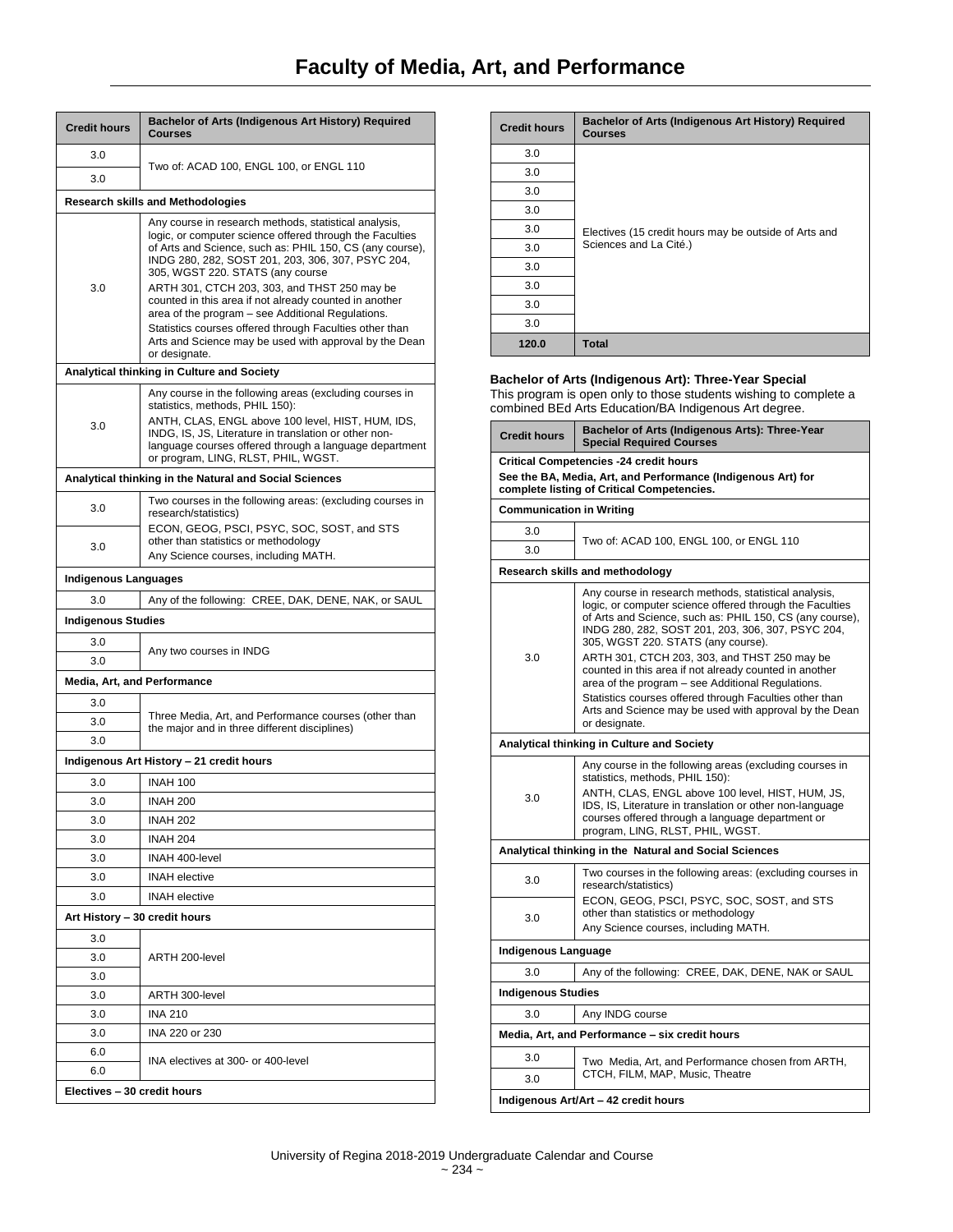| <b>Credit hours</b>         | Bachelor of Arts (Indigenous Arts): Three-Year<br><b>Special Required Courses</b>                          |
|-----------------------------|------------------------------------------------------------------------------------------------------------|
| 3.0                         | ART 200-level                                                                                              |
| 3.0                         | <b>ARTH 100</b>                                                                                            |
| 3.0                         | <b>INA 210</b>                                                                                             |
| 3.0                         | INA 200-level or ART 220                                                                                   |
| 3.0                         | INA 200-level or ART 221                                                                                   |
| 6.0                         | INA 300-level                                                                                              |
| 6.0                         | INA 300-level                                                                                              |
| 6.0                         | INA 400-level                                                                                              |
| 3.0                         | <b>INAH 100</b>                                                                                            |
| 3.0                         |                                                                                                            |
| 3.0                         | Two INAH courses at 200,300 or 400-level                                                                   |
| Electives - 18 credit hours |                                                                                                            |
| 3.0                         |                                                                                                            |
| 3.0                         | Electives (Six credit hours may be outside of Media, Art,<br>and Performance, Arts, Science, and La Cité.) |
| 3.0                         |                                                                                                            |
| 3.0                         |                                                                                                            |
| 3.0                         |                                                                                                            |
| 3.0                         |                                                                                                            |
| 90.0                        | <b>Total</b>                                                                                               |

## **Bachelor of Fine Arts (Indigenous Art)**

Admission requires a portfolio. Deadlines for submission are December 1 for entrance to the winter term and April 1 for entrance to the fall term.

| <b>Credit hours</b>                                                                                                                                                                                                                                        | Bachelor of Fine Arts (Indigenous Art) Required<br><b>Courses</b>                                                                                                                                                                                                                                                                                                                                                                              |
|------------------------------------------------------------------------------------------------------------------------------------------------------------------------------------------------------------------------------------------------------------|------------------------------------------------------------------------------------------------------------------------------------------------------------------------------------------------------------------------------------------------------------------------------------------------------------------------------------------------------------------------------------------------------------------------------------------------|
| 3.0                                                                                                                                                                                                                                                        | <b>INDG 104</b>                                                                                                                                                                                                                                                                                                                                                                                                                                |
| Critical Competency Requirements - 24 credit hours<br>These include courses in: Communication in Writing; Analytical<br>Thinking in the Social and Natural Sciences, Analytical Thinking in<br>Culture and Society; and Research Skills and Methodologies. |                                                                                                                                                                                                                                                                                                                                                                                                                                                |
| <b>Communication in Writing</b>                                                                                                                                                                                                                            |                                                                                                                                                                                                                                                                                                                                                                                                                                                |
| 3.0<br>3.0                                                                                                                                                                                                                                                 | Two of: ACAD 100, ENGL 100, or ENGL 110                                                                                                                                                                                                                                                                                                                                                                                                        |
|                                                                                                                                                                                                                                                            | Analytical thinking in the Natural and Social Sciences                                                                                                                                                                                                                                                                                                                                                                                         |
| 3.0                                                                                                                                                                                                                                                        | Any course in the following areas: (excluding courses in<br>research/statistics)<br>ECON, GEOG, PSCI, PSYC, SOC, SOST, and STS<br>other than statistics or methodology<br>Any Science courses, including MATH.                                                                                                                                                                                                                                 |
|                                                                                                                                                                                                                                                            | Analytical thinking in Culture and Society                                                                                                                                                                                                                                                                                                                                                                                                     |
| 3.0                                                                                                                                                                                                                                                        | Any course in the following areas (excluding courses in<br>statistics, methods, PHIL 150): English language<br>expository or creative writing:<br>ANTH, CLAS, ENGL above 100 level, HIST, HUM, IDS,<br>INDG, IS, JS, Literature in translation or other non-<br>language courses offered through a language department<br>or program, LING, RLST, PHIL, WGST.                                                                                  |
|                                                                                                                                                                                                                                                            | <b>Research skills and Methodology</b>                                                                                                                                                                                                                                                                                                                                                                                                         |
| 3.0                                                                                                                                                                                                                                                        | Any course in research methods, statistical analysis,<br>logic, or computer science offered through the Faculties<br>of Arts and Science, such as: PHIL 150, CS (any course),<br>INDG 280, 282, SOST 201, 203, 306, 307, PSYC 204,<br>305, WGST 220. STATS (any course), ARTH 301, CTCH<br>203, 303, and THST 250 may be counted in this area if<br>not already counted in another area of the program - see<br><b>Additional Regulations.</b> |

| <b>Credit hours</b>                    | Bachelor of Fine Arts (Indigenous Art) Required<br><b>Courses</b>                                                                  |  |
|----------------------------------------|------------------------------------------------------------------------------------------------------------------------------------|--|
|                                        | Statistics courses offered through Faculties other than<br>Arts and Science may be used with approval by the Dean<br>or designate. |  |
|                                        | <b>Indigenous Languages</b>                                                                                                        |  |
| 3.0                                    | Any of the following: CREE, DAK, DENE, NAK, or SAUL                                                                                |  |
| <b>Indigenous Studies</b>              |                                                                                                                                    |  |
| 3.0                                    | Any two courses in INDG                                                                                                            |  |
| 3.0                                    |                                                                                                                                    |  |
|                                        | Media, Art, and Performance - 12 credit hours                                                                                      |  |
| 3.0                                    |                                                                                                                                    |  |
| 3.0                                    | Three Media, Art, and Performance courses (other than<br>the major and in three different disciplines)                             |  |
| 3.0                                    |                                                                                                                                    |  |
| Indigenous Art Major - 78 credit hours |                                                                                                                                    |  |
| 3.0                                    | <b>ART 230</b>                                                                                                                     |  |
| 3.0                                    | ARTH <sub>204</sub>                                                                                                                |  |
| 3.0                                    | <b>ARTH 301</b>                                                                                                                    |  |
| 3 O                                    | <b>INA 210</b>                                                                                                                     |  |
| 3.0                                    | INA 220 or ART 220                                                                                                                 |  |
| 3.0                                    | INA 230 or ART 221                                                                                                                 |  |
| 6.0                                    | INA 300-level                                                                                                                      |  |
| 6.0                                    | INA 300-level                                                                                                                      |  |
| 6.0                                    | INA Electives 300- or 400-level                                                                                                    |  |
| 6.0                                    |                                                                                                                                    |  |
| 6.0                                    | <b>INA 400</b>                                                                                                                     |  |
| 6.0                                    | One INA chosen from 410, 420, 430                                                                                                  |  |
| 3.0                                    | <b>INAH 100</b>                                                                                                                    |  |
| 3.0                                    | <b>INAH 202</b>                                                                                                                    |  |
| 3.0                                    | <b>INAH 204</b>                                                                                                                    |  |
| 3.0                                    |                                                                                                                                    |  |
| 6.0                                    | Three Visual Art specialization (in one area of drawing/<br>painting/sculpture/ceramics/printmaking)                               |  |
| 6.0                                    |                                                                                                                                    |  |
|                                        | Open Electives - Six credit hours                                                                                                  |  |
| 3.0                                    |                                                                                                                                    |  |
| 3.0                                    | <b>Open Electives</b>                                                                                                              |  |
| 120.0                                  | <b>Total</b>                                                                                                                       |  |

**Notes:** In order for a student to continue in the BFA in Indigenous Art program a minimum average of 70.00% in Indigenous Art/Visual Arts courses must be maintained after completion of the second term in the program.

At the end of their second year, all BFA students will submit samples of their work to the faculty for the purpose of review and evaluation. As a result of this review, students will be advised if they should stay in this program.